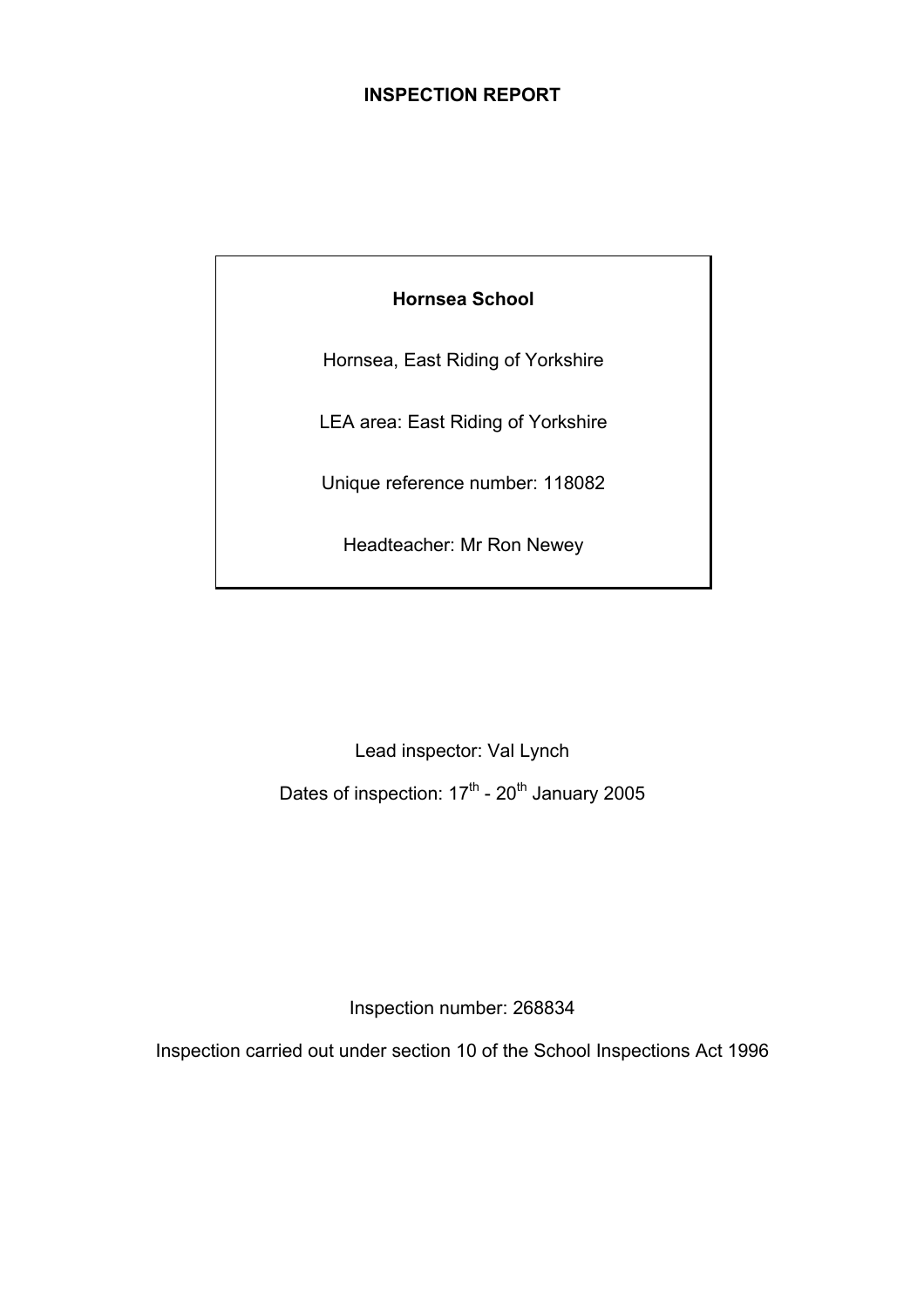#### © Crown copyright 2004-05

This report may be reproduced in whole or in part for non-commercial educational purposes, provided that all extracts quoted are reproduced verbatim without adaptation and on condition that the source and date thereof are stated.

Further copies of this report are obtainable from the school. Under the School Inspections Act 1996, the school must provide a copy of this report and/or its summary free of charge to certain categories of people. A charge not exceeding the full cost of reproduction may be made for any other copies supplied.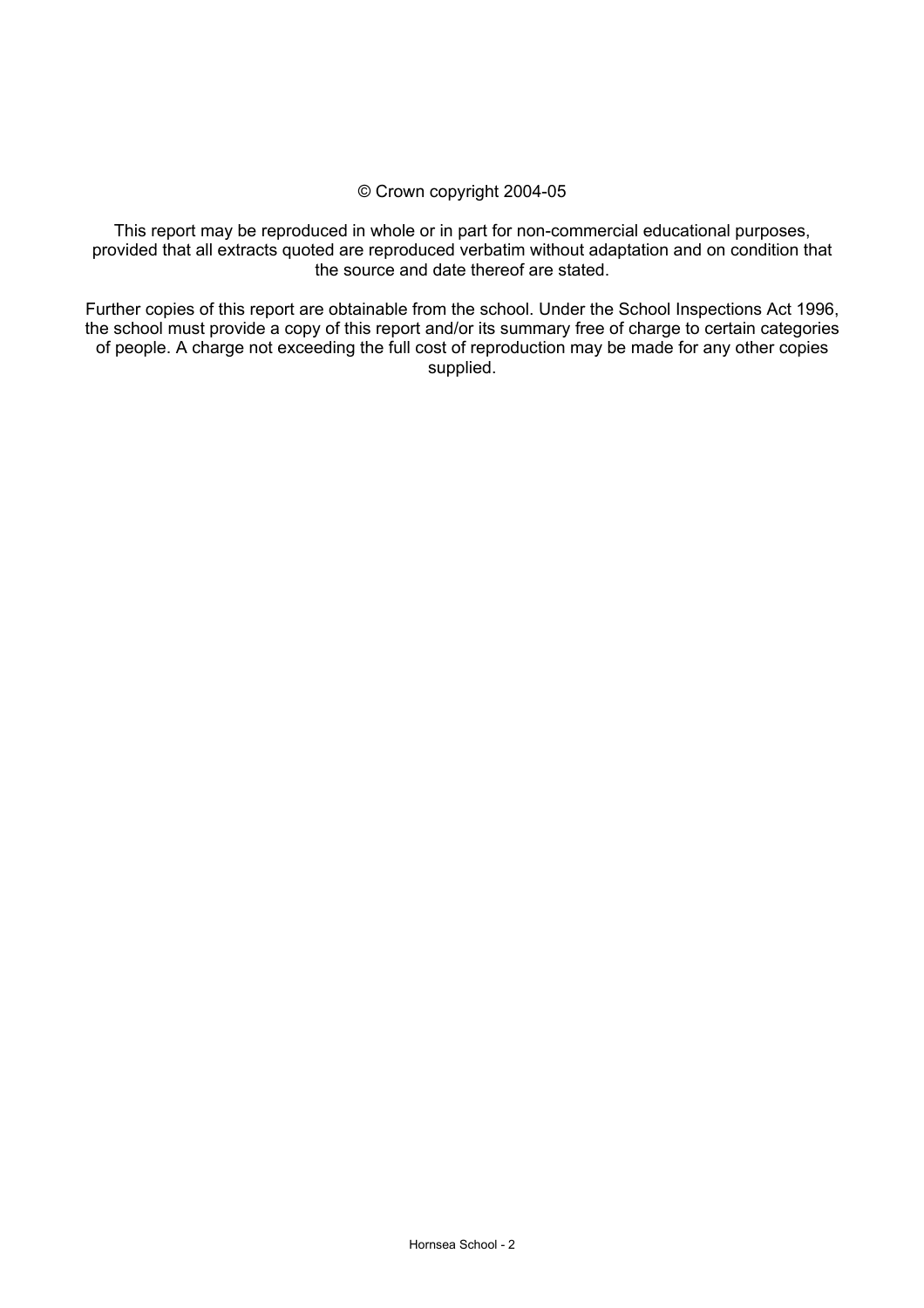# **INFORMATION ABOUT THE SCHOOL**

| Type of school:              | Comprehensive            |
|------------------------------|--------------------------|
| School category:             | Community                |
| Age range of pupils:         | 11 - 18                  |
| Gender of pupils:            | Mixed                    |
| Number on roll:              | 1307                     |
| School address:              | Eastgate                 |
|                              | Hornsea                  |
|                              | East Riding of Yorkshire |
| Postcode:                    | HU18 1DW                 |
| Telephone number:            | 01964 532727             |
| Fax number:                  | 01964 533403             |
| Appropriate authority:       | The governing body       |
| Name of chair of governors:  | Caroline Elliott         |
| Date of previous inspection: | April 1999               |

# **CHARACTERISTICS OF THE SCHOOL**

The school is a large 11-18 comprehensive school of 1,307 pupils and students. Of these, 201 are students studying in the sixth form. There are a similar number of boys and girls in all years. The school is located in the seaside town of Hornsea about 20 miles north east of Hull. Approximately half of the pupils come from the town itself and the other half come from surrounding villages. Some pupils come from as far away as Bridlington, having been unable to get into Bridlington schools. Others join the school having been excluded, or who are at risk of being excluded, from other schools. The school therefore has a higher than average proportion of pupils who have joined the school during their secondary education rather than at the start of it. Attainment on entry is broadly average. The proportion of pupils whose heritage language is not English is extremely small. The proportion of pupils with special educational needs is broadly average; the proportion of pupils with Statements of Special Educational Need is slightly above average. The proportion of pupils eligible for free school meals is below average. The school has recently been awarded specialist school status as a language college. In 2003 it gained a Sportsmark award. The school encourages the community to use its sports facilities and the youth service runs courses for young people in an evening.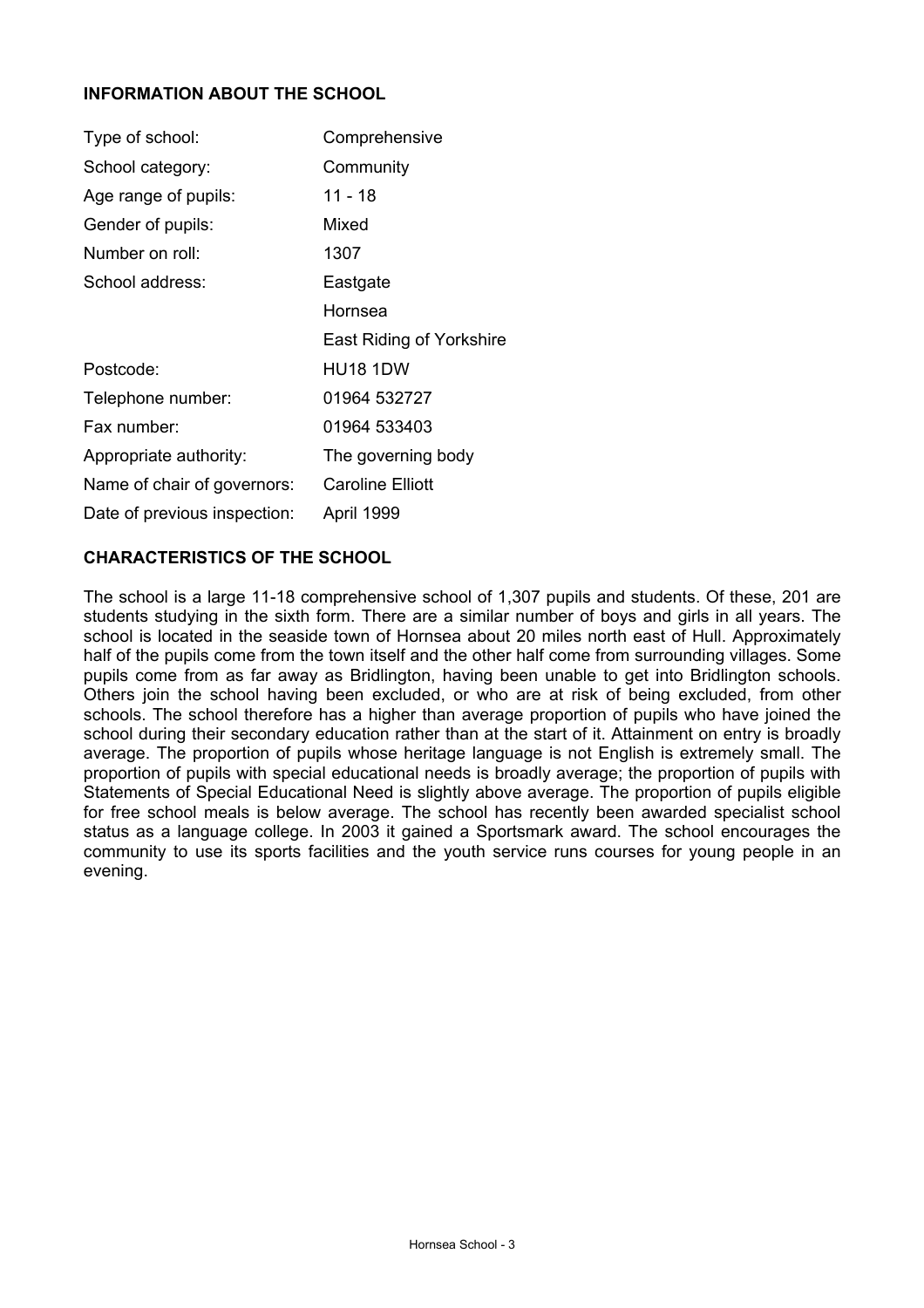# **INFORMATION ABOUT THE INSPECTION TEAM**

| Members of the inspection team |                        | <b>Subject responsibilities</b> |                                                   |  |  |
|--------------------------------|------------------------|---------------------------------|---------------------------------------------------|--|--|
| 1475                           | Val Lynch              | Lead inspector                  | English as an additional language                 |  |  |
| 11072                          | Shirley Elomari        | Lay inspector                   |                                                   |  |  |
| 27984                          | John Whitehall         | Team inspector                  | <b>Mathematics</b>                                |  |  |
| 2561                           | <b>Tony Byrne</b>      | Team inspector                  | English                                           |  |  |
| 30596                          | Jack Brown             | Team inspector                  | Science                                           |  |  |
| 34266                          | <b>Glenys Hart</b>     | Team inspector                  | Information<br>communication<br>and<br>technology |  |  |
| 15606                          | <b>Christine Hill</b>  | Team inspector                  | Art and design                                    |  |  |
|                                |                        |                                 | Special educational needs                         |  |  |
| 32672                          | Stephen Hammond-Evans  | Team inspector                  | Design and technology                             |  |  |
| 32147                          | Ann Wallis             | Team inspector                  | Geography                                         |  |  |
|                                |                        |                                 | Sociology                                         |  |  |
| 8070                           | Joe Haves              | Team inspector                  | Citizenship                                       |  |  |
|                                |                        |                                 | History                                           |  |  |
| 15075                          | Bryan Goodman-Stephens | Team inspector                  | Modern foreign languages                          |  |  |
| 31660                          | Marianne Young         | Team inspector                  | <b>Music</b>                                      |  |  |
| 32225                          | <b>Christine Hough</b> | Team inspector                  | Physical education                                |  |  |
| 25352                          | Geraldine Taujanskas   | Team inspector                  | Religious education                               |  |  |
| 20619                          | Jenny Hazlewood        | Team inspector                  | <b>Business education</b>                         |  |  |
|                                |                        |                                 | Leisure and tourism                               |  |  |
| 2741                           | Christopher Glynn      | Team inspector                  | Drama/theatre studies                             |  |  |
| 2411                           | <b>Robert Liley</b>    | Team inspector                  | Chemistry                                         |  |  |

The inspection contractor was:

 ALTECQ INSPECTIONS LTD 102 Bath Road Cheltenham **Gloucestershire** GL53 7JX

Any concerns or complaints about the inspection or the report should be made initially to the contractor. The procedures are set out in the leaflet *'Complaining about Ofsted Inspections'*, which is available from Ofsted Publications Centre (telephone 07002 637833) or Ofsted's website (www.ofsted.gov.uk).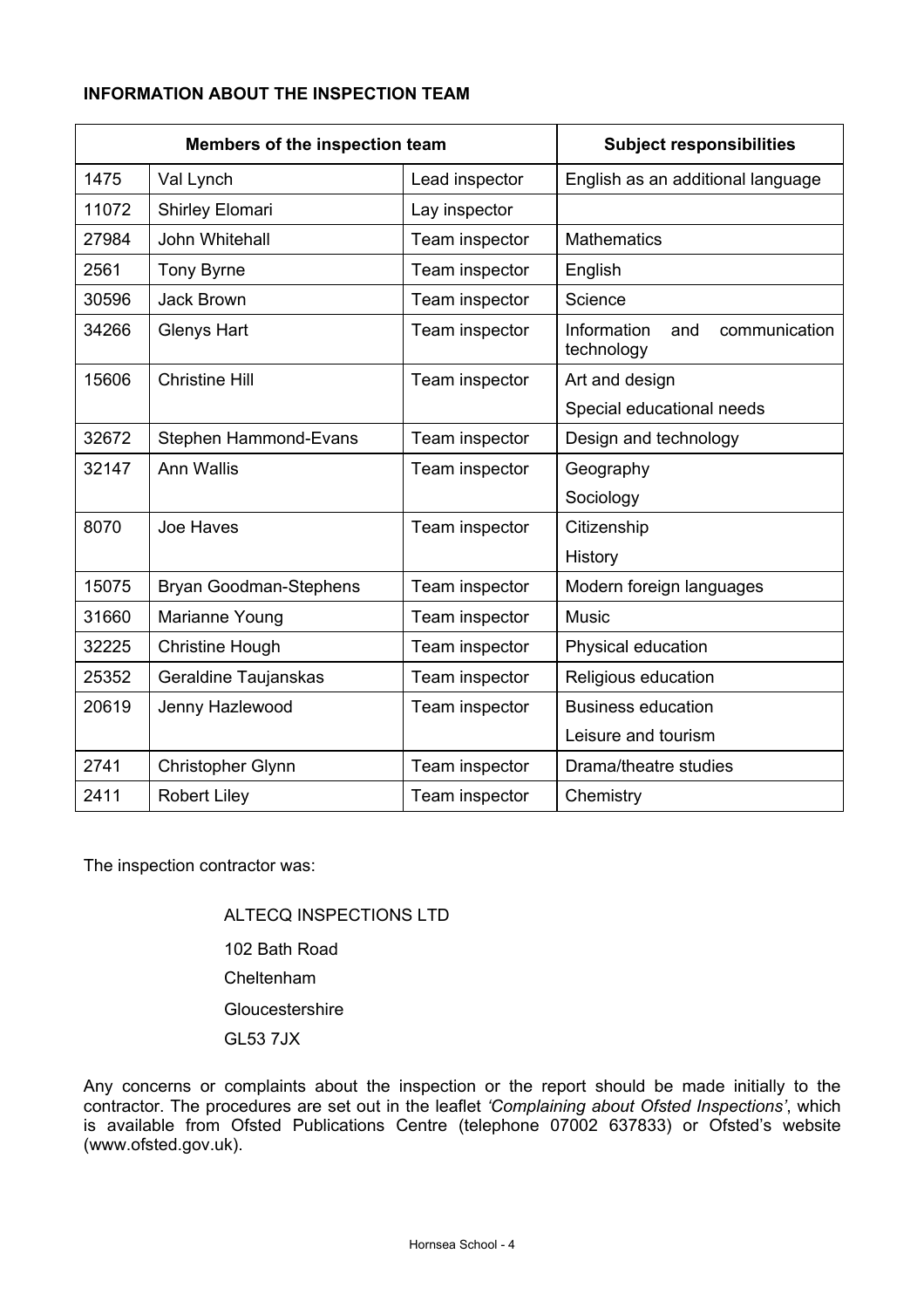# **REPORT CONTENTS**

|                                                                                                                                    | Page |
|------------------------------------------------------------------------------------------------------------------------------------|------|
| <b>PART A: SUMMARY OF THE REPORT</b>                                                                                               | 6    |
| <b>PART B: COMMENTARY ON THE MAIN INSPECTION FINDINGS</b>                                                                          |      |
| <b>STANDARDS ACHIEVED BY PUPILS</b>                                                                                                | 10   |
| Standards achieved in areas of learning, subjects and courses                                                                      |      |
| Pupils' attitudes, values and other personal qualities                                                                             |      |
| <b>QUALITY OF EDUCATION PROVIDED BY THE SCHOOL</b>                                                                                 | 13   |
| Teaching and learning<br>The curriculum<br>Care, guidance and support<br>Partnership with parents, other schools and the community |      |
| <b>LEADERSHIP AND MANAGEMENT</b>                                                                                                   | 18   |
| <b>OTHER SPECIFIED FEATURES</b> - Work-related learning                                                                            | 20   |
| <b>PART C: THE QUALITY OF EDUCATION IN SUBJECTS AND COURSES</b>                                                                    | 22   |
| <b>SUBJECTS AND COURSES IN KEY STAGES 3 AND 4</b>                                                                                  |      |
| <b>SUBJECTS AND COURSES IN THE SIXTH FORM</b>                                                                                      |      |
| <b>PART D: SUMMARY OF THE MAIN INSPECTION JUDGEMENTS</b>                                                                           | 46   |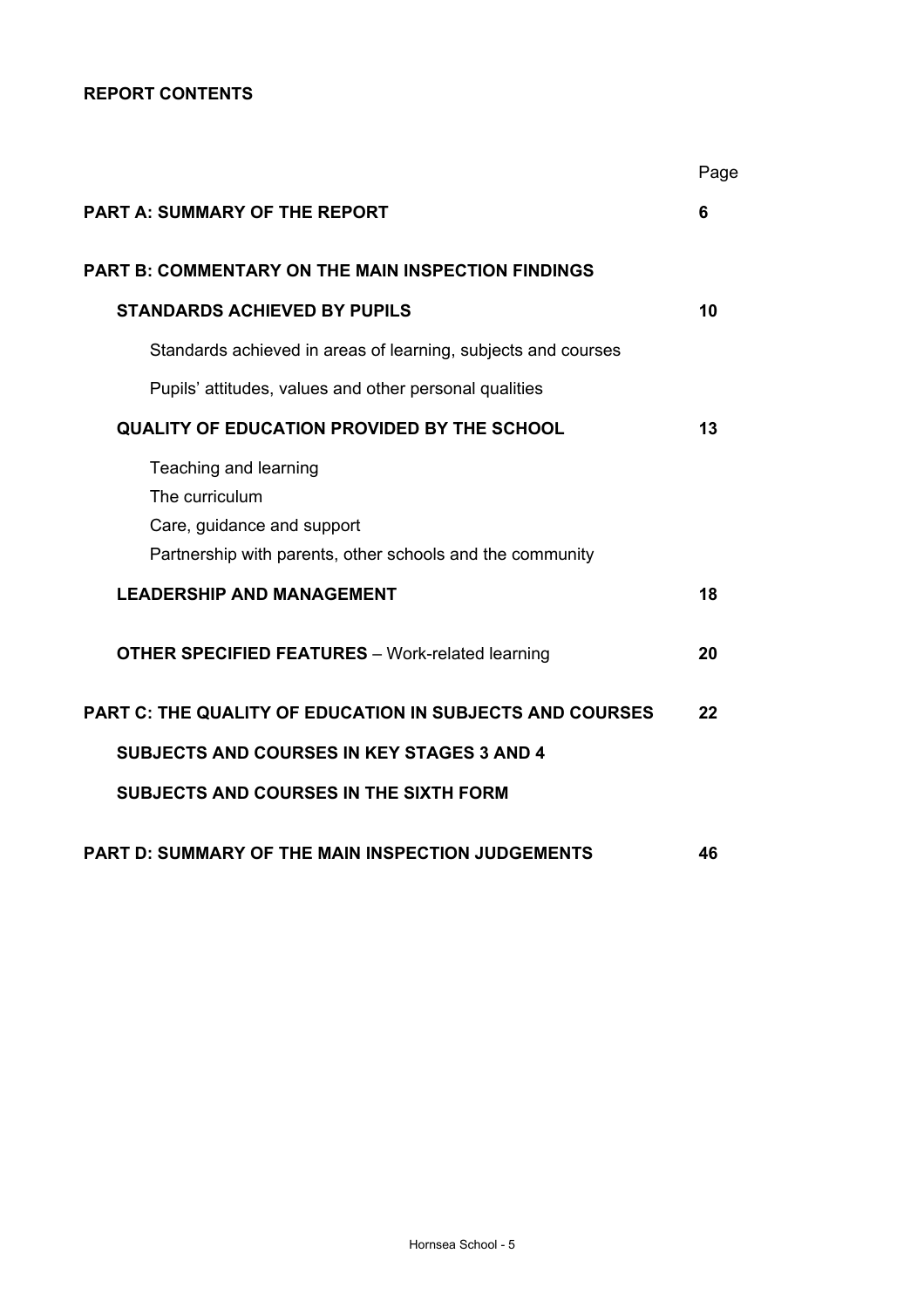# **PART A: SUMMARY OF THE REPORT**

# **OVERALL EVALUATION**

Hornsea school is a **good** and improving school. Test and examination results are **average.** Achievement is **good**. Teaching and learning are **good**. Leadership and management are **good**. The school provides **very good** value for money.

The school's main strengths and weaknesses are:

- Pupils achieve well in most subjects because there is a commitment from all staff to ensure that pupils fulfil their potential and gain qualifications at the end of Year 11.
- There is a strong belief, emanating form the visionary leadership of the headteacher, that all pupils should be given every chance to succeed.
- Relationships and behaviour are good and enable effective teaching and learning to take place; a very small number of boys in most years do not behave well.
- The school has a wealth of data that it uses exceptionally well to set targets for pupils and groups and to judge how successful it is.
- The curriculum is very good in Years 10 and 11 and meets the full range of pupils' needs.
- Although the school values pupils' views, it has not yet worked out how these views can be sought and how pupils can take more responsibility for what happens in school.

Improvement since the previous inspection has been good and very good in terms of leadership and management. Test and examination results have steadily improved. Most of the other key issues also have been addressed successfully. Although some accommodation has improved and the accommodation for music should be resolved when the new building is completed, accommodation overall is poor. In some subjects and communal areas staff do the best they can with what they have got.

# **STANDARDS ACHIEVED**

#### **Year 11 and 13 results**

| Performance compared with: |                                    |      | similar<br>schools |      |      |
|----------------------------|------------------------------------|------|--------------------|------|------|
|                            |                                    | 2002 | 2003               | 2004 | 2004 |
| Year<br>11                 | GCSE/GNVQ examinations             | Α    |                    | С    |      |
| Year<br>13                 | A/AS level and VCE<br>examinations | B    |                    | B    |      |

*Key: A - well above average; B – above average; C – average; D – below average; E – well below average For Year 11, similar schools are those whose pupils attained at the end of Year 9.* 

In 2004, test and examination results at the end of Years 9 and 11 were **average.** Achievement is **good** in Years 7 to 11. In many subjects standards of work seen are better than this. In 2004, test results at the end of Year 9 in mathematics and science were better than in English. Both mathematics and English had staffing difficulties that adversely affected results. A small number of boys did not do as well as they could because of their poor attitudes. As befits a specialist language college, pupils do well in modern foreign languages. Achievement is good in most subjects with the exception of music. In music there have been many changes of music teachers. In 2004 GCSE examinations girls did better than boys. Pupils with special educational needs and those who have experienced difficulties in their previous schools did well. Results were above average in science, media studies, drama, geography, Spanish and physical education and average in English. Results were below average in French, religious education, mathematics, resistant materials and systems and control. Achievement is now good in most subjects and satisfactory in ICT, music and religious education. Pupils on vocational courses and an alternative curriculum are achieving well. Standards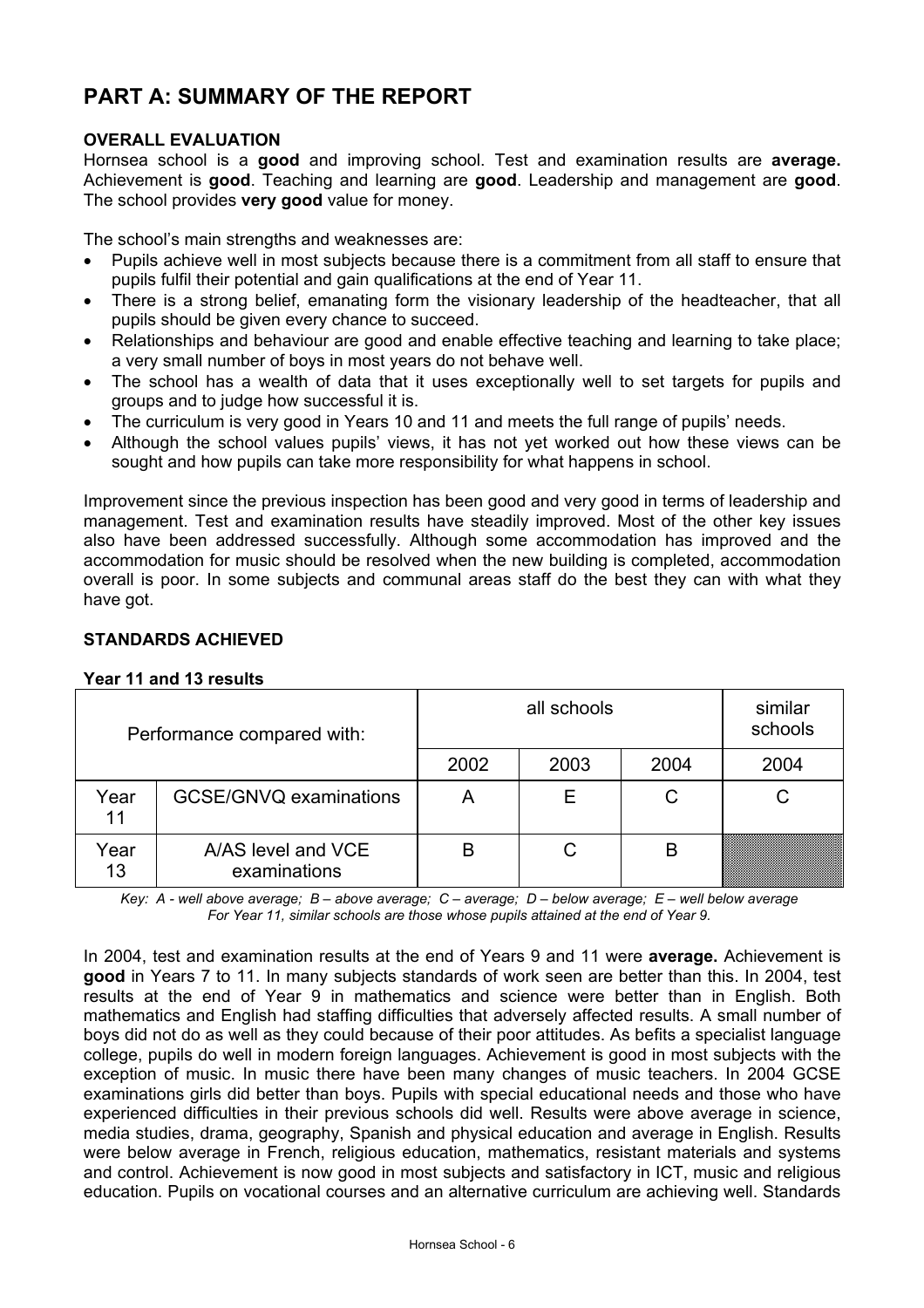of literacy and numeracy are satisfactory and enable all pupils to handle demands made of them in other subjects. ICT skills are satisfactory and are improving.

Aspects of personal development, including spiritual, moral, social and cultural development, are **good.** Most pupils are confident, caring and have high self-esteem. Attendance and punctuality are good. Pupils' attitudes to learning and the behaviour of nearly all pupils are good.

#### **QUALITY OF EDUCATION**

The overall quality of education provided by the school is **good**. Teaching and learning are **good**. Teachers have very good subject knowledge and knowledge of course requirements. They prepare pupils well for examinations. Pupils with special educational needs get very good support from teaching assistants and their teachers, enabling many to succeed in their GCSE examinations. Assessment is usually very accurate and marking is good providing useful information to pupils about how they can improve. The curriculum is good overall and very good in Years 10 and 11 and the sixth form. The school provides an extensive range of academic and vocational courses. There is a good range of activities outside of lessons. Accommodation is poor in some subject areas and for pupils to socialise, including the dining areas. The care, guidance and support of students are very good. The school's links with parents are good. Links with the community, business and other schools and colleges are good. The school is benefiting from links with other schools as part of being a language college.

#### **LEADERSHIP AND MANAGEMENT**

The leadership and management of the school are **good.** The headteacher, supported by a strong and effective senior leadership team, provides very good leadership and a purposeful sense of direction. The leadership of the pastoral provision is good and leadership is very good in seven of the subjects in the school and good in most others. Management is at least good in all subjects apart from religious education and music where it is satisfactory. Management of special educational needs is unsatisfactory. The governing body is effective and makes a significant contribution to the success of the school.

# **PARENTS' AND PUPILS' VIEWS OF THE SCHOOL**

Parents are satisfied with the provision made by the school and believe that the school is improving. They consider that their children are expected to work hard and are well taught, so that they make good progress. Pupils think theirs is a good school and is well run. They state that teachers expect them to do their best. Pupils and their parents share some concerns about the behaviour of a minority of pupils and about bullying. They are confident, however, that teachers deal with bullying effectively and quickly.

#### **IMPROVEMENTS NEEDED**

The most important things the school should do to improve are:

- provide a programme in the learning support unit that will help pupils to improve their behaviour and attitudes and secure their re-involvement in learning;
- establish expectations and procedures that will ensure pupils' and students' views are heard and they take more responsibility for what happens in school;

and, to meet statutory requirements:

• monitor the use of tutor time on a morning to ensure that it fulfils governors' expectations for a daily act of collective worship.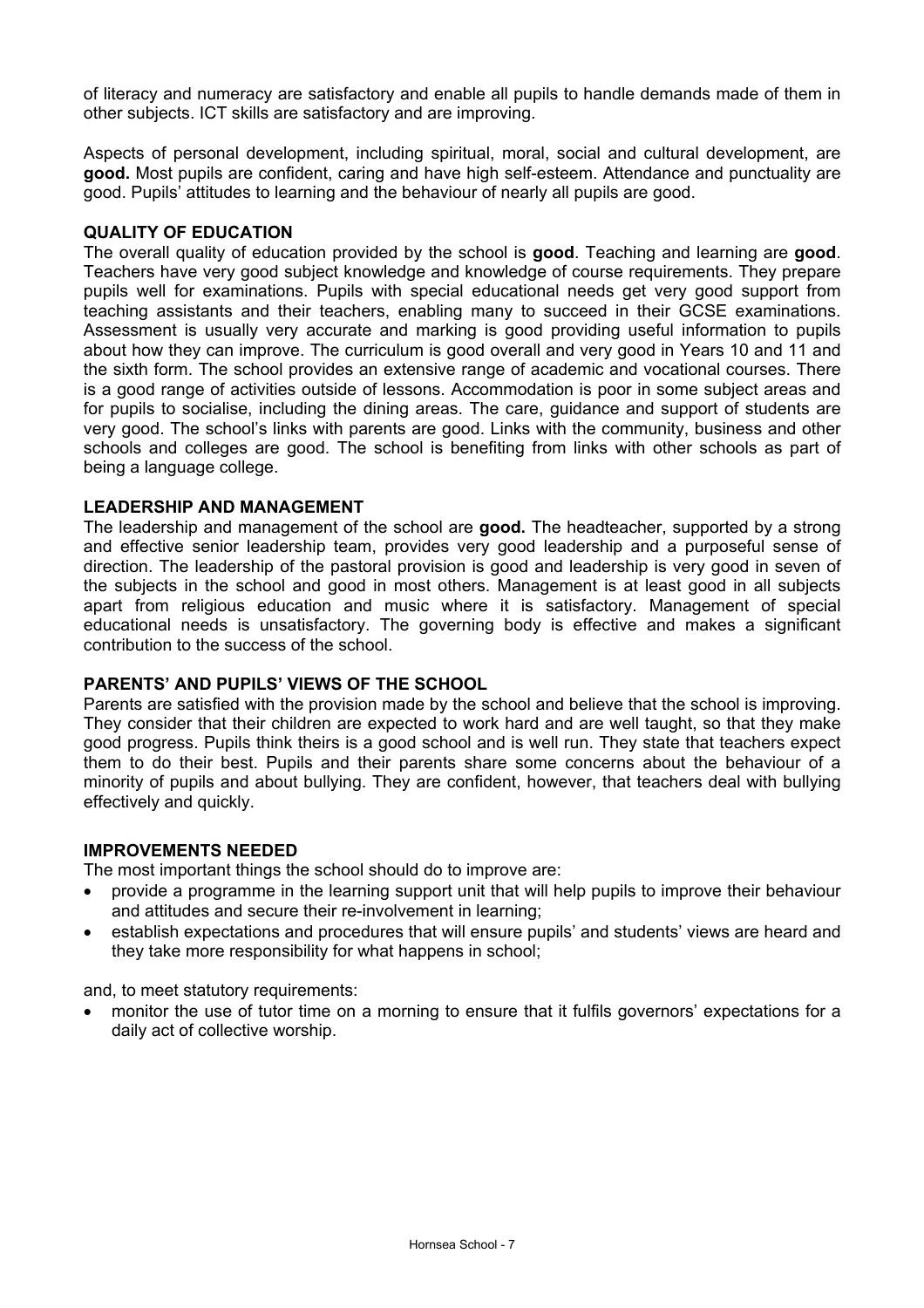# **SIXTH FORM SECTION OF THE SUMMARY REPORT**

# **OVERALL EVALUATION**

The provision in the sixth form is very effective. A-level results are above average and achievement is very good. Teaching and learning are very good. Leadership is very good and management is good. The provision is very cost effective and enables students with a wide range of abilities to succeed.

The school's main strengths and weaknesses are:

- Students achieve well because teaching is always good and is very good in many subjects.
- Teachers have very good subject knowledge and their enthusiasm for their subjects inspires and motivates students to do well.
- The head of the sixth form is encouraging students to take more responsibility for their learning but in some subjects teachers do not provide enough opportunities for students to develop their independent learning skills.
- Students have very good attitudes to their studies and to school but do not take up opportunities to be involved with younger pupils and to be their role models.
- Tutors are playing an increasing role in supporting and guiding students but do not have information to monitor students' involvement in activities outside of lessons and school.

#### **QUALITY AND STANDARDS IN SUBJECTS AND COURSES OF THE CURRICULUM**

Judgements about the provision in the subjects and courses inspected in the sixth form are shown below. They are based mainly on the quality of teaching and learning and how well students achieve. Not all subjects in the sixth form were inspected.

| <b>Evaluation</b>                                                                                                                                                                                                           |
|-----------------------------------------------------------------------------------------------------------------------------------------------------------------------------------------------------------------------------|
| Very good in English. Results are average but the standard of<br>work seen is above what is expected at A-level. Students learn                                                                                             |
| very well because teachers use an engaging variety of<br>approaches in lessons. Leadership inspires students and                                                                                                            |
| management is very good.                                                                                                                                                                                                    |
| Very good in French. Results in A-level are well above average                                                                                                                                                              |
| and students achieve very well. Teachers have very good<br>subject knowledge and linguistic skills. Leadership and                                                                                                          |
| management are very good and result in very high standards.                                                                                                                                                                 |
| Good. Results in 2004 were average but the standards of work                                                                                                                                                                |
| seen are better. Lessons provide a good level of challenge but                                                                                                                                                              |
| do not promote enough independent learning. Leadership and                                                                                                                                                                  |
| management are clearly focused on raising standards.<br>Very good in chemistry. A-level results are usually well above                                                                                                      |
| average. Teachers have very good subject knowledge and                                                                                                                                                                      |
| students are keen to learn. Leadership is very good and                                                                                                                                                                     |
| management is good.                                                                                                                                                                                                         |
| Very good in sociology. A-level examination results were above                                                                                                                                                              |
| average in 2004. Knowledgeable and challenging teaching                                                                                                                                                                     |
| enables students to achieve very well and to develop very good                                                                                                                                                              |
| independent learning skills. Leadership and management are<br>very good.                                                                                                                                                    |
| Good in geography. Examination results were above average in                                                                                                                                                                |
| 2004. Good teaching ensures students are well prepared for A-                                                                                                                                                               |
| level examinations but does not develop students' independent                                                                                                                                                               |
| learning skills enough. Leadership and management are good.                                                                                                                                                                 |
| Very good in theatre studies. Standards are well above average. Teachers<br>are very good role models and this results in very positive attitudes from<br>students. The department is benefiting from very good leadership. |
|                                                                                                                                                                                                                             |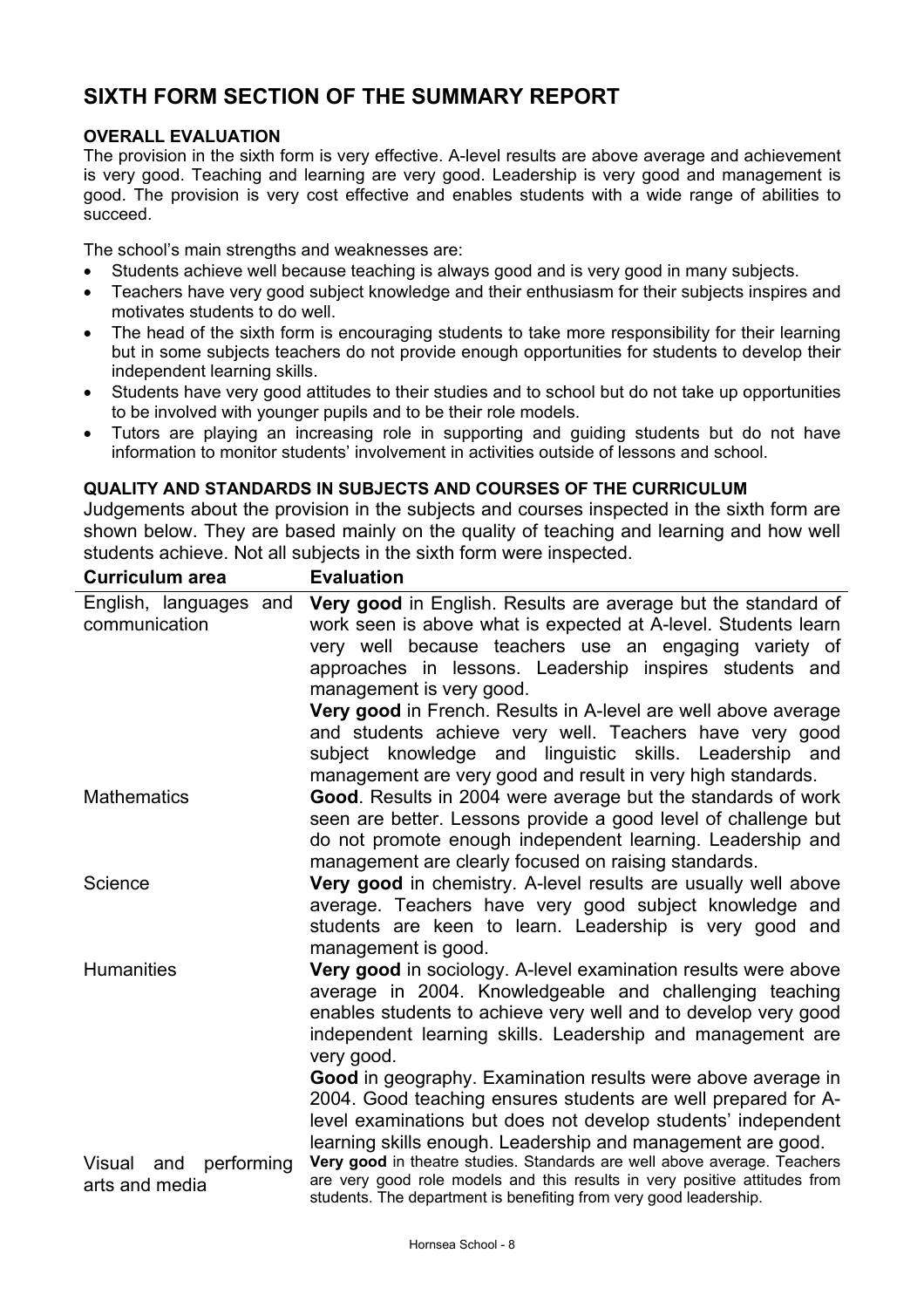| Hospitality,<br>leisure and travel | sports. | <b>Good.</b> Examination results continue to improve. Teachers<br>provide good support and guidance to students. Leadership and<br>management are very good.                                    |
|------------------------------------|---------|-------------------------------------------------------------------------------------------------------------------------------------------------------------------------------------------------|
| <b>Business</b>                    |         | <b>Very good.</b> Examination results are very high. Students benefit<br>from the high expectations of teachers. Teachers benefit from<br>the very high standards of leadership and management. |

*The curriculum areas are broadly common across all post-16 education and training. They do not necessarily correspond*  with subjects and courses taught by the school. Inspectors make judgements in the range: excellent; very good; good; *satisfactory; unsatisfactory; poor; very poor. Excellent and very good are equivalent to the judgement 'outstanding' in further education and sixth form college reports; poor and very poor are equivalent to 'very weak'.*

#### **ADVICE, GUIDANCE AND SUPPORT**

Students are well supported by their tutors in monthly mentoring sessions. Guidance and support are readily accessible through Connexions. There are no central records kept of students' experiences and achievements outside the school day so tutors cannot readily access this information as part of monitoring students' personal development. Students have good opportunities to contribute to the work and development of the sixth form through the newly established sixth form committee. This is a flexible forum convened for staff and students where students know that their views matter. Through this they are encouraged to voice and implement their own ideas.

#### **LEADERSHIP AND MANAGEMENT OF THE SIXTH FORM**

Leadership is very good and management is good. The head of the sixth form has a clear vision and high aspiration for the sixth form's continuing growth and success. The senior leaders and the teachers work effectively as a team. New systems of self-evaluation are being introduced and have met with generally positive responses. A very good curriculum is offered, although not all students have the opportunity to follow a course in religious education. There are ambitious plans in place to respond to new buildings, increased resources and a wider programme. Some opportunities exist to give students the chance to participate more in the life of the school but students do not see themselves as role models for younger pupils. There are good opportunities for students to participate in the management of the sixth form.

#### **STUDENTS' VIEWS OF THE SIXTH FORM**

Students are very appreciative of all that the school does for them. They feel that they are treated as adults and encouraged to be independent and to reach the highest possible standards. They think that the school community is harmonious and that the school does all it can to broaden their horizons. They enjoy the opportunities provided to respond practically to world issues.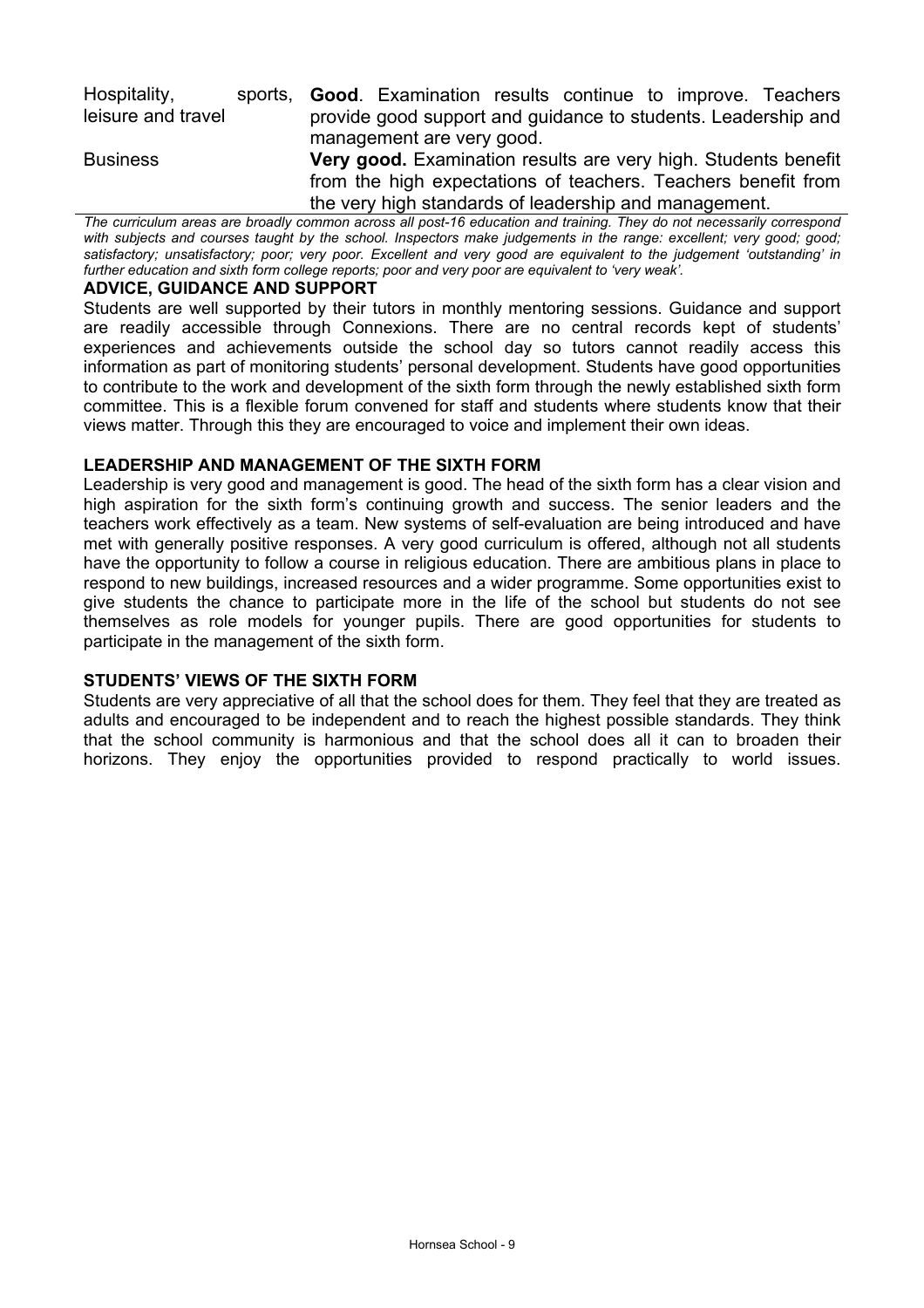# **PART B: COMMENTARY ON THE INSPECTION FINDINGS**

# **STANDARDS ACHIEVED BY PUPILS**

#### **Standards achieved in areas of learning, subjects and courses**

Achievement is **good** in Years 7 to 11. In 2004, test and examination results at the end of Years 9 and 11 were **average**. In many subjects standards of work seen are better than this. In the sixth form achievement is very good and examination results are **above average.**

#### **Main strengths and weaknesses**

- Test results at the end of Year 9 dipped in 2004 but the school has already acted to ensure that results will be better in 2005.
- In 2004 GCSE results significantly improved and pupils did better than expected based on their test results at the end of Year 9.
- Students in the sixth form are doing very well in most of the subjects inspected, maintaining the good standards of recent years.
- In Years 10 and 11 lower attainers and less motivated pupils work successfully to gain accreditation, including some GCSE qualifications. Arrangements lower down the school do not have the same level of success with these pupils.
- Pupils and students are now doing well in English and much better than previous results indicate. They are not doing as well as they could in music in Years 7 to 9.

# **Commentary**

#### **Key Stage 3**

# *Standards in national tests at the end of Year 9 – average point scores in 2003*

| Standards in:      | School results | National results |  |  |
|--------------------|----------------|------------------|--|--|
| English            | 32.2(33.5)     | 33.4 (33.3)      |  |  |
| <b>Mathematics</b> | 35.0(36.0)     | 35.4 (34.7)      |  |  |
| Science            | 33.4(34.4)     | 33.6(33.3)       |  |  |

*There were 238 pupils in the year group. Figures in brackets are for the previous year.* 

- 1. When pupils join the school aged 11 the standards they have reached In English, mathematics and science are average. These standards are generally maintained but the school believes that it can do even better. Results in 2004, although average, were not quite as good as those in 2003 and were not as good as those in similar schools. In English and mathematics major staffing issues that have now been resolved adversely affected results. Results show very little difference between boys and girls, although girls did better than boys in English. A small number of boys did not do as well as they could because of their poor attitudes and behaviour. Time spent in the learning support centre was not successful in improving their attitudes and getting them committed to learning. The school has met most of its targets for specialist status in the first year. In modern foreign languages most pupils in Year 9 achieve above average and higher attaining pupils achieve well above average.
- 2. On the basis of the work seen during the inspection the standards that pupils achieve are good in most subjects, including mathematics and science. The work seen in English was above expectations and reflects the commitment of the department to improve on last years' results. In ICT and religious education, the standards achieved are satisfactory but they are unsatisfactory in music. In music there have been many changes in staffing over recent years and the accommodation issues, identified at the previous inspection, have not yet been resolved. Pupils with special educational needs are achieving well because they get good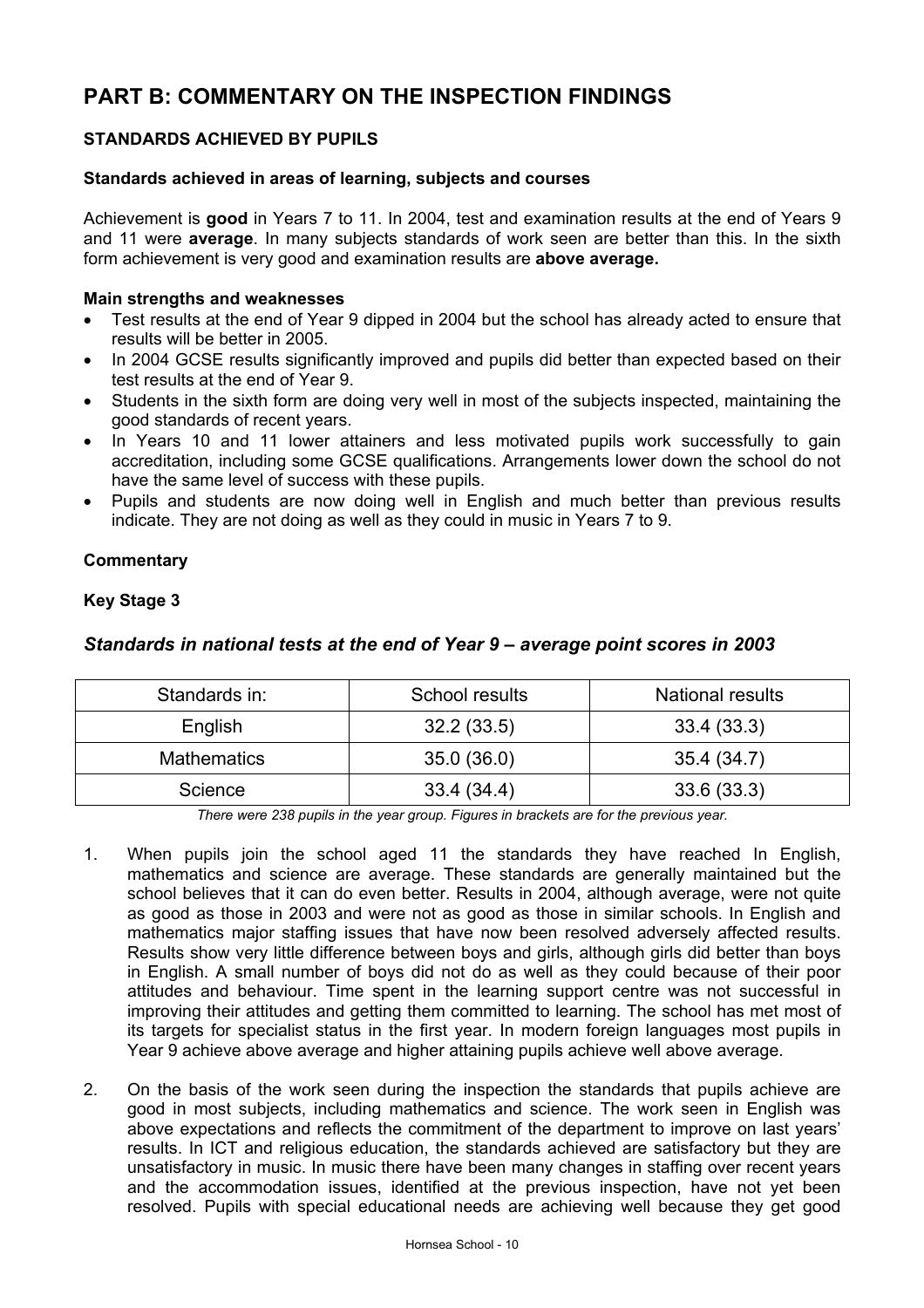support in lessons and good teaching in one-to-one and small group sessions. A small number of boys in Year 9 are not doing as well as they could and the learning support unit is still not meeting their needs.

# **Key Stage 4** *Standards in GCSE/GNVQ examinations at the end of Year 11 in 2003*

|                                                        | School results | <b>National results</b> |
|--------------------------------------------------------|----------------|-------------------------|
| Percentage of pupils gaining 5 or more A*-C<br>grades  | 51 (47)        | 52 (50)                 |
| Percentage of pupils gaining 5 or more A*-G<br>grades  | 95 (90)        | 91(91)                  |
| Percentage of pupils gaining 1 or more A*-G<br>grades  | 98 (96)        | 96 (96)                 |
| Average point score per pupil (best eight<br>subjects) | 41.4 (40.6)    | 41.4 (40.6)             |

*There were 235 pupils in the year group. The percentages include the equivalent GCSE grades obtained in GNVQ assessments. Figures in brackets are for the previous year.* 

- 3. In 2004 GCSE results were average and as good as those in similar schools. Girls did better than boys. The gap between them narrowed because boys' results improved to a greater extent than girls' results. Results were above average in science, media studies, drama, geography, Spanish and physical education. In these subjects and in history an above average proportion of pupils gained the higher grades. Results were below average in resistant materials and systems and control because teaching is not as good as it is in other aspects of design technology. In French, religious education and mathematics results were below average because staffing issues again affected the results of some classes. Pupils with special educational needs and those who have experienced difficulties in their previous schools did well. Most gained at least five or more GCSEs with grades A\*-G and some did even better.
- 4. During the inspection the standards achieved were good in most subjects, including English mathematics, science, French and Spanish. They were satisfactory in ICT, music and religious education. In these subjects teachers are working hard to overcome the difficulties of the past. In ICT, not all pupils have the opportunity to follow a separate taught course. Pupils on vocational courses and an alternative curriculum are achieving well, although the behaviour of one or two pupils is limiting their progress.
- 5. Standards of literacy and numeracy are satisfactory and enable all pupils to handle demands made of them in other subjects. ICT skills are satisfactory and are improving as the school extends the numbers of computers available to departments, most recently through the use of wireless technology.

# **Sixth form**

6. In 2004 GCE and AVCE results were well above average. Male students gained better results than female students. These results reflect very good achievement by all students. Results vary each year, depending on the ability of students when they join the course. Results in media studies, drama, French and physics have been well above average for the last two years. The inspection focused on nine subjects in the sixth form. The standards achieved in business education are excellent. In English, chemistry, French, sociology and theatre studies the standards achieved are very good. In mathematics, geography and on the AVCE leisure and tourism course they are good.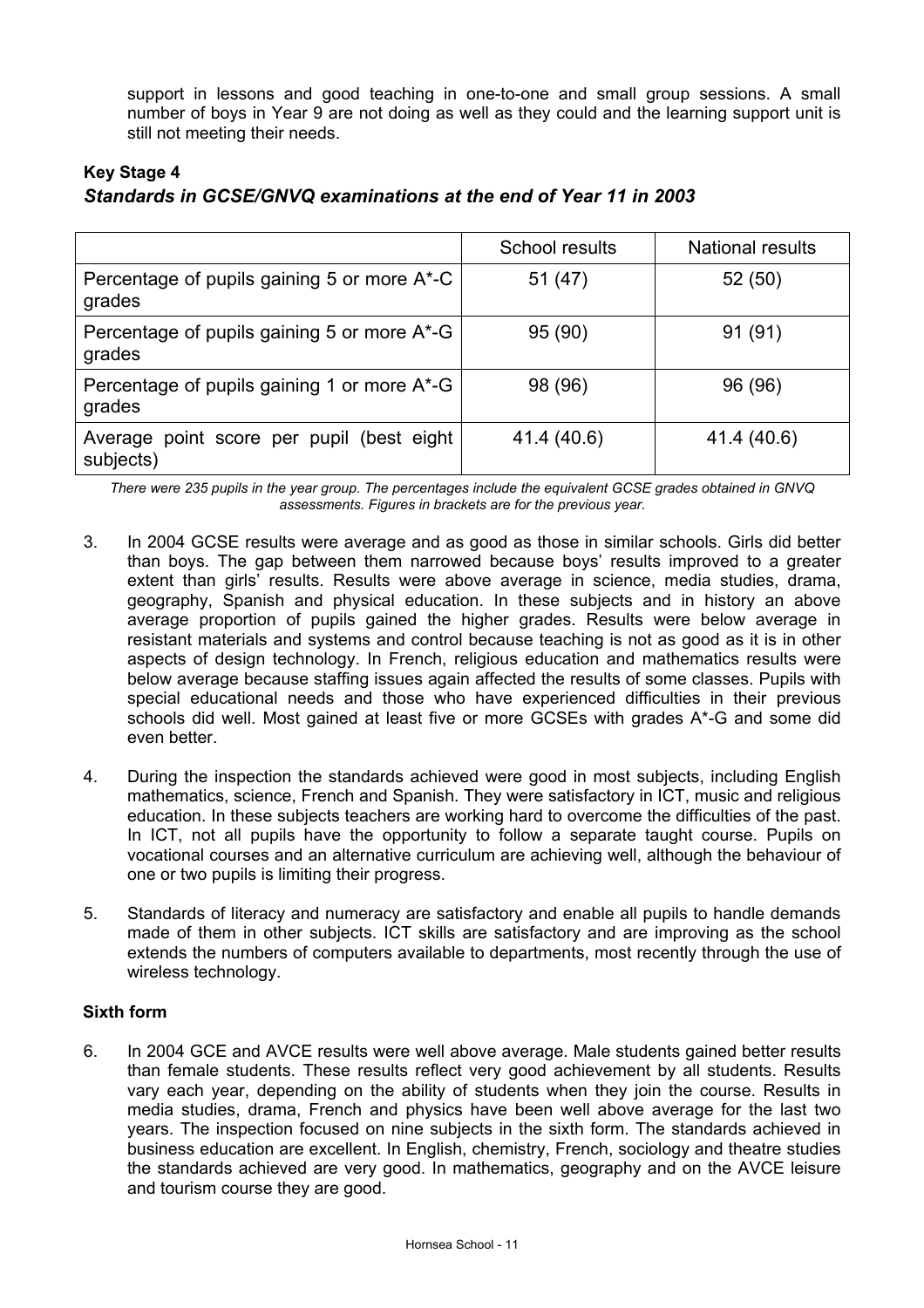# **Pupils' attitudes, values and other personal qualities**

Attendance and punctuality are **good**. Pupils' attitudes to learning and their behaviour are **good**. Aspects of personal development, including spiritual, moral, social and cultural development, are also **good**.

# **Main strengths and weaknesses**

- Pupils' attitudes to work in class and to all the extra-curricular activities the school provides are good.
- The language college status of the school enables many pupils to experience the life and language of other European countries.
- Racial harmony is promoted through a well-structured citizenship programme.
- There are not enough opportunities for developing responsibility across the school.
- Although behaviour is good, a small number of boys persist in misbehaving.

#### **Commentary**

7. Most pupils have positive attitudes to learning and enjoy a high quality school life, reflected in high attendance rates and punctuality to lessons.

# **Attendance**

# *Attendance in the latest complete reporting year (%)*

| Authorised absence |     |  | Unauthorised absence |     |
|--------------------|-----|--|----------------------|-----|
| School data:       |     |  | School data:         | 0.5 |
| National data:     | 6.9 |  | National data:       |     |

*The table gives the percentage of half days (sessions) missed through absence for the latest complete reporting year.*

8. Pupils respond well to the high expectations of good conduct in and out of lessons. However, a few pupils in each year, mainly boys, present challenging behaviour. Most teachers have developed classroom management techniques to deal with this but not all. The monitoring of behaviour is good but teachers who have difficulty managing such behaviour do not get the support they need from colleagues skilled in this work. Permanent exclusions are avoided as far possible and the school gives pupils, including those who have not been successful in other schools, every chance to improve their behaviour.

#### **Exclusions**

#### *Ethnic background of pupils Exclusions in the last school year*

| Categories used in the Annual School<br><b>Census</b> |  |  |  |
|-------------------------------------------------------|--|--|--|
|                                                       |  |  |  |

| No of<br>pupils on<br>roll | Number of<br>fixed period<br>exclusions | <b>Number</b><br>Ωf<br>permanen<br>exclusion |
|----------------------------|-----------------------------------------|----------------------------------------------|
| 1293                       | 119                                     |                                              |

White – British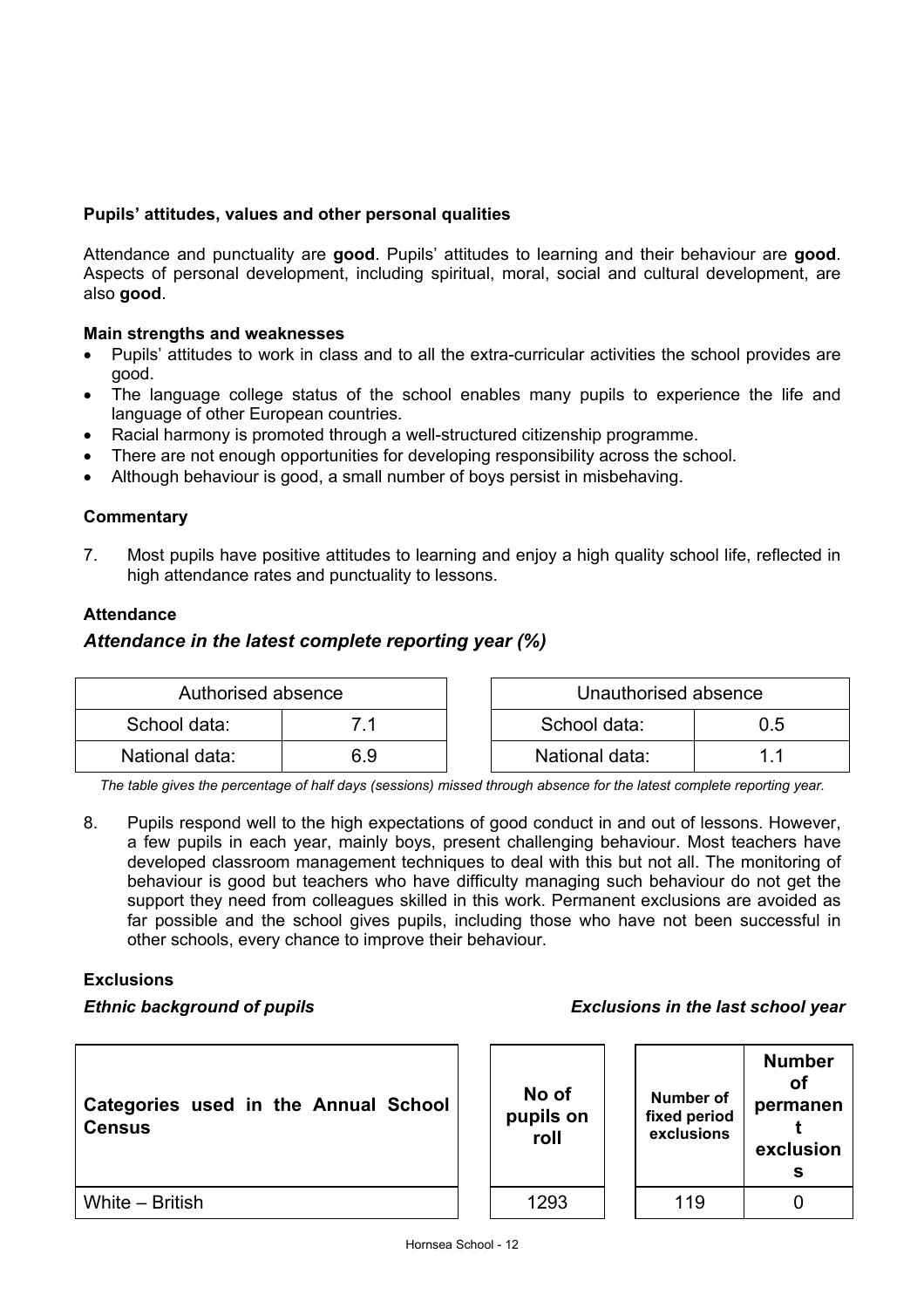| White – any other White background |  |  |  |
|------------------------------------|--|--|--|
| Mixed - White and Black Caribbean  |  |  |  |
| Mixed – White and Asian            |  |  |  |
| Mixed – any other mixed background |  |  |  |
| Asian or Asian British - Pakistani |  |  |  |
| Chinese                            |  |  |  |

*The table gives the number of exclusions, which may be different from the number of pupils excluded.*

9. The atmosphere in the school is very positive. Most pupils have a real desire to succeed and take advantage of the large number of opportunities to enrich and extend their experiences. Pupils are confident and have high self-esteem. The language college status makes a very good contribution to the life and social development of many pupils. Large numbers take part in visits and exchanges to France that enhance their language skills and secures greater social and cultural awareness. The school has many strong departments that strive to boost the social development of pupils, notably drama, modern foreign languages and English. Spiritual development is good. Pupils explore and reflect on beliefs and values and understand emotions and feelings, promoted well in religious education and music. Social development is good but could be better if there were more opportunities for responsibility, independence and for pupils to make an active contribution to school life. Pupils are aware of the need to combat racism and racial harmony is promoted well in the personal, social, health and citizenship course. Cultural development is clearly promoted well through subjects such as art and modern foreign languages. All these aspects are developed effectively through the school's ethos, expectations and wider enrichment, as well as through the formal curriculum.

# **Sixth form**

10. Students' behaviour and attitudes to work and to school life are very good. Discussion with students found them very pleased and appreciative of the provision. They felt supported and showed maturity, self-discipline and a commitment to the school and to future success. Positive relationships between teachers and students make a substantial contribution to them becoming mature and confident young people. However, more opportunities exist than are presently taken to enable the sixth formers to participate more fully in the life of the school and to be seen as good role models for younger pupils.

# **QUALITY OF EDUCATION PROVIDED BY THE SCHOOL**

The overall quality of education provided by the school is **good**. Teaching and learning are **good**. The curriculum is **good**. The care, guidance and support of students are **very good**. The school's links with parents are **good**. Links with the community, business and other schools and colleges are **good**.

# **Teaching and learning**

Teaching and learning are **good** in the main school and **very good** in the sixth form. Assessment is **good**.

#### **Main strengths and weaknesses**

- Teachers have very good subject knowledge and knowledge of course requirements.
- Pupils with special educational needs get very good support from teaching assistants.
- In Years 10 and 11 lower attainers and less motivated pupils are successful because teaching is good in their subject lessons and on courses specially designed to meet their needs.
- Assessment is usually very accurate and marking is good.
- Teachers in the sixth form effectively develop students' independent learning skills.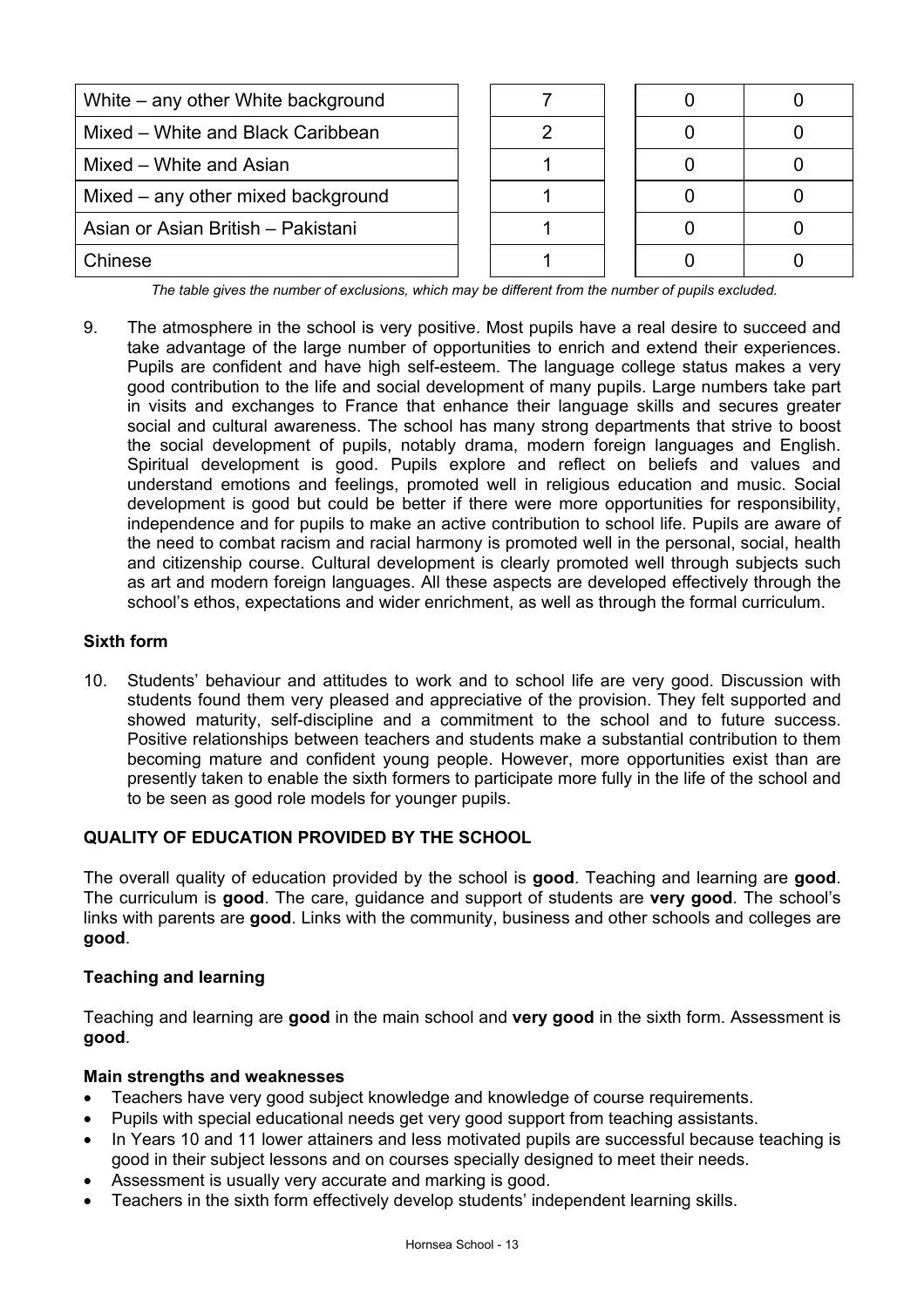# **Commentary**

| Excellent | Very good | Good     |          | Satisfactor   Unsatisfactory | Poor     | Very poor |
|-----------|-----------|----------|----------|------------------------------|----------|-----------|
| 7(5%)     | 44 (31%)  | 57 (40%) | 32 (22%) | 3(2%)                        | $0(0\%)$ | $0(0\%)$  |

# *Summary of teaching observed during the inspection in 143 lessons*

*The table gives the number of lessons observed in each of the seven categories used to make judgements about lessons; figures in brackets show percentages where 30 or more lessons are seen.* 

- 11. Teaching and learning have improved since the previous inspection. Both parents and pupils are very positive about teaching at the school. Teachers' knowledge of their subject is a feature of all lessons. They plan lessons well, often with a variety of tasks that secure pupils interest and motivation. Relationships between teachers and pupils are generally good, leading to positive attitudes to learning in most subjects. Teaching and learning in Years 10 and 11 are better than in Years 7 to 9. In Years 10 and 11 teachers are very familiar with the courses they teach and the examination requirements. They use this information to advise pupils on what they need to do to meet the criteria for the different grades and to prepare them well for examinations. In the very few lessons across the school where teaching and learning were unsatisfactory teachers were ineffective in managing some poor behaviour and did not succeed in involving pupils fully in activities.
- 12. Teaching assistants work closely with subject teachers to ensure the best possible support for pupils with special educational needs. Teaching assistants often know what is planned for a lesson and therefore know how they can best work with pupils to provide both support and some independence. Teaching and learning are also good in small group and one-to-one work.
- 13. The school has a number of pupils with individual needs that have to be met through a vocational or an alternative curriculum in Years 10 and 11. Pupils on the vocational course at the local college benefit from good teaching that secures and maintains their interest. Pupils on the alternative curriculum follow school-based courses in English, mathematics, science, ICT and French. The school wisely uses heads of department to teach these lessons. In the past such a group of less motivated pupils have gained five or more GCSE grades A\*-G as a result of this approach.
- 14. The school has a lot of assessment data on individual pupils that teachers use to set targets in all subjects. There are also very good systems for monitoring pupils' progress based on termly assessments against their targets. This process relies on accurate assessment by teachers and this is the case in nearly all subjects except music and geography, where some teachers' assessments in Year 9 are higher than they should be. Most teachers use marking in books and conversations in lessons well to tell pupils what they need to do to improve. This process is very good in science where assessment of well-planned homework includes advice on what pupils need to do to get a higher level or grade. The school has defined the improvement of assessment as a priority and has much good practice on which to build.
- 15. The use of homework is inconsistent and there is some misunderstanding by parents of the school's expectations. The school expects homework to be planned into schemes of work and set when it is relevant. Some parents are concerned that there is no homework timetable and so they do not know when they should be making sure homework is done. In religious education and science, for example, homework is well planned and pupils find it interesting. In design technology, homework is rarely set because pupils don't do it. Pupils in Year 11 were keen to point out that they do not do homework they perceive as irrelevant.

# **Sixth form**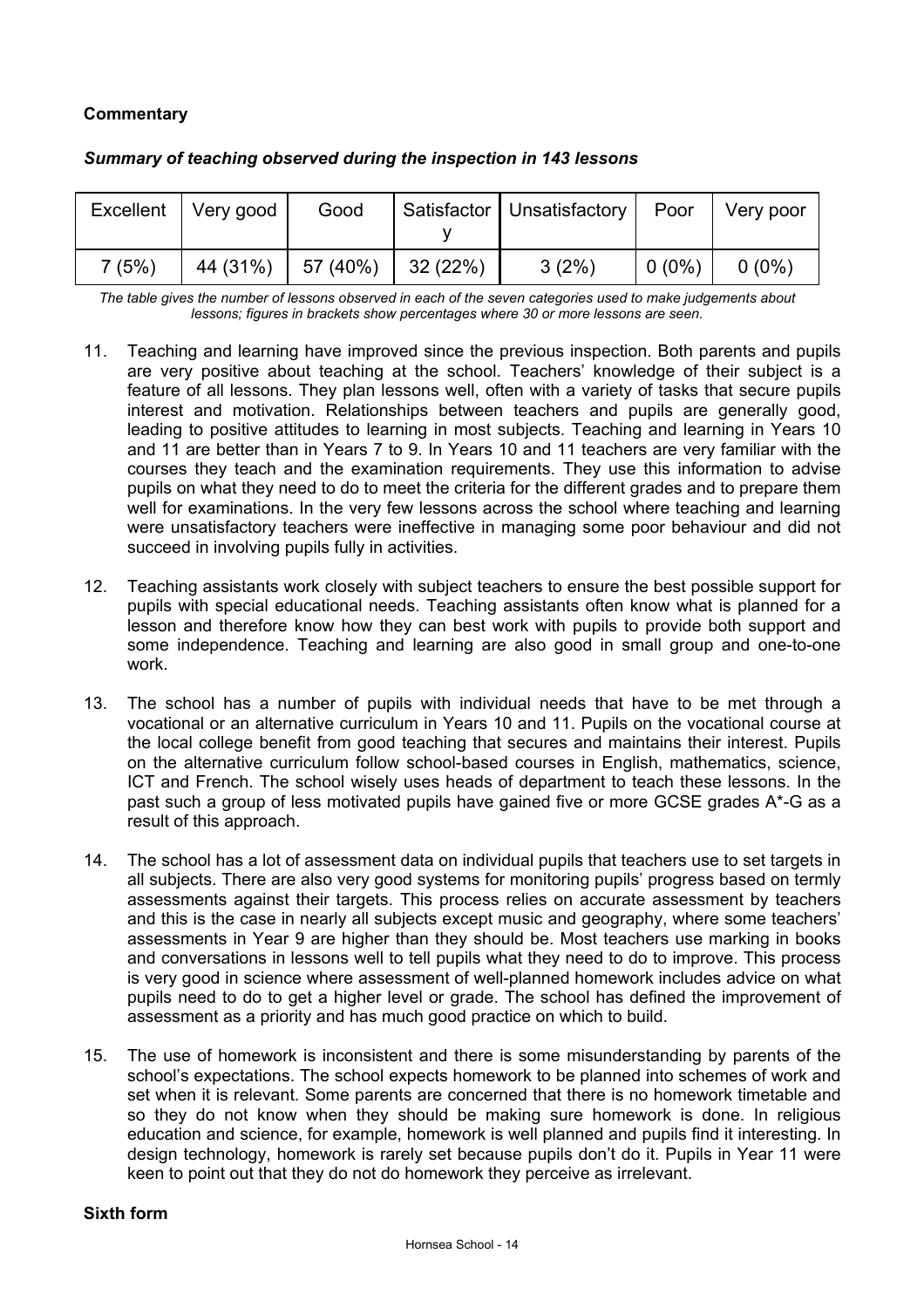16. In the sixth form most teachers give increased responsibility to students for their learning. In chemistry, for example, teachers have high expectations of students and ask them to present their ideas formally to the group. In sociology students' views are valued and respected, giving them increasing confidence to participate in discussion. This approach is less well developed in geography and English. Assessment in the sixth form is very good. All teachers give very detailed and helpful feedback to students on their work. In business studies, assessment criteria are used exceptionally well to motivate students to do even better.

# **The curriculum**

The curriculum is **good** overall and **very good** in Years 10 and 11 and the sixth form. There is a **good** range of enrichment. Accommodation and resources are **satisfactory.** 

# **Main strengths and weaknesses**

- Links with colleges enable the school to provide an extensive range of academic and vocational courses from the age of 14 onwards.
- Poor accommodation limits what can be taught in some subjects.
- Pupils receive very good careers education within a well-planned personal, social, health and citizenship programme.
- The school provides a good range of courses and opportunities in the sixth form but these do not include a religious education course.
- The curriculum for pupils in the learning support unit does not meet their needs.

- 17. The curriculum for pupils in Years 7 to 11 caters well for their different needs and is very good for those in Years 10 and 11. Boys and girls in Year 10 study languages in single gender groups. As a result all pupils, but especially the girls, are achieving better than when they were taught together. Twilight German GCSE has also been introduced. All pupils with additional learning needs, including those with Statements of Special Educational Needs, have full access to the curriculum. Some pupils in Years 10 and 11 study for a GNVQ ICT qualification. Others follow very short ICT courses and use ICT in their other subjects. Despite introducing a thought for the week, the varied way in which it is taught by form tutors means that the school does fully not provide for a daily act of collective worship.
- 18. The school works very hard to meet pupils' individual needs and interests so that they all benefit from a mix of courses, either wholly in school or combined with courses at local colleges. These valuable college links prepare pupils very well for future education, training and employment. As a result, all the pupils on alternative curriculum programmes achieve their targets at college and in school. The curriculum, including off-site provision, is frequently monitored to make sure it is meeting the changing needs of pupils. However, in Years 7 to 9 the curriculum in the learning support unit has not been well planned to make sure that pupils can be re-integrated back into lessons with a better attitude to their learning.
- 19. The provision of support for pupils outside the school day is good, offering activities that complement and extend learning in class. Many departments organise revision and booster classes. In order to compensate for the geographical isolation of the school, pupils' appreciation and understanding of other parts of England and France are increased by exchange visits, workshops and trips to the theatre.
- 20. A successful careers education programme begins in Year 7 as part of the well-planned weekly personal, social, health and citizenship programme. This programme successfully provides the taught elements of citizenship. Careers education is taught in partnership with the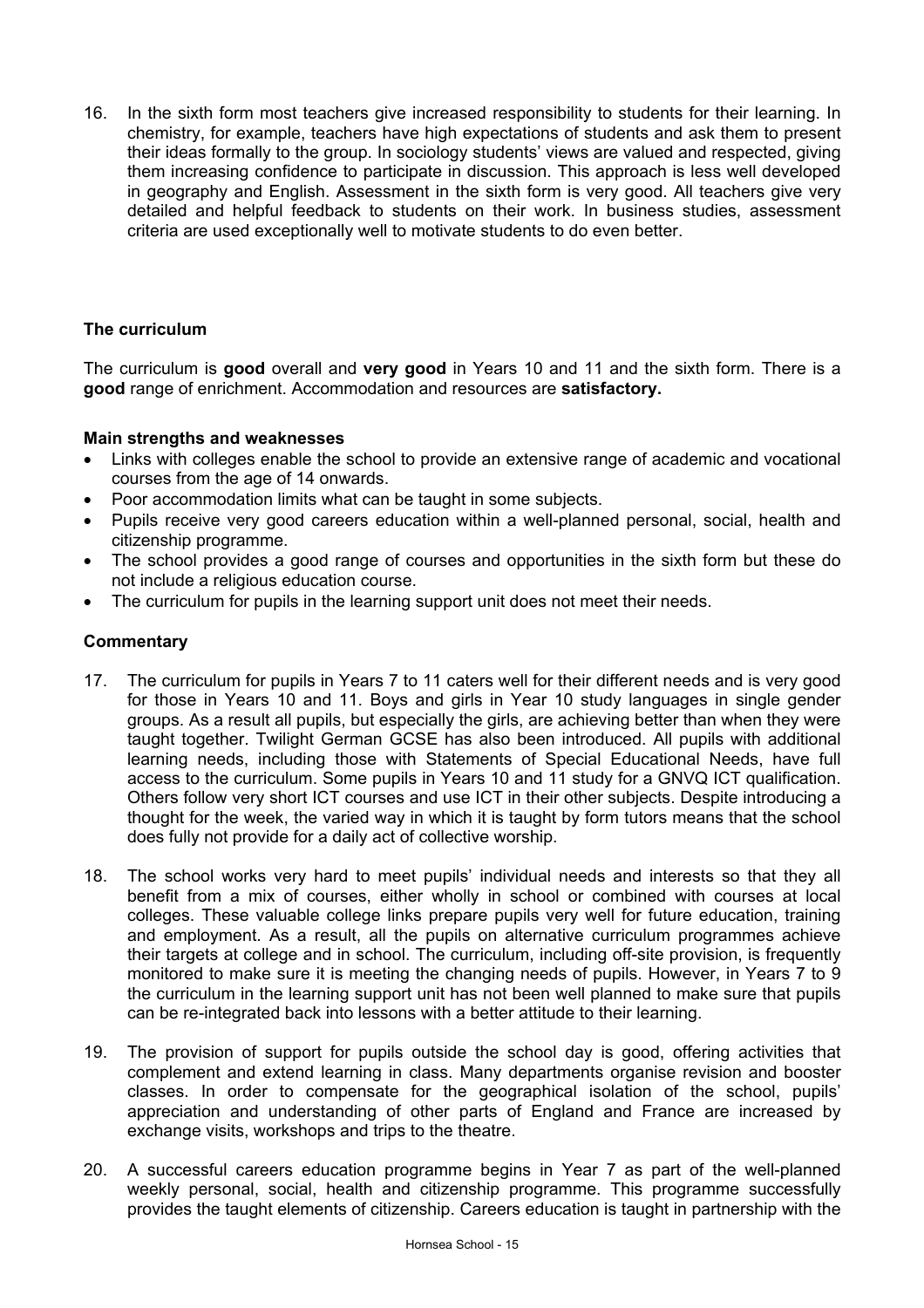Connexions service and includes work experience. There are very good links with members of the local business community so pupils are able to have mock interviews with prospective employers before undertaking their work experience.

21. Despite some new building since the previous report, accommodation remains poor. Many classrooms are small, especially those where art and music lessons are taught. This restricts the variety of activities that can be taught. There is an absence of social areas for pupils to use at break and lunchtime. The dining rooms are very small and are completely inadequate for the number of pupils currently in the school. The school is aware that pupils and their parents are unhappy that there is no space for lockers in the school. There is a planned programme of rebuilding and the school is working hard to improve certain areas where building work is behind schedule.

# **Sixth form**

22. The school provides a very good range of academic and vocational courses for students who wish to continue in education after the age of 16. However, the statutory requirement to provide religious education for all students in Years 12 and 13 is still not met. The head of sixth form makes very good use of data to develop the curriculum provision to match the changing aspirations and needs of all students. They like the way they can study both academic and vocational subjects at different levels that suit their abilities and career plans. Students who study English, sociology and theatre studies benefit considerably from many workshops and visits to places of interest organised for them. However, not all students extend and enrich their understanding of subjects in this way.

# **Care, guidance and support**

The school ensures pupils' and students' care, welfare, health and safety **very well**. The provision of support, advice and guidance for pupils and students is **very good**. The involvement of pupils in the school's work and development is **satisfactory** overall and **good** in the sixth form.

# **Main strengths and weaknesses**

- Child protection arrangements and health and safety procedures are very good.
- There are very good procedures for monitoring pupils' academic progress.
- The monitoring of pupils' personal development, including those with challenging behaviour, is very good in Years 7 to 11; in the sixth form there is no centralised record of students' personal achievements.
- Very good induction arrangements for all pupils help them to settle into their new school.
- Pupils are unclear about how they can voice their own ideas and contribute to making decisions about school life.

- 23. The trained child protection co-ordinator oversees all pupil referrals. There are very good relationships with the police and social workers. Other staff are also trained in child protection procedures and training is updated regularly. The school recently underwent a health and safety audit by the local education authority during which no significant weaknesses were identified. Governors and senior managers are aware of ongoing issues and have done all they can to make the playground as free of vehicles as possible. The management of all health and safety issues is very good and procedures and documentation are up to date. Risk assessments are carried out assiduously.
- 24. The monitoring of pupils' academic progress is based on effective target setting and good assessment procedures. Progress reviews are issued each term and pupils have regular opportunities to discuss their progress generally with their tutors. Subject teachers and learning tutors have access to the centralised pupil database and this enables them to identify any underachievement and target support accordingly.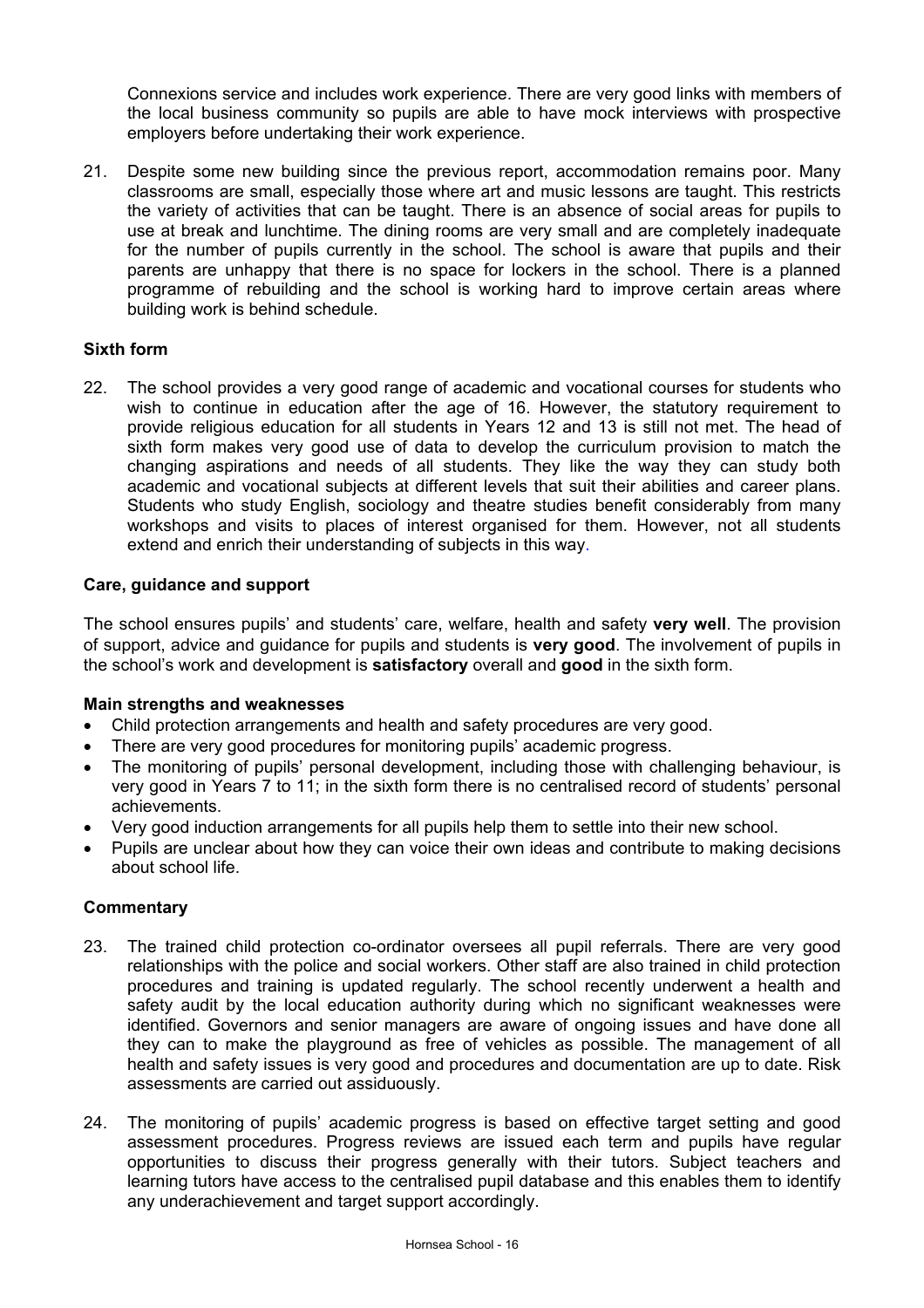- 25. Subject teachers and tutors work closely together to monitor pupils' personal development. Communications between staff are very effective so that all are aware of any personal difficulties pupils might be experiencing. Procedures work very effectively to support, reward and track pupils' progress. There are clear systems in place for dealing with behavioural issues and these are implemented consistently. Support for pupils with the most challenging behaviour is unsatisfactory. The learning support unit does not secure their re-engagement in learning.
- 26. Induction arrangements for pupils in Year 7 are very well developed and contribute to their successful transition into the school. Tutors and the head of Year 7 monitor pupils when they join the school both in Year 7 and at other times. In Year 9 there is very good support for pupils when they are making their choices of subjects for the following year to ensure the best match for their needs. Support for pupils in care or those that have come from other schools is also very good.
- 27. Staff from the Connexions service work closely with school staff in implementing the school's careers education and guidance. From Year 9, pupils have the opportunity to discuss their career needs. Throughout Years 7 to 11 visiting speakers and workshops are organised for pupils to cover the world of work, careers opportunities in the local labour market and further and higher education opportunities. The Connexions Access Point in school provides pupils with a safe base where they can talk to youth workers and other outside agencies as well as the careers advisers.
- 28. The school council does not operate at present, as it was not well supported by pupils. Focus and discussion groups that provide pupils with opportunities to voice their views and contribute to the development of the school have recently replaced it. The structure for this is unclear. Pupils have not been involved in deciding the future of their involvement in the school and many are unaware of how the focus groups work.

# **Sixth form**

29. Students are well supported by their tutors through their monthly mentoring sessions. This provides opportunities for feedback to tutors about any concerns. There is no central record kept of their achievements and activities outside the school day and so tutors cannot readily access this information as part of monitoring students' personal development. Guidance and support are readily accessible through the Connexions service. Students have good opportunities to contribute to the work and development of the school through the newly established sixth form committee. This is a forum convened for staff and students where students know that their views matter. Through this they are encouraged to voice and implement their own ideas.

#### **Partnership with parents, other schools and the community**

The school's links with parents are **good**. It has **good** links with the local community. Links with other schools and colleges are **good** overall with some very good features.

#### **Main strengths and weaknesses**

- The school works closely with local colleges to provide courses that meet the needs of its pupils.
- The school provides parents with a wide range of useful information and regularly seeks their views. However, information on vocational courses in the sixth form is limited.
- Good links with the primary schools ensure that pupils transfer smoothly to secondary education.
- Local business and industry support the school well, particularly by providing work experience and through their involvement in vocational courses.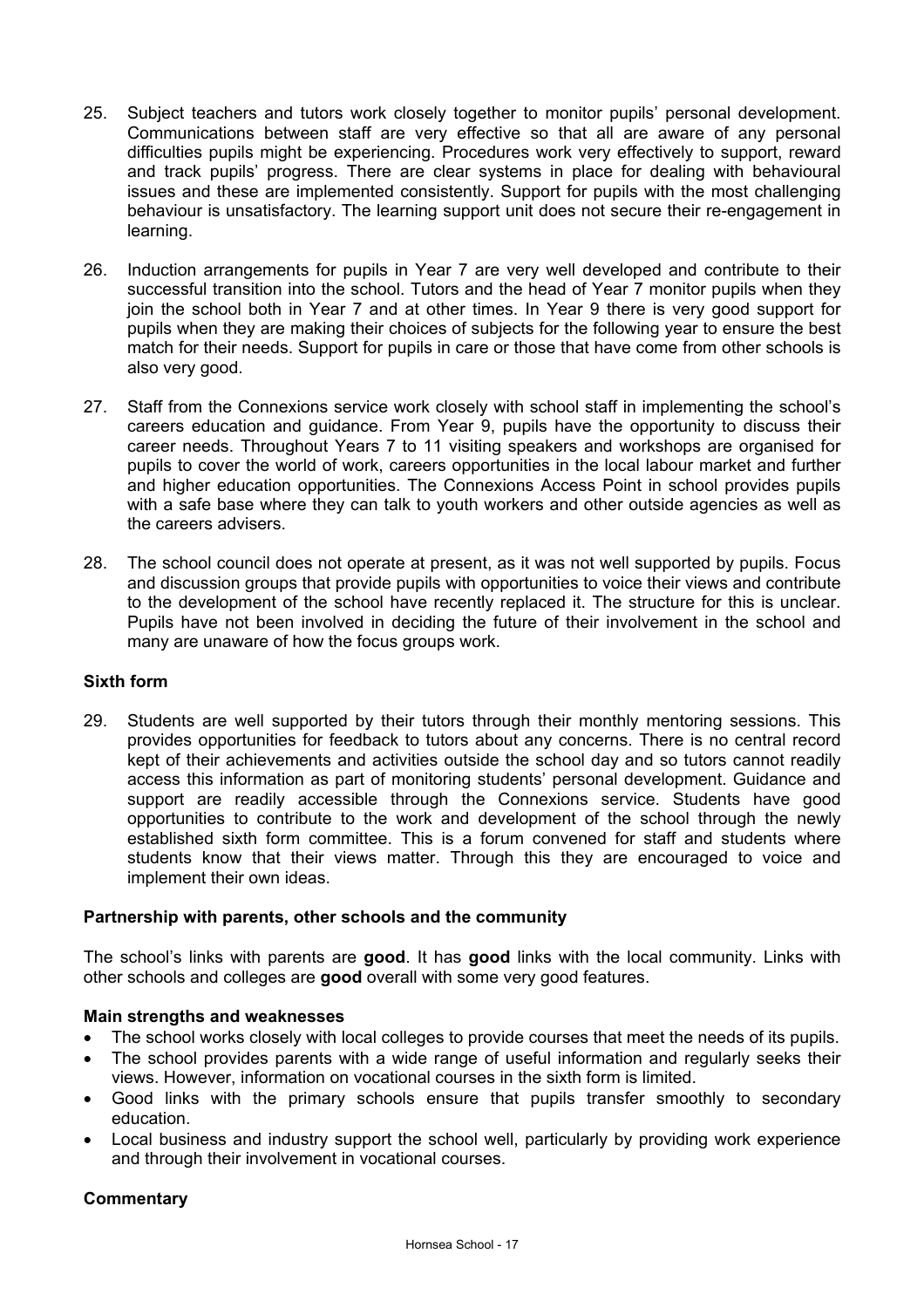- 30. The school has significantly extended its links with colleges since the previous inspection. Pupils in Years 10 and 11 have the opportunity to undertake courses at local colleges. These are well tailored to pupils' individual needs and help to ensure that all pupils achieve well. The school has recently established a learning centre in the town centre where a range of courses are on offer, some supported by partner schools and colleges. The learning centre brings together adult education, training providers, colleges and the school in an innovative venture to extent the options for education within Hornsea.
- 31. Parents are given a wide range of useful information about the school and its work. The school has a well-designed website that is easy to access and complements the written information provided to parents. Regular parent questionnaires and surveys indicate the school's commitment to work closely with parents. This process leads to change. For example, the format of pupils' annual reports is significantly altered and they are now issued once a term. Reports no longer provide comments on pupils' work and progress but parents like the new format. All parents have regular opportunities to discuss their child's progress with teachers and these meetings are well attended. Parents of pupils with special educational needs are well informed and involved in their child's education. A parents' forum for special educational needs is in place. The school is keen to establish others but parental response has been disappointing. Recent changes in the way homework is set are not yet fully understood by all parents and pupils. There is some confusion regarding the homework schedule and the amount deemed appropriate. The parents, teachers and friends association continues to support the school well.
- 32. The school has well-established and improving links with the primary schools and is committed to working closely with them. The good transition programme includes work that begins in Year 6 and continues into Year 7. These units ensure pupils understand the way work is organised in their new school. The programme of visits by teachers to the primary schools and by pupils to their new school builds pupils' confidence well so that they settle quickly in to Year 7. The school provides good technical support for primary schools in ICT. The physical education department provides a number of opportunities for primary school pupils to experience a range of sporting activities. Links are also strong in performing arts and in modern foreign languages as part of the school's status as a language college. Language college status has done much to improve liaison with partner primary schools generally. The teaching of French in Year 6 by Hornsea school staff is very successful. The school has not yet met some targets that come from language college status. It has not yet developed business links, cross-curricular projects and partnerships with secondary schools based on languages.
- 33. The school has established good links with the community, local businesses and outside agencies. In particular, local business and industry provide work experience placements and mock interviews for all pupils. The physical education department has close links with sports clubs. Outside the school day community use of the facilities is extensive.

# **Sixth form**

34. The curriculum in leisure and recreation is supported by very good links with the community, local colleges and industry that broaden students' experiences of the subject. Students are keen to put something back into their local community and undertake a significant amount of voluntary work. The sixth form prospectus provides a very clear outline of A-level courses for parents but information on other courses is limited.

#### **LEADERSHIP AND MANAGEMENT**

Leadership and management are **good**. Governance of the school is **good**. Leadership of the school by the headteacher is **very good.** Leadership of key staff is **good** and management is **effective.**

#### **Main strengths and weaknesses**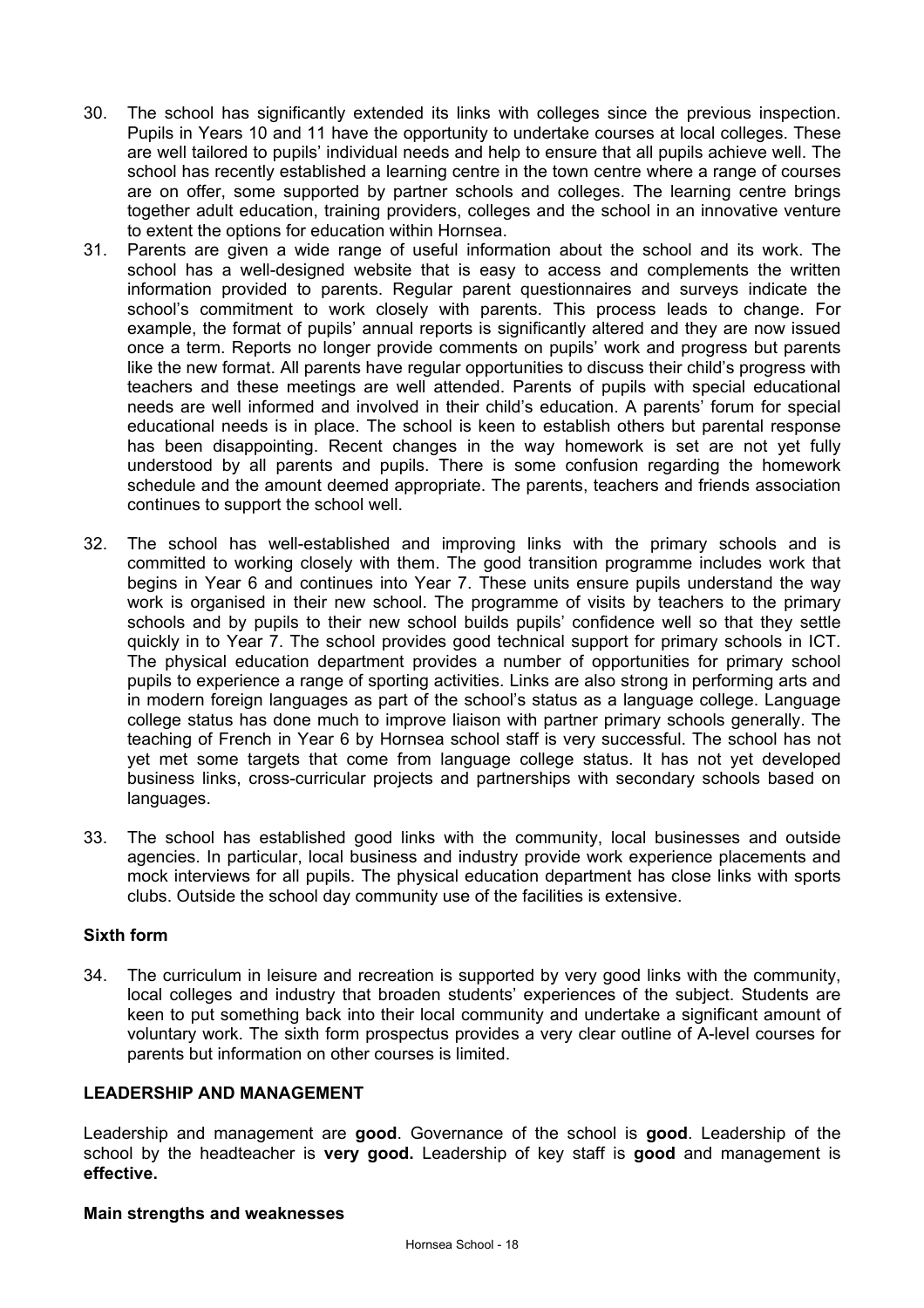- The headteacher's clear vision of how to improve the school is supported by all the staff; he has won their commitment to his high aspirations for the success of every pupil.
- Senior and middle management are effective but the provision for pupils with special educational needs is very diverse and lacks coherent management.
- The governing body is very well informed, involved and committed to improving the school.
- Very good analysis and use of data aids planning and monitoring in order to improve pupils' performance.
- Procedures for quality assurance are having an increasingly positive impact on the quality of teaching and learning.

# **Commentary**

- 35. Leadership and management were key issues for concern at the last inspection. This is no longer the case. Since his arrival the headteacher has very effectively introduced a clear and realistic vision of how he sees the school's future development. He is credited with having created a rigorous climate for professional dialogue and has provided effective strategies aimed at improving the performance of all pupils.
- 36. A strong team of senior and middle managers share the headteacher's commitment to school improvement. This team is also effective in winning the commitment of the teaching and support staff. The school has invested heavily in providing a higher than average number of teachers and support staff in ratio to the number of pupils. They are generally well led and managed and are having a positive impact on results. However, while the provision for pupils with special educational needs is good, it is also very diverse and lacks coherent management.
- 37. The governance of the school is good. The governing body is very well informed, involved and committed and gives good support to the headteacher and his colleagues. They have a clear view of the school's strengths and areas for improvement. As critical friends they scrutinise the key documentation, challenge practice in the school and analyse the profile of the pupils' examination success rigorously. Budget difficulties have been addressed effectively and the local education authority has approved the governors' plan to return the school to a positive financial position within three years. The principles of best value have been applied well and the most recent auditor's report is very complimentary in its judgement on the effectiveness of the management of finances. In ensuring that the school fulfils its statutory requirements governors have been almost wholly successful. The school does not provide for a daily act of collective worship nor do all students follow a religious education course in the sixth form.

# **Financial information**

| Income and expenditure $(E)$   |       |  | Balances $(E)$                         |            |  |
|--------------------------------|-------|--|----------------------------------------|------------|--|
| 4,392,662<br>Total income      |       |  | Balance from previous year             | 99,535     |  |
| Total expenditure<br>4,601,360 |       |  | Balance carried forward to the<br>next | $-109,163$ |  |
| Expenditure per pupil          | 3,668 |  |                                        |            |  |

# *Financial information for the year April 2003 to March 2004*

38. New procedures for quality assurance introduced by the senior leadership team are improving teaching and learning and consequently raising the attainment and achievements of pupils. High quality work on the analysis and use of data also informs these procedures. Departments all have a development plan that is designed to reflect the school's development and improvement plans. Most do this effectively and good work has been done, since the introduction of the quality assurance procedures, by staff in monitoring and evaluating their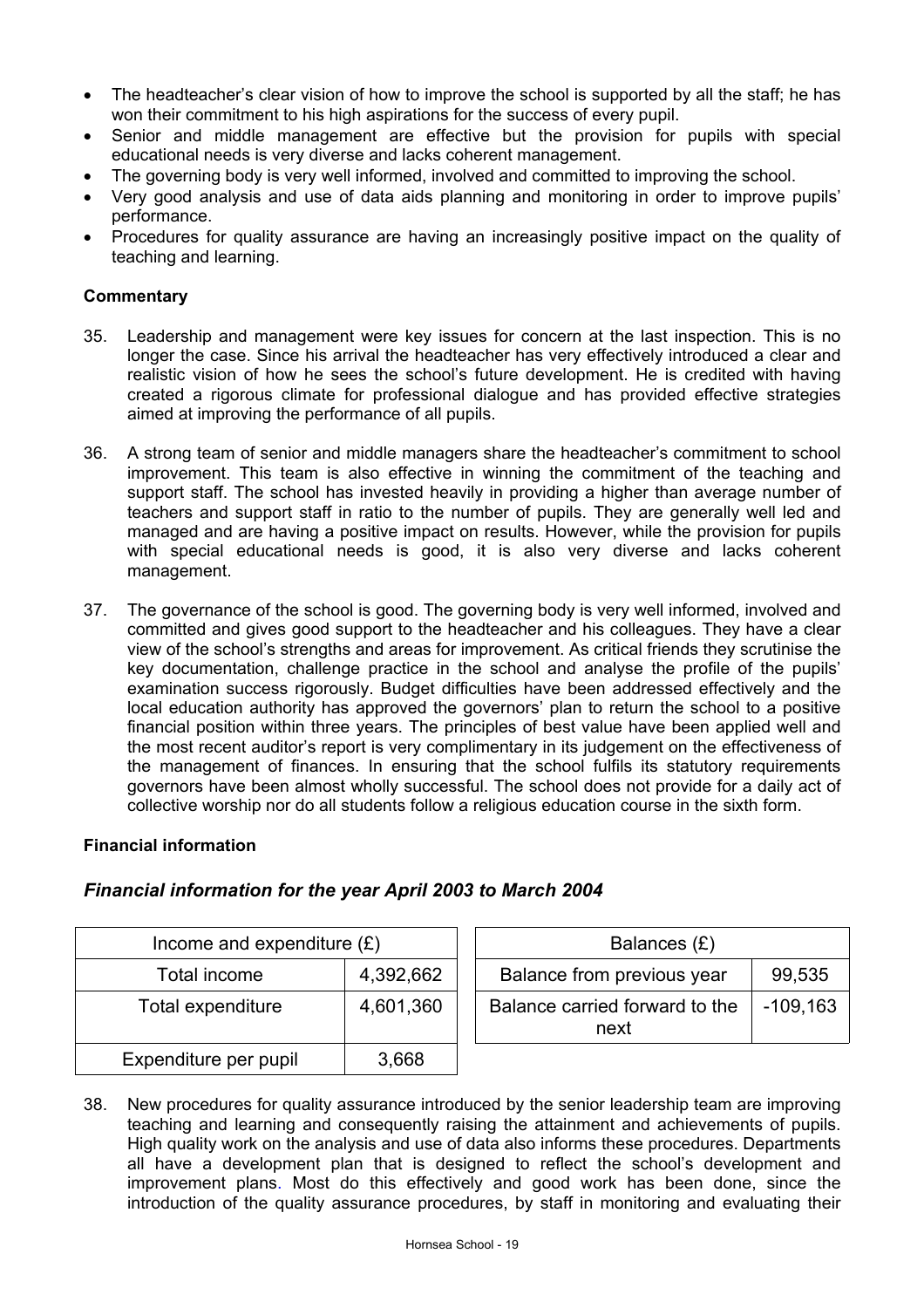practice. While the whole approach to the school's self-evaluation has improved since the previous inspection, some inconsistencies exist. Some plans do not describe clear success criteria that would help the school and departments make judgements about the success of their plans.

39. The school has a very positive approach to staff development. The headteacher welcomes the opportunities that specialist college status brings to link staff into wider professional networks. The geographical isolation of the school has constrained some aspects of continuing professional development. A firm approach to performance management has helped increase a commitment to broadening the staff's awareness of good practice both within and beyond the school. The school gives very good value for money.

# **Sixth form**

40. The leadership of the sixth form is very good. The head of the sixth form has a clear vision and well-defined priorities to realise her ambitious aims for the continuing growth and success of the sixth form. She has high expectations of the staff and students. Management is good. New systems of self-evaluation have been introduced since the previous inspection to monitor the effectiveness of the teaching and learning in the sixth form and its impact on pupils' progress. Not all staff are sufficiently proactive in using data available to determine future action. The head of the sixth form has a clear overview and is encouraging better use of this data. In anticipation of a new sixth form centre and the increase in accommodation and resources, ambitious plans are in place to broaden the range of subjects and courses to be taught from the start of the next academic year.

# **OTHER SPECIFIED FEATURES**

#### **Work-related learning**

Provision for work-related learning is **very good**.

#### **Main strengths and weaknesses**

- A very good range of vocational and work-related courses are helping to ensure that all pupils achieve accreditation in a range of subjects by the end of Year 11.
- Work-related learning is very well managed with good support from other subjects to extend pupils' knowledge of the world of work.
- The very good range of vocational and work-related courses in school meets the needs of pupils.
- There are very good links with local colleges to provide occupational courses.
- Pupils benefit from the very good partnership between school and Connexions for work experience and careers education and guidance.

- 41. The vocational co-ordinator has a very high commitment to work-related learning. Statutory requirements are met and all pupils from Year 7 onwards have very good access to a wide range of opportunities to prepare them for future careers. The initial training for subject teachers has started very well, with further training planned to introduce enterprise education. There is good support from subjects who have identified work-related learning in their areas. For example, young pupils are introduced to different jobs in geography lessons and their knowledge of location of industry and the importance of tourism is well developed as pupils progress through the school.
- 42. The school provides a very good programme of work-related courses, including applied vocational GCSEs in health and social care, business and information communication technology. The range of courses is targeted very well to meet all pupils' needs, interests and aspirations. Specific courses are designed for lower attaining pupils and also for disengaged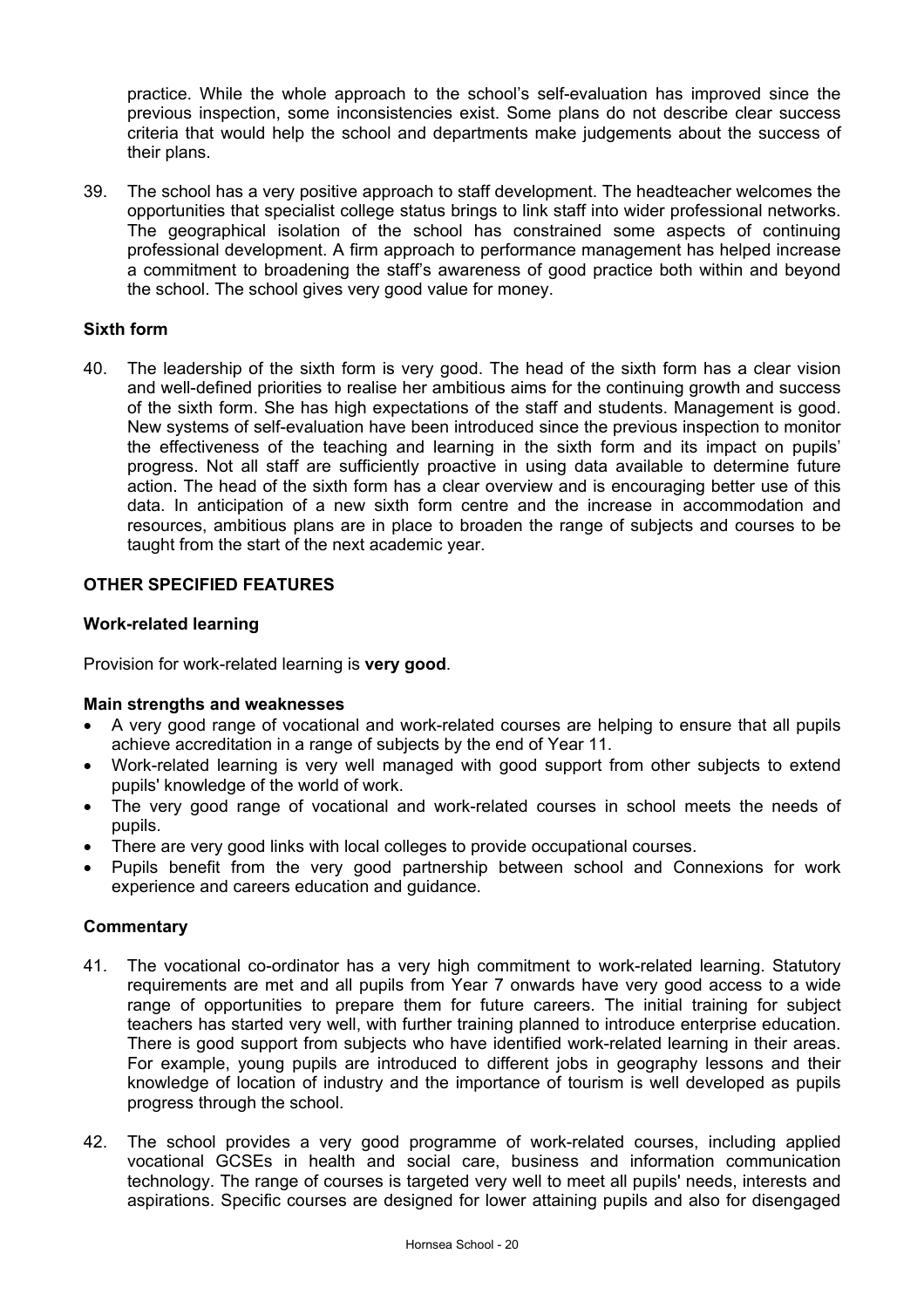pupils through the provision of entry-level courses that develop skills for working life. Pupils' very good attitudes lead to improved attendance and social skills as well as recognised qualifications.

- 43. The very good partnership with East Riding colleges enables pupils to choose from a range of courses leading to different occupations, for example animal care and engineering. A course in child-care is provided within the local town by a college tutor and retention rates are excellent. The school monitors courses very effectively and receives immediate feedback on attendance and behaviour. Pupils achieve very well. In recent years every pupil on a college course has achieved certification.
- 44. The Connexions service and other support professionals, such as youth workers, have an excellent centre on the school site and provide a very good opportunity for all pupils to seek careers support. A very good programme of careers education and guidance starts in Year 7 to develop pupils' awareness of their personal skills. The programme is well developed to promote a good knowledge of the requirements of different careers.
- 45. Pupils are encouraged to find their own work experience placements. There is very good support from the school, which has very good links with the community and a network of expupils who provide speakers and work placement opportunities. Preparation is thorough, including an opportunity in Years 10 and 11 for pupils to participate in simulated interviews with the strong support of local businesses and their employees. There is a comprehensive debrief using the work experience journal produced by the local education business links organisation. In modern foreign languages pupils apply for jobs and debrief their work placements using their second language.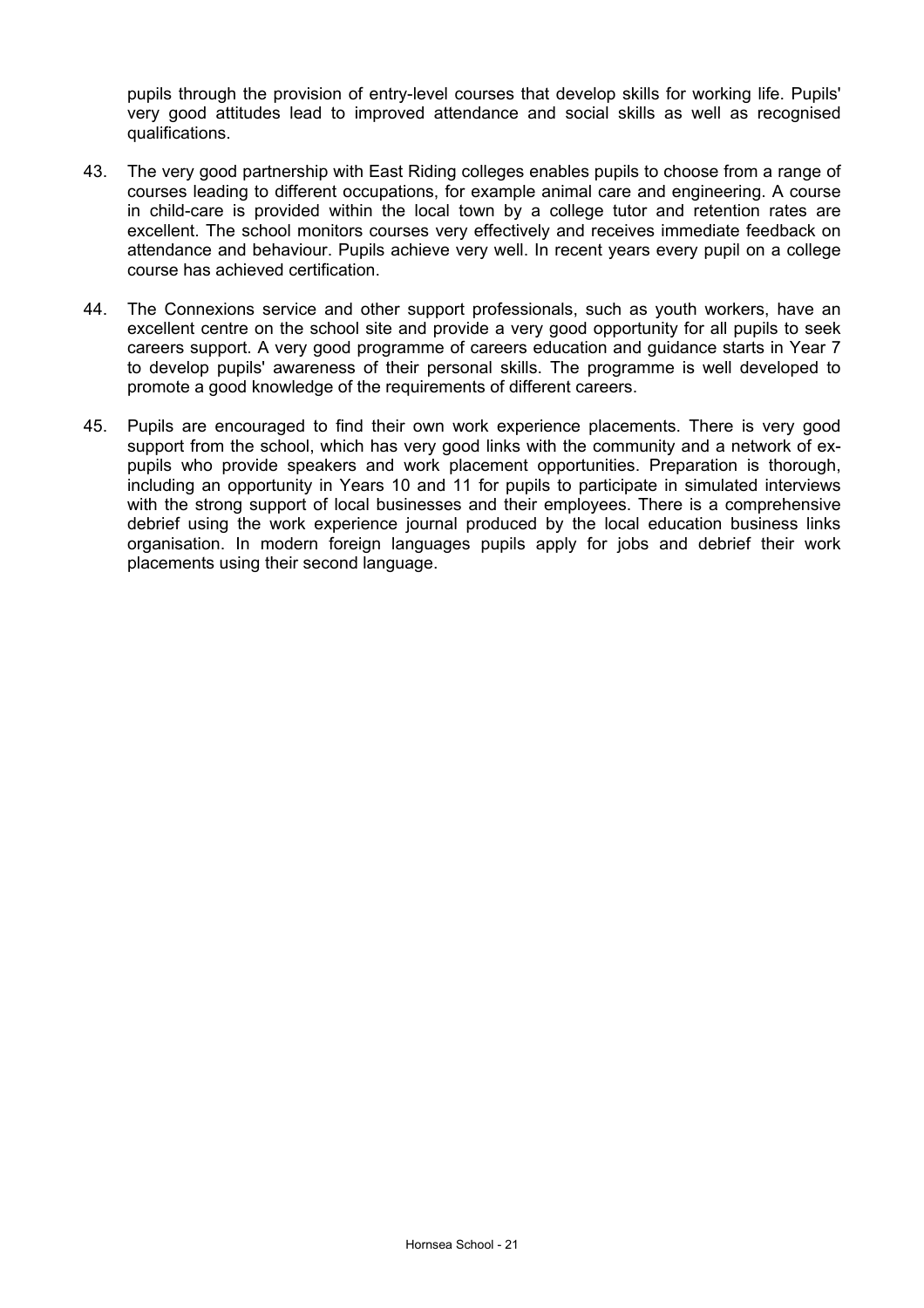# **PART C: THE QUALITY OF EDUCATION IN SUBJECTS AND COURSES**

# **SUBJECTS IN KEY STAGES 3 AND 4**

# **ENGLISH AND MODERN FOREIGN LANGUAGES**

# **English**

Provision in English is **good**.

#### **Main strengths and weaknesses**

- Almost all pupils take two GCSE's and many achieve very well.
- The progress of some boys, especially in Years 7 to 9, is hampered by lack of concentration.
- Long-established leadership is willing and able to make changes.
- High ability pupils are only stretched after Year 7.
- The department offers good opportunities for pupils' spiritual and cultural development.

- 46. By the end of Year 9, standards are in line with expectations and pupils' achievement is good, although girls reach higher standards than boys, except for high attaining boys. The work of pupils currently in Year 9 shows that they are on track to meet ambitious targets. Results fell sharply to below average in national tests in 2003, with a further fall in 2004. The work of these pupils, who are now in Years 10 and 11, is in line with expectation and they are achieving well. The progress of pupils with special educational needs is good and pupils with English as an additional language keep up with their classmates. The work of gifted and talented boys and girls in Year 9 is outstandingly good.
- 47. By the end of Year 11, GCSE results are average, representing good achievement. Almost all the year group takes the English literature course, as well as language and results are therefore very creditable in comparison with national figures. The gap between boys and girls has narrowed and highly able pupils reach well above average standards, irrespective of gender. The department is concerned that the proportion of pupils gaining the A\* grade is less than it should be, but in lessons some reassuringly high quality responses to poetry, from both boys and girls, indicate that they can reach high levels. Pupils with special educational needs and those with English as an additional language achieve very well.
- 48. Teaching and learning are good in Years 7 to 9 and very good in Years 10 and 11. The progress of gifted and talented pupils is a little slow in the mixed ability classes in Year 7, where teachers are concerned to make sure everyone is capable of completing a common task. On the other hand relationships are very good, so that even pupils with quite extreme difficulties and disadvantages participate and learn well in all year groups. Learning is very good in Year 9 for gifted and talented pupils. Learning is at its best when pupils follow precise instructions from the teacher alone, or in groups, or use frameworks provided to guide note taking. Sometimes teachers are reluctant to give enough scope for such independent learning. This is because some pupils do not listen well so sometimes teachers keep telling them what to do, rather than allowing pupils to work things out. There is very little unsatisfactory learning, but where there is a decline in quality, it is often due to boys, even some older ones, trying to get away with not working hard on their initial good ideas. Teachers usually keep most pupils' attention by planning a variety of learning into each lesson. They know their pupils' individual targets very well and share assessment with them very clearly, helping them to improve. Teachers use their subject expertise to make texts accessible to pupils and are ready to switch between media when helpful. Pupils write well for a variety of purposes. Less able pupils write shorter but well presented pieces, taking great pains to get spelling and punctuation right. Writing is assisted by satisfactory use of ICT. The department takes great care, through presenting a range of literary and theatrical experiences, to offer good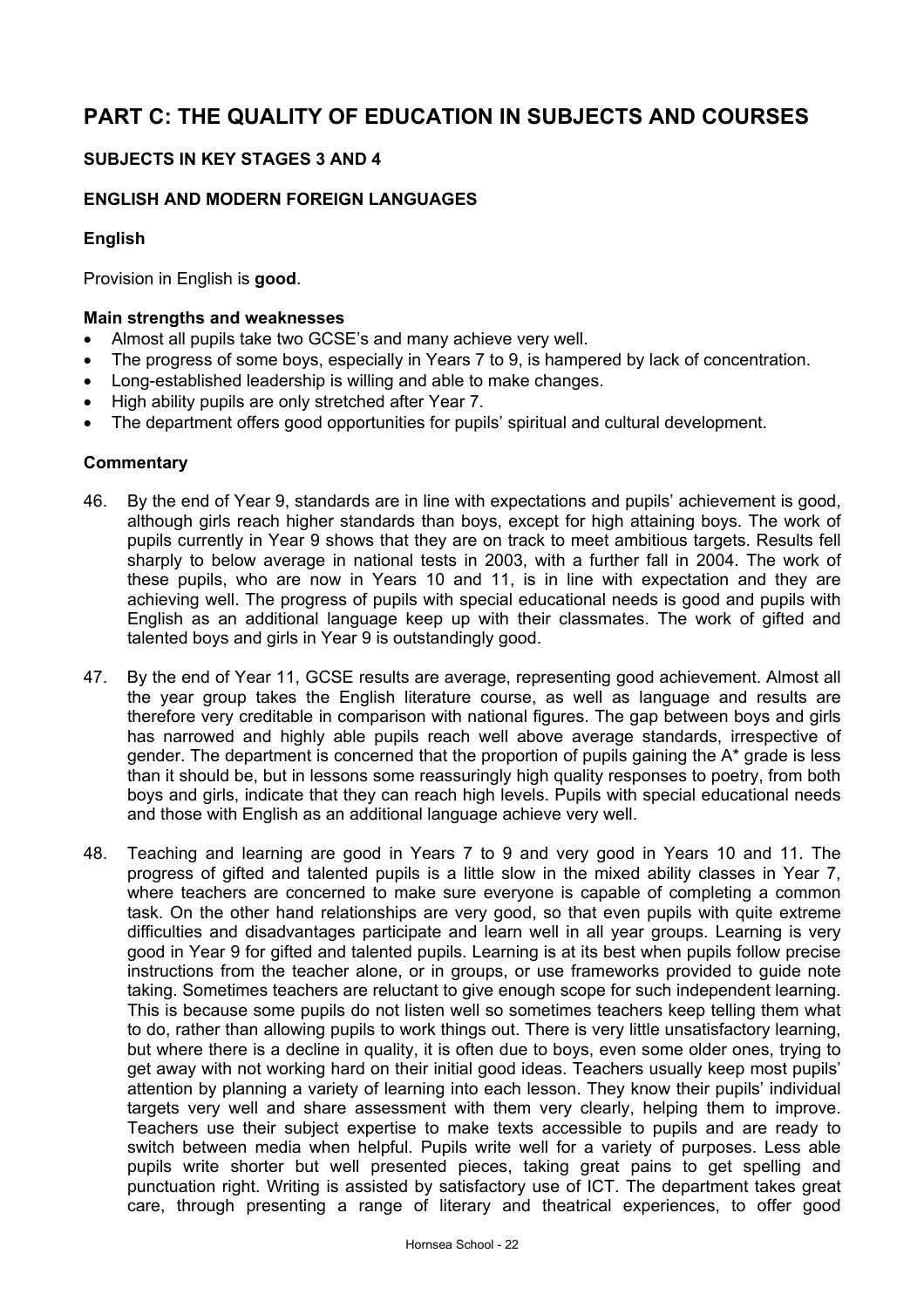opportunities for spiritual and cultural development. However, financial constraints mean that some of the best new novels are not available for whole class work. A writers' club meets regularly, providing a good opportunity for talented pupils and all who want to try, to express themselves and develop their work by sharing it.

49. Leadership of the subject is good because it is dedicated and works very hard for the best interests of pupils and staff. It has collaborated well with external help to update schemes of work. However, it does not make enough use of fresh ideas gained by new teachers in their recent training. The outstanding characteristic of leadership is that it provides a first-class role model of subject expertise and encourages engagement with all aspects of English. Management is good. Analysis of pupils' progress is already very careful and is about to offer even more detail by using an electronic database. Improvement since the previous inspection is good because standards are improving and there is more rigorous evaluation.

#### **Language and literacy across the curriculum**

50. Standards of literacy are satisfactory. Almost all subjects make good use of subject specific vocabulary so that pupils become more confident in using it. Spelling and punctuation are quite accurate in most pupils' work and lower ability pupils do their best to present work legibly, particularly in English. Writing prompts and other strategies support the writing of lower ability pupils effectively in geography and pupils write extensively and for many audiences in history. Modern foreign languages enhance pupils' understanding of the derivation of words. The well-managed library is under-used for research except in English. Standards of reading are at least satisfactory. Speaking and listening skills can reach a high standard. However, listening skills are sometimes weak, particularly in younger pupils, leading them to slow learning down by asking the teacher to repeat instructions. In drama when pupils become intensively involved, speaking reaches high standards of expressive language.

#### **Modern foreign languages**

Provision in modern foreign languages is **good**.

#### **Main strengths and weaknesses**

- The very good leadership and good management of the department result in everyone working towards common goals.
- The programme of visits and exchanges raises motivation and standards.
- Very good relationships facilitate effective teaching and learning.
- The use of French and Spanish as a means of communication in lessons is not consistent across the department.
- ICT is used effectively in many lessons.

- 51. On entry in Year 7, pupils have a good basic knowledge of French and good pronunciation. This is because teachers from the department successfully teach the subject to all Year 6 pupils in the partner primaries as part of the specialist language college work. This ensures that most pupils now make rapid progress at the start of Year 7. Results in teacher assessments at the end of Year 9 in 2004 were above average. In Years 7 to 9, in French, standards are above the national expectation. Pupils communicate well orally and in writing and their listening and reading are generally good. Many pupils with special educational needs communicate well in familiar contexts. Most pupils make a good start in Spanish and reach an acceptable standard. Achievement is good in French and Spanish in Years 7 to 9 for most pupils, including those with special educational needs. The achievement in French of some high attaining girls is very good.
- 52. In 2004 GCSE results in French were well below average. One reason for this was the underachievement of pupils in two classes of average attaining pupils. Additionally, some care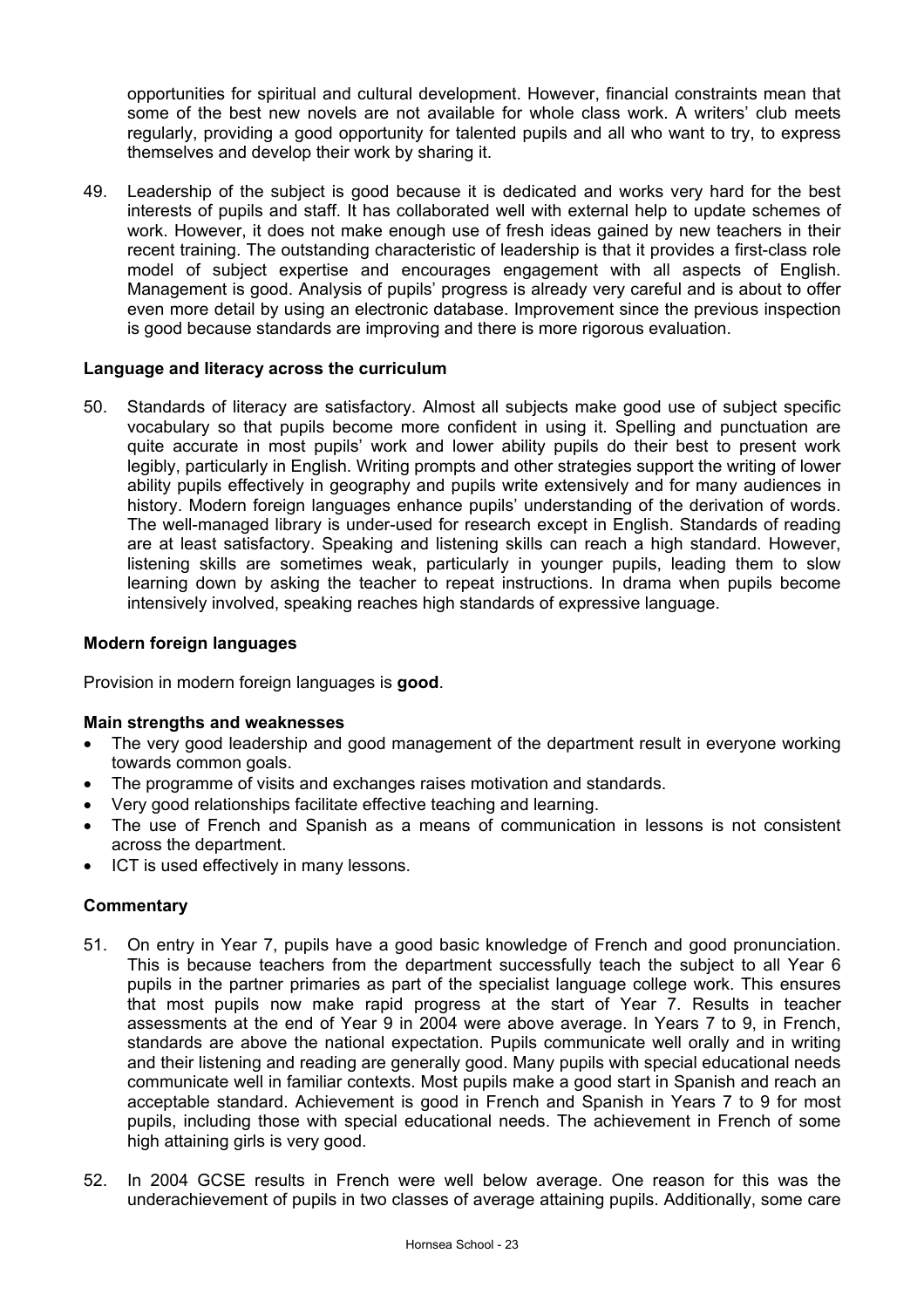needs to be taken in the interpretation of these results, since the school enters nearly all pupils for French, whereas the national entry is only two fifths of the cohort. In GCSE Spanish in 2004 results were well above average. Standards in French are in line with the national expectation in Years 10 and 11. The listening, speaking, reading and writing of higher attaining pupils are very good. The French of some pupils is weak. Overall, pupils' achievement in French is good, including those with special educational needs. Higher attaining students achieve very well. Standards in Spanish are above the national expectation in Year 11. Pupils' reading, writing and listening are good and they have a good command of basic grammar. In Spanish high and average attaining pupils generally achieve very well. One small group of pupils with special educational needs make good progress in Spanish in Year 10.

- 53. Teaching and learning in French in Years 7 to 11 are good. Teaching and learning in Spanish are good in Year 9 and very good in Years 10 and 11. In both languages teachers' very good linguistic skills and good subject knowledge impact very positively on learning. Some teachers, however, do not always conduct lessons sufficiently in the foreign language. Lessons are generally brisk and well structured with stimulating activities and resources. Pupils generally learn well in pairs and most are keen to participate orally. In a few Year 9 French and Spanish lessons some pupils do not listen to the teacher, are slow to start work and do not stay on task. Pupils' work is marked regularly and teachers provide good advice on how to improve. Relationships are very good in most classes. ICT is used effectively in many lessons to present and practise language.
- 54. The leadership of the department is very good and the management is good. The head of department has a very clear vision and teachers work as a team to achieve agreed objectives. The departmental development plan has a clear focus. There is very effective monitoring of teaching, learning, achievement and standards. The department's exchange links with France and Spain and the numerous visits to France motivate pupils and help to raise standards. The primary French teaching and the Year 7 French tutor group immersion group are successful initiatives. The school offers a modern foreign language for all pupils from Year 7 to Year 11 and all pupils in Year 9 do both French and Spanish. Improvement since the last inspection is satisfactory.

# **MATHEMATICS**

Provision in mathematics is **good**.

#### **Main strengths and weaknesses**

- Results in national tests and GCSE were below average but standards are improving and pupils now achieve well.
- Lessons are planned and structured well and offer challenging ideas but teachers do not review the effectiveness of learning enough.
- The effective use of assessment data provides pupils with knowledge of their current and target grades and identifies underachievement and any curricular weakness.
- Mathematical investigation skills are not stressed enough in Years 7 to 9 and ICT skills are underdeveloped.
- Accommodation is unsatisfactory and the text books do not cover completely the required course of study.
- Relationships between teachers and pupils are good with pupils showing an interest in the subject.

#### **Commentary**

55. Standards at the end of Year 9 in the national tests in 2004 were below but close to the national average and were lower than the 2003 results. GCSE results in 2004 were below average. The achievement of some groups of pupils in recent years has been affected by the difficulties in covering for staff illness. Current standards are better. Evidence from the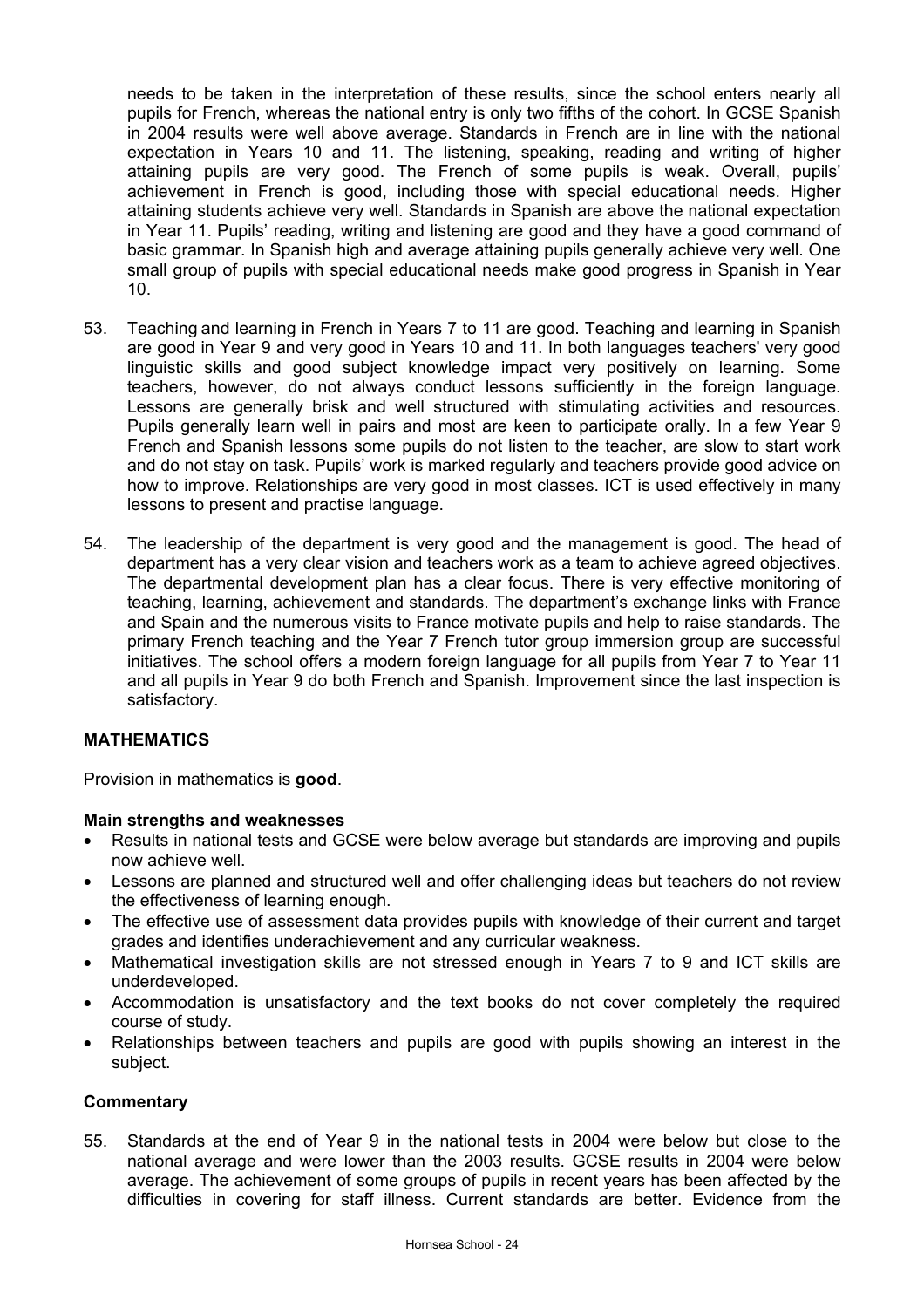inspection confirms the judgements made by the school that standards have improved and are now at the nationally expected level. Data display and interpretation of graphs are especially strong but investigation skills in Years 7 to 9 are weak. The quality of coursework in Year 11 has improved but the use of ICT is limited. Strong leadership and more settled staffing have begun to improve standards and pupils in all years are now achieving well. Pupils with special educational needs and high-attaining pupils also make good progress and there is no significant difference in the achievement of boys and girls.

- 56. Teaching and learning are good overall with three-quarters of the lessons good or better and no unsatisfactory teaching. This is a marked improvement since the last inspection. Teachers have secure subject knowledge, structure their lessons well and put forward challenging ideas at a brisk pace. As a result, mathematical concepts are presented in an interesting manner so as to promote effective understanding. Classes are managed well; pupils respond with interest, behave well and co-operate with the teacher and each other in small group work. Learning objectives are stressed strongly but the endings of lessons are sometimes hurried and do little more than review the main content. They therefore miss the opportunity to assess the effectiveness of learning. Pupils' work is corrected but marking does not show the pupils how to improve the standard of presentation of their written work. Assessment is rigorous, relating pupils' current level or grade to their targets.
- 57. Leadership and management are now very good. The recently appointed head of faculty has a clear vision that is focused on raising standards. The faculty works well as a team, assisting each other and sharing good practice. A comprehensive action plan is in place analysing examination and test results and outlining objectives aimed at improving achievement. Schemes of work have been revised and provide a coherent, complete structure enabling effective lesson plans to be produced. Test results are recorded on a database identifying underachievement and any widespread misunderstanding. The effectiveness of teaching is monitored well. Accommodation is unsatisfactory. Rooms are small for large groups and the designated maths rooms are widely spaced and two are poor-quality temporary classrooms. There is a satisfactory level of resources but the textbooks are unsatisfactory. Improvement since the previous inspection is recent and is good. Results are lower than the results at the last inspection but the 2005 predictions and standards seen show clearly that standards are improving. Teaching is significantly better and leadership and management have improved.

# **Mathematics across the curriculum**

58. A whole-school numeracy policy is in place supported by in-service training. The competence of pupils in mathematics in other subjects is satisfactory and numeracy skills are promoted in almost all areas. Mathematical competency contributes significantly to attainment in ICT, geography and physical education; skills in handling, display and interpreting data are particularly strong.

#### **SCIENCE**

Provision in science is **good**.

#### **Main strengths and weaknesses**

- Very good assessment ensures that students are set motivating targets.
- Good leadership focuses the faculty on good-quality teaching so that standards are rising.
- Very good use is made of practical investigations to underpin the learning of scientific principles.
- Computers are not used widely enough by students to enhance their learning or for the presentation of work.
- There is not enough sharing of good practice so that all teaching is as good as the best.
- Good working relationships give pupils the confidence to join in discussions.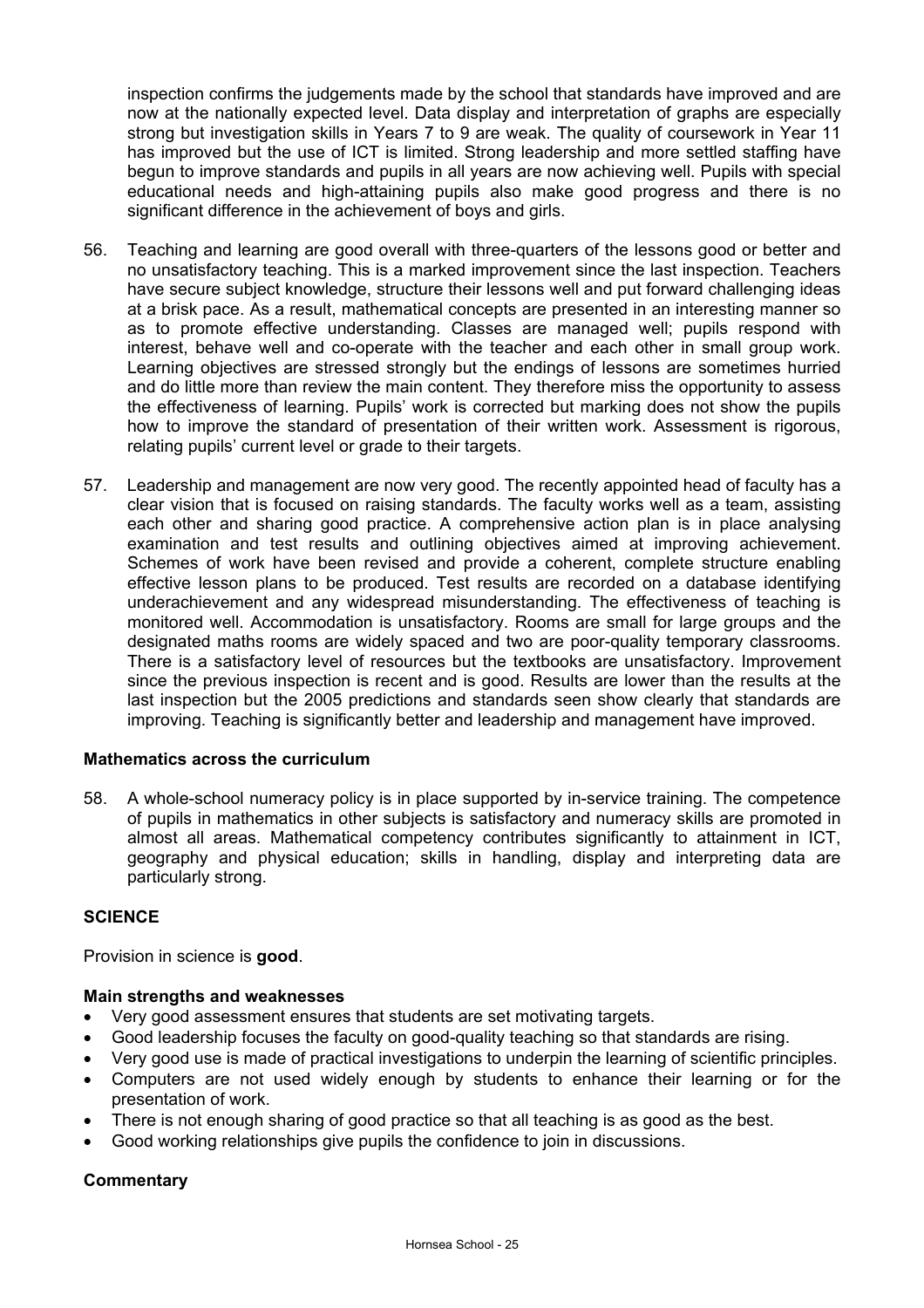- 59. In 2004 the results at the end of Year 9 were average, but above those of similar schools. Results have been rising steadily in recent years and current standards are above expectations. Standards at the end of Year 11 are consistently above average with above average numbers attaining the highest grades. Achievement for all pupils is good through the school. Pupils do better in science than in their other subjects. Standards have improved from the previous inspection. This improvement is mainly due to the department being more sharply focused on good-quality teaching and learning backed up by very good assessment. The combination of assessed homework and frequent tests not only gives pupils accurate targets but also more importantly gives them clear guidance on how to improve.
- 60. Lessons are carefully planned with a range of learning activities. In consequence, science is made more interesting and pupils become more involved in their work. Practical investigations are used very widely to help pupils understand scientific principles. In addition, the work of teaching assistants is carefully structured to ensure that those pupils with special educational needs also become fully involved and make good progress. Working relationships are good and give pupils the confidence to join in the many discussions and willingly offer answers or ask questions. This oral work and the many opportunities to write their own observations and conclusions ensure that pupils develop good literacy skills.
- 61. Teaching and learning are good. This is an improvement from the previous report. Lessons are well-structured and pupils are made fully aware of the learning objectives and how they are to be assessed. This gets pupils fully involved and consequently learning is good. The very good lessons have bright beginnings that capture pupils' interest and continue at pace with a variety of learning activities and regular checks of understanding. In the occasional lesson where the planning is not so precise the lesson is much slower to get going. In consequence, the lesson becomes rushed and the final check of understanding ends up too brief to allow the teacher to be certain that learning objectives have been met. Teachers have increased their use of computers from the levels recorded in the last report, but lack of equipment in the laboratories means that pupils do not get enough access to computers on an individual basis. Pupils' work is assessed to a high standard.
- 62. Leadership and management are good, which represents an improvement from the previous report. The comparatively new head of faculty has set up a very good assessment system that has been very effective in motivating pupils and raising standards. The curriculum in Years 10 and 11 has been clearly developed to allow all pupils to undertake work related to their ability and interest. Improvements have been made in the monitoring of teaching and learning, but there are not enough opportunities to share and spread the very good practice that is available in the faculty. The head of faculty has developed a very good team with a feeling of collective responsibility for raising standards. He is providing the leadership to take a good and improving faculty further forward. The faculty has made good improvement from the last inspection.

# **INFORMATION AND COMMUNICATION TECHNOLOGY**

Provision in information and communication technology (ICT) is **satisfactory**.

# **Main strengths and weaknesses**

- Sound subject knowledge results in well-planned and well-taught lessons.
- Assessment data is used effectively to monitor progress and motivate pupils, but pupils' ICT skills are not rigorously assessed when they join the school.
- The department is well managed and the team's knowledge and commitment is used well to continually improve the department.
- The size and layout of the computer rooms causes difficulties for teachers.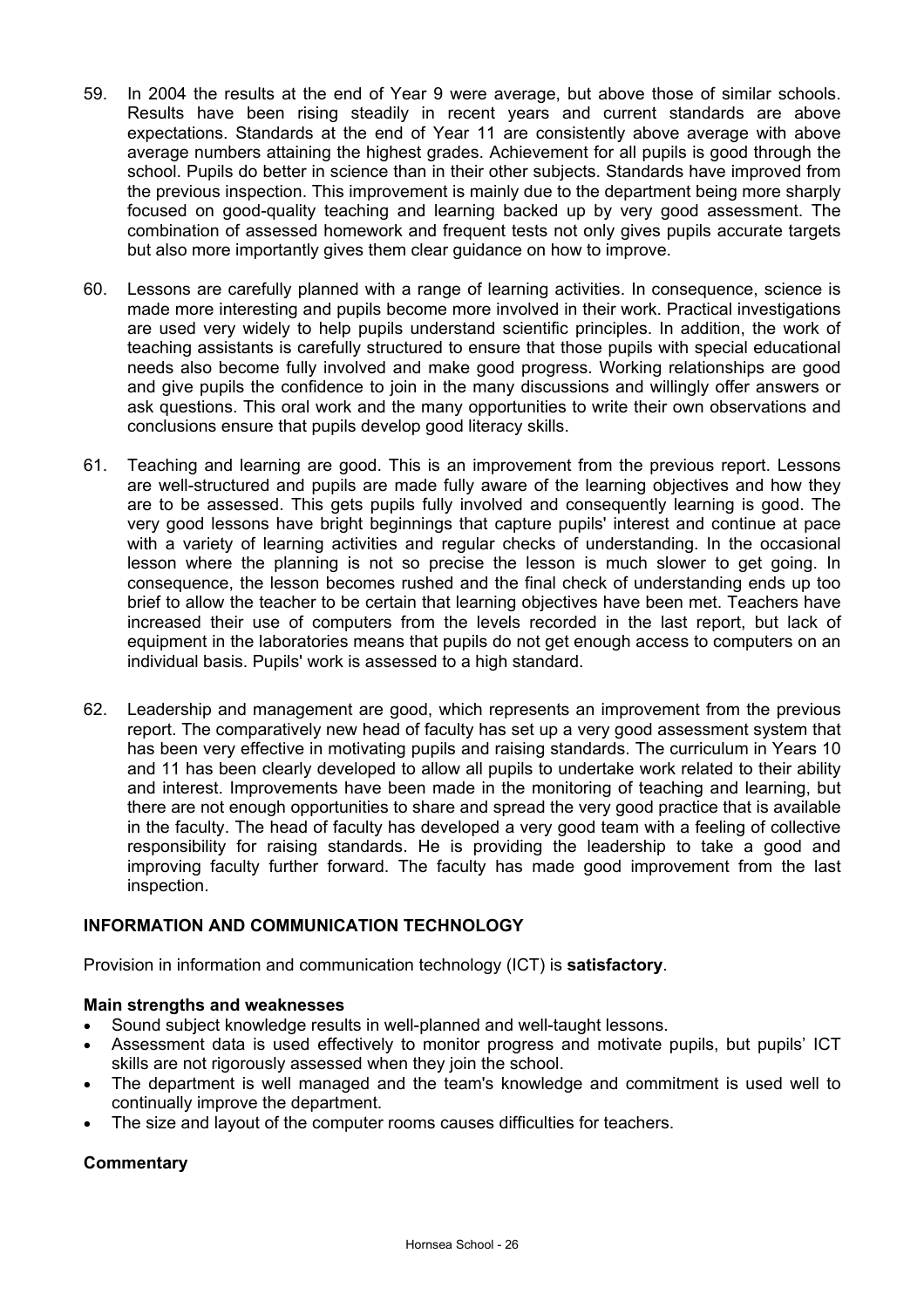- 63. Teachers' assessments at the end of Year 9 are above average but in the past these assessments have not been accurate enough. The standard of work seen in Years 7 to 9 is in line with national expectations and achievement is now good. Pupils develop satisfactory skills in web design, control and data handling. Pupils with special education needs are well supported and make good progress. The school has recently introduced a GNVQ ICT course in Year 10 and the standard of work in these lessons is also in line with expectations. Pupils are making satisfactory progress at this early stage of the course. Standards overall in Years 10 and 11 are satisfactory. There are opportunities for pupils to use ICT in other subjects, but there is no systematic assessment of the standards that pupils reach. Keyboard skills are developed well through the use of word processing and presentation software in a range of subjects.
- 64. Teaching and learning in Years 7 to 9 are good and in some lessons very good. Teachers use a wide range of teaching strategies that ensure pupils acquire new skills. Staff are not yet skilled in the use of newly installed interactive white boards. Teachers' subject knowledge is sound. Relationships between pupils and teachers are good. Planning is effective and results in well-taught lessons. A recently introduced sophisticated assessment system is beginning to identify the needs of individual pupils as they progress through the school. However, teachers do not assess pupils ICT skills when they join the school so teaching early in Year 7 is not as tightly focused on needs as it is later. Pupils with above average skills are identified and provided with extension tasks, some of which extend their skills. Opportunities are missed to encourage pupils with high-level ICT skills to share experiences and expertise with staff and other pupils. Pupils are confident in their use of computers and maintain attention and concentration. They listen to their teachers' advice well and respond to it. They experiment with different applications and are generally confident. There is evidence of extended homework tasks being completed to a high standard in Years 8 and 9.
- 65. Leadership and management are good. There is a consistent approach to teaching and learning across the department. The computerised administrative systems and Internet access are increasing the efficiency of the department. Internet-based revision is providing good additional support for Years 9 and 11. The technical support team ensure that innovative ideas are introduced in administrative procedures, assessment and in teaching in all subjects. The layout of one of the rooms, which is necessary to accommodate the number of computers, and the small size of two of the other rooms, causes difficulties for teachers as they move around to work with pupils. Many aspects of the department have improved since the last inspection. These improvements have occurred over the last two years and have not yet had sufficient time to impact on overall achievement. The main difficulty for the school and the department is that in introducing the GNVQ ICT course there was insufficient accommodation and resources to sustain a taught course in Years 10 and 11.

#### **Information and communication technology across the curriculum**

66. ICT is used widely across the curriculum in all years. Digital cameras are extensively and effectively used in drama, physical education, science, design technology, food technology, leisure and tourism and media studies. Pupils record their examination presentations in Spanish in PowerPoint, improving their oral and listening skills. Data-loggers are used in science and computer-aided design in design and technology. Pupils use a wide range of ICT skills such as word processing, producing charts, graphs and tables in many subjects. Most pupils are confident in their skill level but do not have the opportunity to reach the highest level of skill unless they follow the GNVQ ICT course.

#### **HUMANITIES**

#### **History**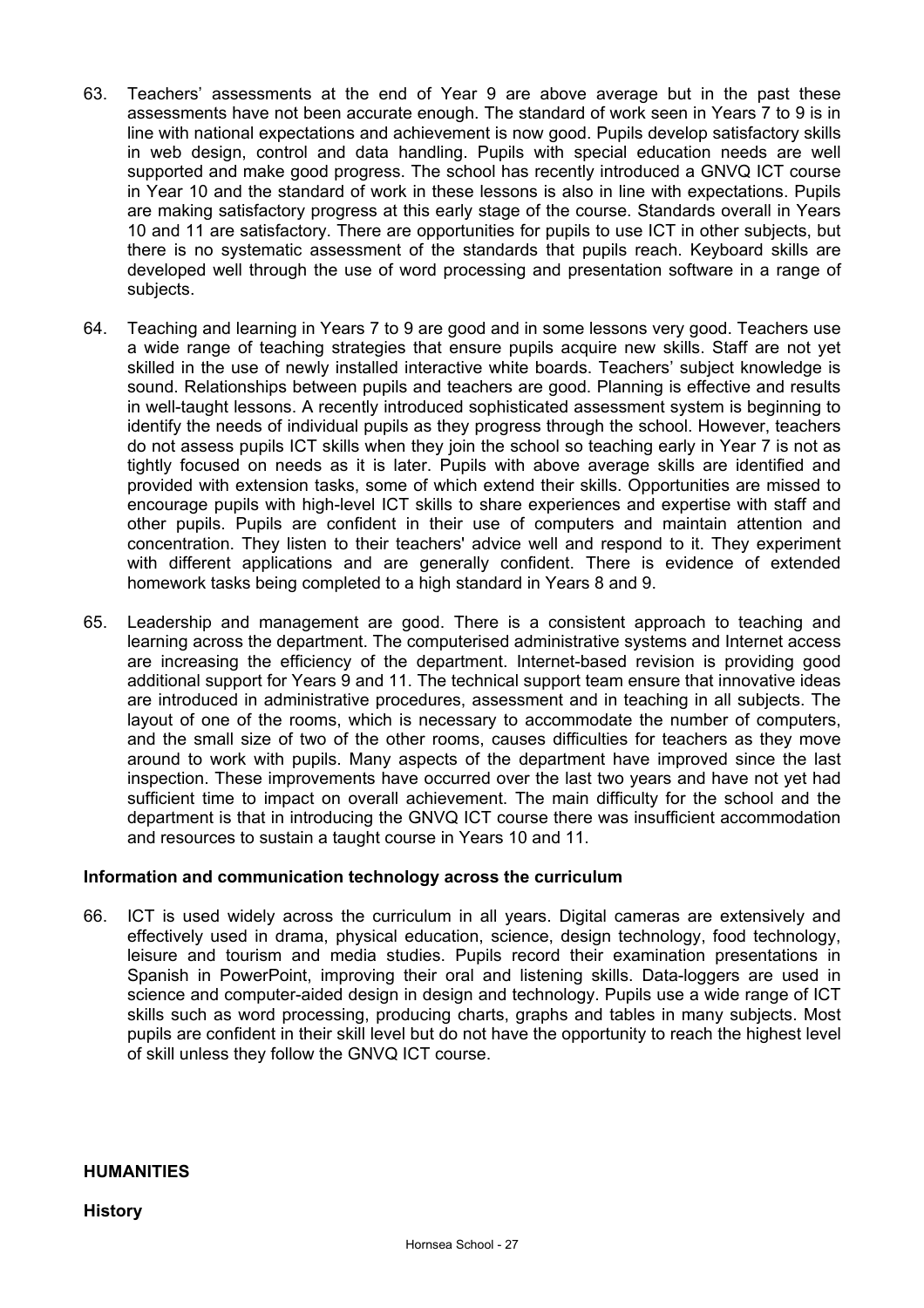Provision in history is **good**.

# **Main strengths and weaknesses**

- Challenging tasks lead to very good achievement by the most able pupils.
- Pupils with special educational needs achieve well.
- Very good leadership provides the drive to maintain high standards.
- Teachers' secure command of their subject promotes effective learning.
- In a few lessons progress is slower than it could be.
- The curriculum does not provide sufficient enrichment outside the classroom.

# **Commentary**

- 67. In 2004 teachers' assessments at the end of Year 9 and GCSE results in Year 11 show standards to be above average. Many higher-attaining pupils, in both year groups, attained standards that were well above average. The inspection confirms that these standards are being maintained. In Year 9 pupils use empathy successfully and assess conflicting evidence effectively when making judgements. In Year 11, pupils use primary source materials intelligently. Pupils write in detail to compare and contrast events, identify cause and effect and sequence events accurately. They set out their reasons carefully and explain them clearly in oral work. Pupils of differing abilities achieve well. They develop a good range of historical skills and use them effectively in their written work. Those with special educational needs are well supported by the class teachers' planning and on occasion by classroom assistants. Higher-attaining pupils are challenged successfully to raise their standards of work, through focused questioning and extended tasks.
- 68. Teaching and learning are good throughout Years 7 to 11. Where teaching is very good, a secure command of subject is well supported by effective questioning, imaginative tasks and good pupil management. For example, in Year 7, pupils work in role as Norman barons and knights to negotiate deals and make bargains. Very good organisation ensured a lively and productive lesson. In Year 10, a challenging card sorting activity led to very good thinking, clear verbal responses and high achievement. Teachers are enthusiastic and engage with pupils effectively. In a few lessons progress is slow because pupils do not settle quickly enough on tasks or because insufficient time is given to the completion of tasks. In most lessons behaviour is good and pupils display positive attitudes to learning, but in less successful lessons they become inattentive.
- 69. Leadership is very good. The head of department supports colleagues extremely well and is fully committed to maintaining high standards. His considerable personal drive motivates staff and pupils alike. Management is good. There is effective use of data to analyse pupils' achievements and help plan ahead. Good assessment procedures help provide a clear view of pupils' progress; however, pupil self-assessment is not yet fully in place. The curriculum lacks an element of enrichment to further broaden pupils' horizons. At present there are no educational visits carried out. There is good support for a few pupils who attend voluntary sessions leading to early examination entry. Overall, improvement since the previous inspection is good.

#### **Geography**

Provision in geography is **good**.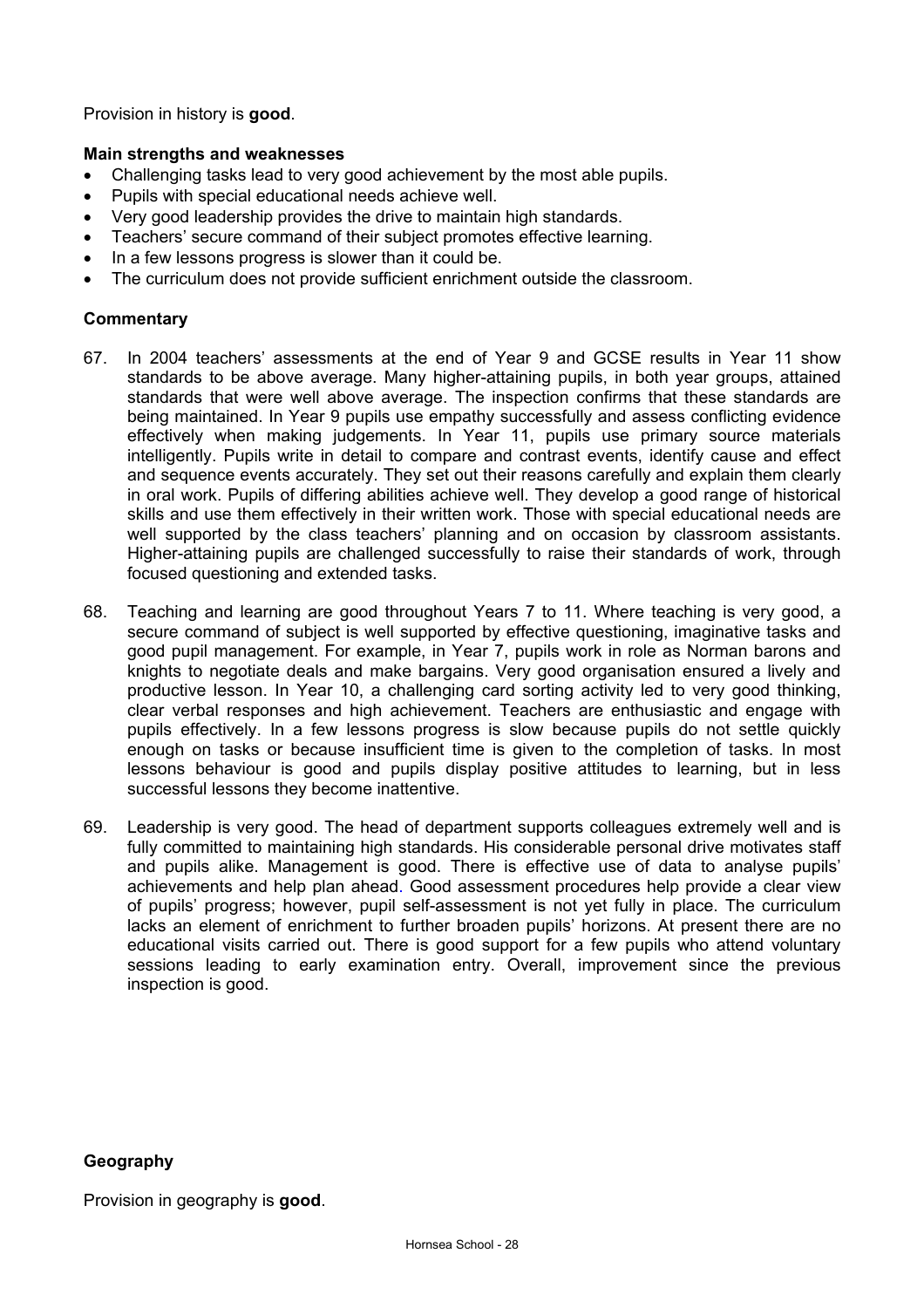# **Main strengths and weaknesses**

- GCSE examination results in 2004 were above average.
- Good teaching is carefully matched to GCSE examination requirements.
- Lessons are well-planned and structured so most pupils work hard and achieve well.

#### **Commentary**

- 70. Teachers' assessments at the end of Year 9 were well above average but because National Curriculum criteria were not always applied accurately to pupils whose attainment is average, the assessments were slightly over-generous. GCSE results in 2004 were above average and almost three-quarters of pupils attained the higher grades. These results represent good achievement for the pupils concerned compared to their attainment at the end of Year 9.
- 71. In work seen standards are above expectations at the end of Year 9. The standards of the pupils who have chosen to study geography beyond Year 9 and are now in Year 11 are in line with expectations. The achievement of pupils in Years 9 and 11 is good compared to their starting point when they entered the school. All pupils recognise geographical terminology and higher-attaining pupils can use it confidently and accurately. Pupils have good opportunities to develop their geographical skills through fieldwork. For example, pupils in Year 11 present and analyse well the data they collect on a field trip to Bridlington.
- 72. All pupils achieve well because teaching and learning are good. Teachers are knowledgeable and enthusiastic about their subject and communicate this successfully to their pupils. They plan and structure their lessons well so that most pupils respond positively to the good teaching they receive and work hard. Teachers and learning support assistants give constructive individual support to pupils with special educational needs so they achieve well. Teachers are widening the range of teaching methods and resources they use, including the use of ICT, but these can be further developed to encourage pupils to work independently and think for themselves. Teaching is carefully tailored to GCSE syllabus requirements so pupils develop the knowledge and skills needed to succeed in examinations.
- 73. Leadership and management of the department are good and suitable priorities have been identified for development. The new head of department is using some of the school's systems to monitor and evaluate the department's work. He is new in post and has had to spend time building the new team of teachers that now work in the department. Tests and assessments are being reviewed and refined so that pupils' achievement can be judged more accurately. The department works well collaboratively and shares good practice in order to raise standards further. Accommodation in the department is satisfactory but the limited amount of teaching space would have a negative impact on pupils' learning if teachers did not work very hard to overcome this difficulty. Improvement since the previous inspection is good. The department has both the capacity and commitment to improve further.

#### **Religious education**

Provision in religious education is **satisfactory**.

#### **Main strengths and weaknesses**

- Lively, skilful teaching ensures that pupils focus on their work and make satisfactory gains in their learning.
- Energetic, enthusiastic leadership is improving the curriculum, raising the profile of religious education and beginning to improve pupils' attitudes.
- Too little monitoring of teaching and learning means teachers, often non-specialists, have little idea of how they can improve.
- Accommodation and resources present a negative image of the subject.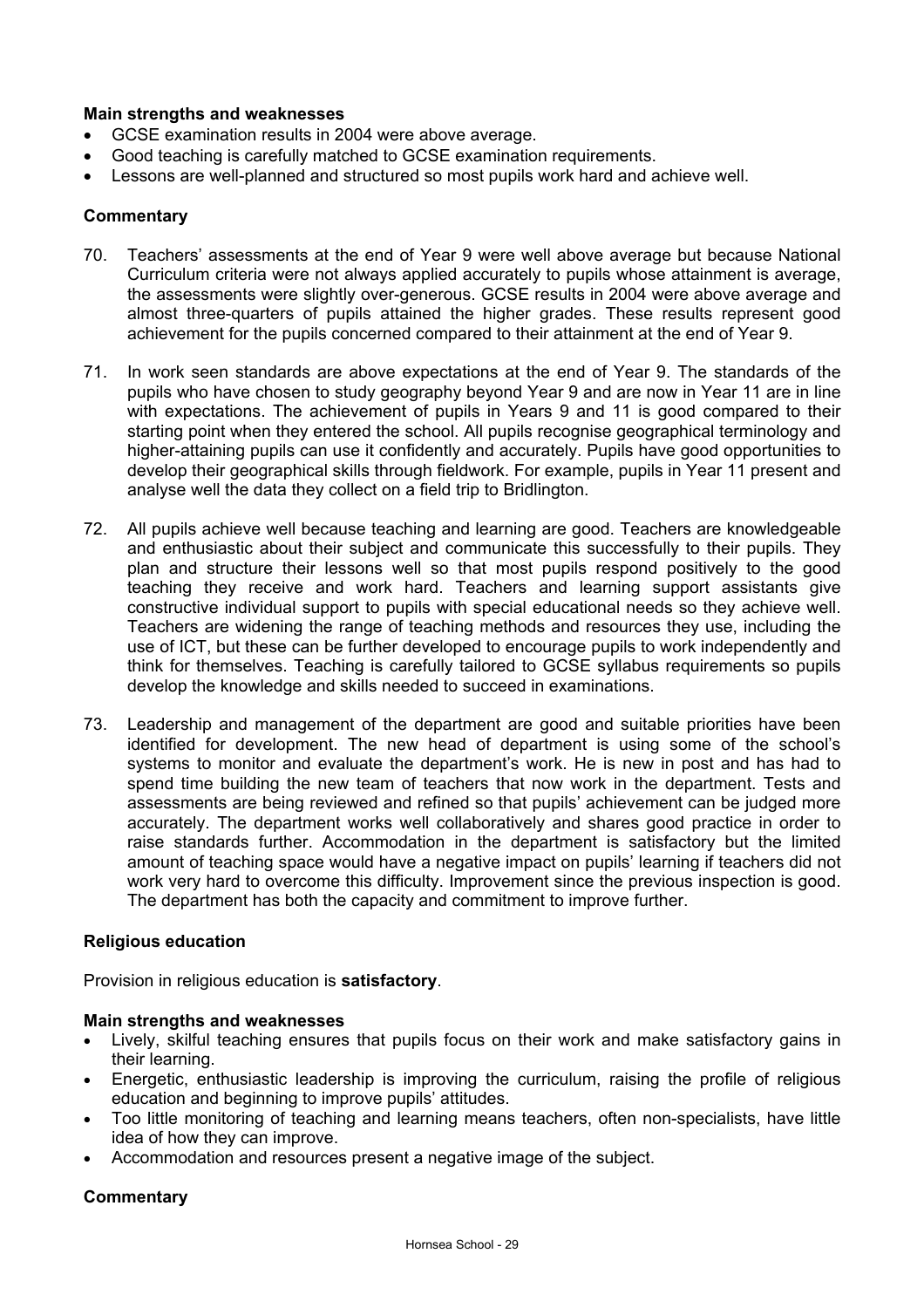- 74. By the end of Year 9 and Year 11, pupils have reached the standards expected in the locally agreed syllabus. This maintains the standards found in the previous inspection. Pupils enter school in Year 7 with a wide range of experiences of religious education, some with general knowledge about Christianity and others with some differing experiences of learning about other faiths. Achievement is satisfactory by the end of Years 9 and 11. Results in 2004 in the GCSE short course, which all pupils enter in Year 11, are average. Staff work hard with all pupils in mixed ability groups to help them fulfil their potential.
- 75. Teaching and learning are satisfactory with some good features, but, within the large team of teachers, practice is too variable. There are too many teachers, only two of whom have specialist qualifications, teaching religious education, mostly for one or two periods per week. Teachers plan their lessons well from the newly implemented scheme of work. They have clear aims and learning objectives for lessons that they share with pupils. Teachers make lessons interesting and motivate most pupils. They support pupils effectively, moving around the class, offering encouragement and praise. Sometimes teachers' limited subject knowledge means they cannot extend pupils' learning effectively, giving misinformation or not answering questions fully enough. Teachers generally have very good management skills, monitoring behaviour effectively to maintain good standards of discipline. Where teachers lack these skills, teaching is less effective as time is spent organising pupils to complete tasks. Generally, pupils lack enthusiasm for the subject, which has until recently had little status in the school. Good systems of assessment help staff to check pupils' progress each term. However, teachers do not tell pupils how to improve their skills and knowledge further.
- 76. Leadership is good. The head of department, appointed just over a year ago, is a good role model for other staff in his energetic and enthusiastic teaching. He has begun to put in place a new curriculum in Years 7 to 9. The scheme offers good support for non-specialist teachers, giving clear direction about what to teach and when to teach it. Management is satisfactory. Monitoring and evaluation are not carried out, either of the impact of the scheme of work or of the quality of teaching and learning. The head of department has had much work to do to regenerate the department and the subject and has not had time to fully monitor and support the non-specialists in the team. Consequently, teachers, particularly non-specialist staff, often inexperienced in this subject, do not know how to improve their teaching. The current departmental action plan recognises the need to addresses these issues. There are almost no planned visits and visitors, for example to places of worship, and few artefacts. Accommodation is unsatisfactory. Rooms lack technical resources so staff cannot make use of computer technology to extend their teaching. Overall, this gives a poor message to pupils about religious education. Improvement since the last inspection is good but is too recent to have had an impact on the standards pupils reach.

# **TECHNOLOGY**

# **Design and technology**

Provision in design and technology is **good**.

# **Main strengths and weaknesses**

- Standards are above average in textiles and graphics because of good teaching.
- The progress of pupils with special education needs is very good in food technology because the practical tasks motivate and sustain learning.
- The development of pupils' ideas in textiles technology is excellent, enabling personal ideas to be shown in a very professional way.
- Pupils' good attitudes and behaviour contribute to the effective teaching.
- Metals are not used sufficiently in resistant materials as a constructional material, which restricts the knowledge of pupils.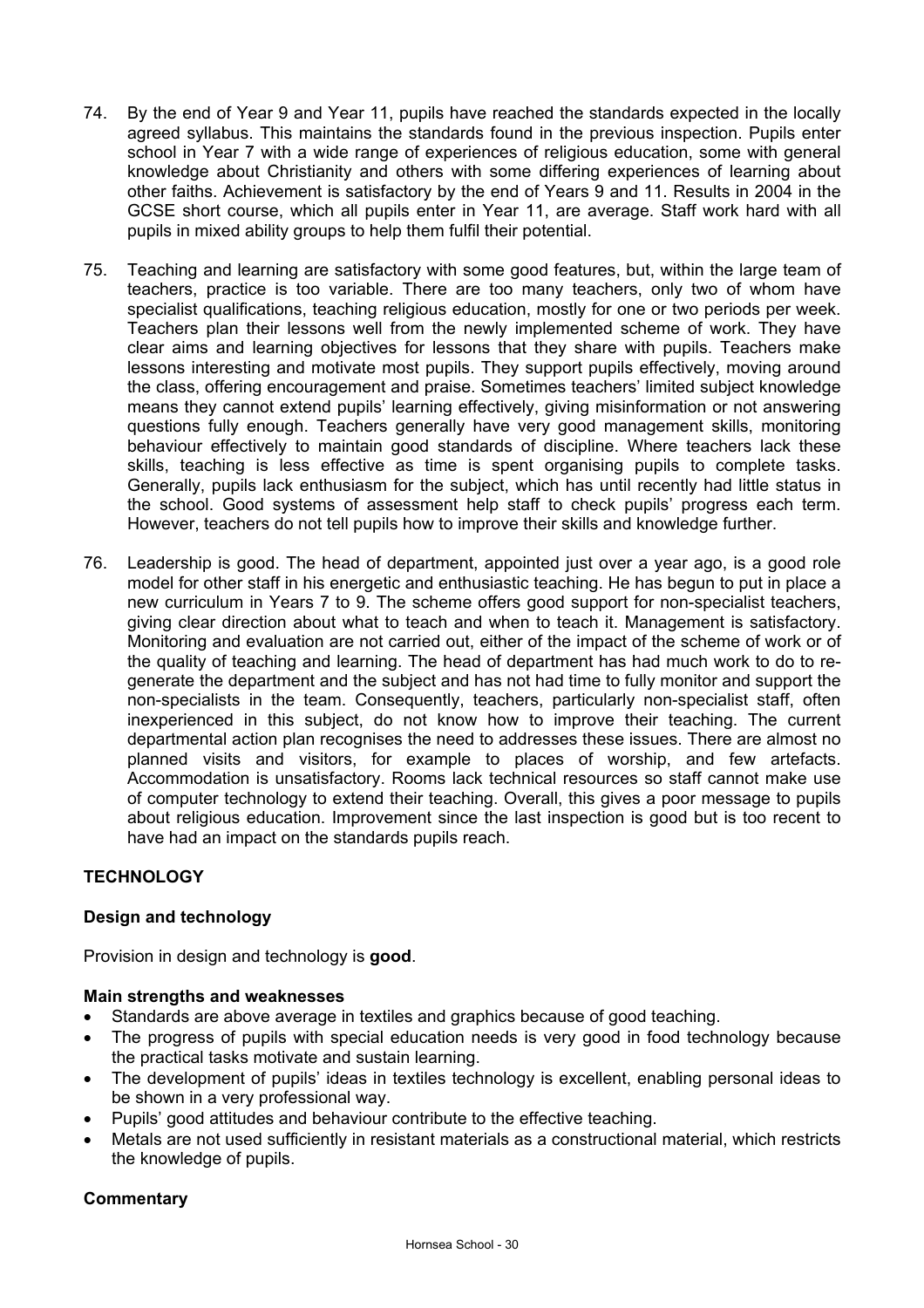- 77. Teachers' assessments at the end of Year 9 are above average but too generous. Current standards seen in Years 7 to 9 are above expectations. These show good achievement as pupils arrive in Year 7 with below average standards in this subject. GCSE results in 2004 were average. Standards seen in Years 10 and 11 are above expectations, particularly in the making elements of the subject. Textiles technology shows the highest standards within folder work, many showing clear, vivid and highly original ideas with very good communication of their development. These standards represent sustained good achievement. This is made possible by well-focused teaching and good assessment and target setting. In graphics and textiles technology, pupils make particularly good progress as a result of good teaching by teachers who have expert knowledge and who link clear objectives for lessons to GCSE requirements or the National Curriculum programmes of study.
- 78. Teaching and learning are good in all years. Assessment is good in food technology and textiles and satisfactory in the other areas of the department where it has been used to focus both teachers and pupils on the next steps in the learning. Pupils know if they are successful, and how to improve. However, many boys in resistant materials are behind schedule with their coursework folders and this may well have an effect on standards. Because metal as a constructional material is not used sufficiently in resistant materials, pupils' knowledge is limited, which in turn has an effect on their ability to answer questions in the final examination. Pupils show a very positive attitude to learning, enjoy the practical lessons and behave very well. Pupils who are gifted and talented are identified and given opportunities for their work to be extended. Pupils with special educational needs are identified and helped to make good progress across the department. This is particularly so in food technology where they are highly motivated and enjoy the practical nature of the subject, which also sustains their learning. Teachers show very good subject knowledge with awareness of industrial processes and products.
- 79. Leadership and management of the subject are good. Staff are well monitored by the head of department. The team of teachers shares a passionate belief in the importance of the subject. Good teamwork exists with very good systems in place for monitoring good professional practice. The financing of the department is presently set very low and is impacting on the variety of work offered and the range of quality materials available and is consequently having a negative impact on learning. Improvement since the previous inspection has been good.

# **VISUAL AND PERFORMING ARTS**

#### **Art and design**

The provision for art and design is **good**.

#### **Main strengths and weaknesses**

- Leadership and management are raising standards and the number of students choosing art and design for examinations.
- Teachers have high expectations of pupils and challenge them to do their best.
- Good assessment and marking mean that students know how well they are doing and how to improve.
- An improved curriculum provides a broader range of experiences, especially for older students.
- The level of resources for learning is low and accommodation is shabby and cramped.

#### **Commentary**

80. In 2004 teachers' assessments show pupils achieve well to reach average standards from below average when they entered the school. Standards of work seen are in line with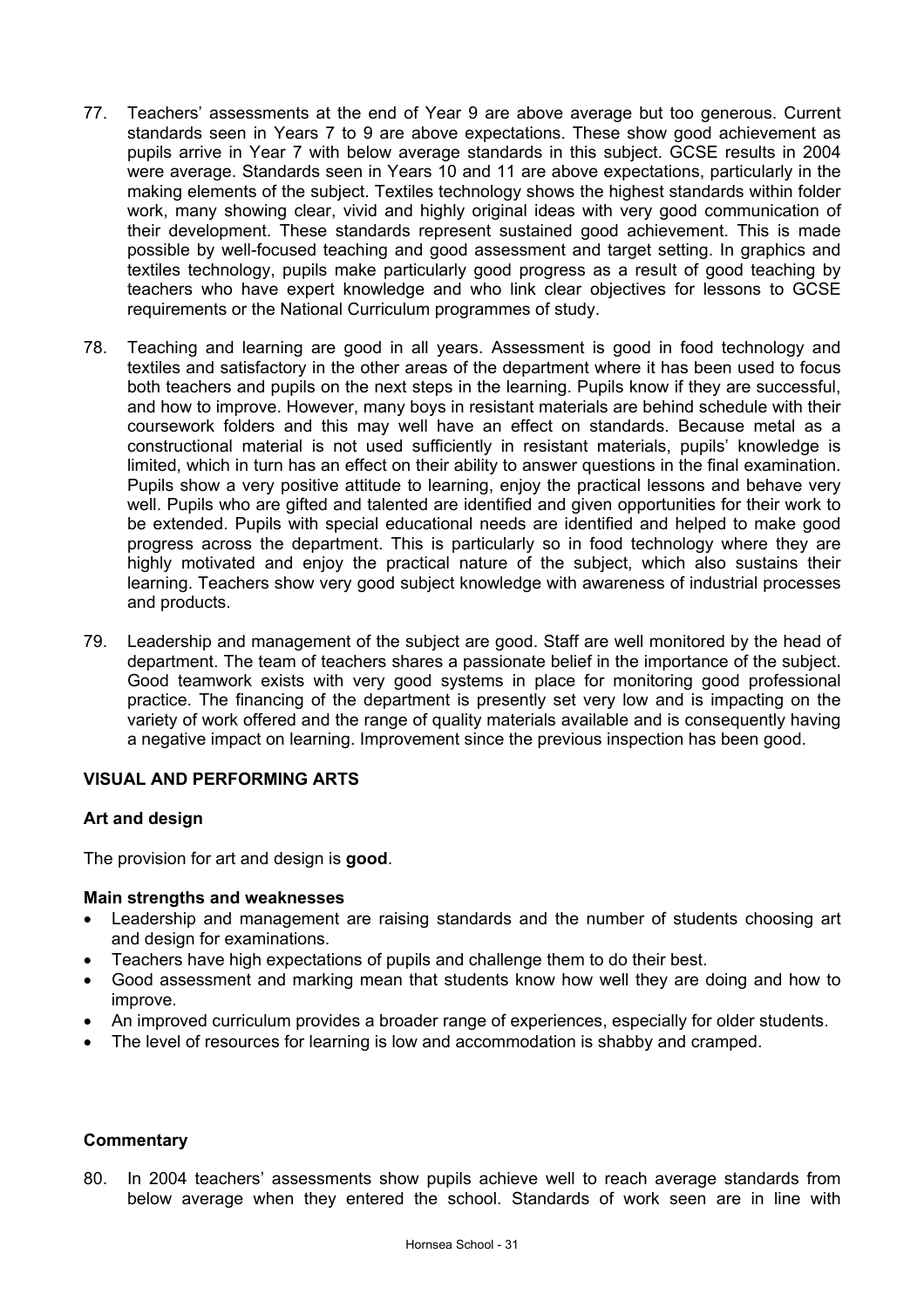expectations. Standards in the 2004 GCSE examinations were below average. The scrutiny of current work shows that standards are now broadly in line with expectations, showing good achievement from pupils' work at the end of Year 9. Design work is well researched and reflects an awareness of a range of artists, but limited resources restricts the range of opportunities for investigating and making. Drawing skills and technical confidence are good. Students with special educational needs do as well as others and those deemed talented in art achieve very well.

- 81. Teaching and learning are good. Lessons are challenging and interesting. Pupils enjoy art and speak confidently and with pride about their sketchbooks and on-going work. In written work they know and understand art terms. Lessons are very well planned to build students' knowledge, understanding and skills with clear targets to assess learning Teachers have high expectations that challenge pupils to do their best. Materials and the work of other pupils are used well to broaden thinking and show what can be achieved. Teachers have good class discipline. Individual advice and support, sensitively given, help pupils gain confidence to develop their work. Teachers use assessment well and students have a good understanding of what they need to do to improve. Teachers do not always use questioning to check understanding and demonstrate new skills. In cramped conditions pupils do not have enough opportunities to take responsibility for their own learning.
- 82. Leadership is good and is having an impact on the subject's profile in the school. Standards are rising and the number of students taking art in examinations is increasing. Management is good. Improvements to the curriculum, especially for older pupils, are having a big impact on standards and achievement, especially of boys. However, the time that is provided for monitoring teaching and learning has not yet been used for this purpose. The art club gives good opportunities to build on work in the classroom. Accommodation is adequate but the furniture and equipment are shabby and worn. One room, used mostly by younger pupils in large classes, is very cramped and inhibits the range of styles for teaching and learning. The low level of funding is used creatively but in all rooms resources for learning are unsatisfactory. Improvement since the previous inspection is very good.

# **Music**

Provision in music is **satisfactory**.

# **Main strengths and weaknesses**

- Pupils attained above average GCSE examination results in 2004.
- Standards for pupils in Year 9 are currently too low, but recent changes are improving pupils' standards in Year 7.
- Rooms for music lessons are too small.
- Pupils use good quality keyboards to record and save their compositions.
- Issues identified at the previous inspection have not yet been addressed.

# **Commentary**

83. Standards reported in the 2004 teacher assessments for pupils in Year 9 were above average for boys and girls. However, the work recorded and seen in lessons indicates that these results are over-generous. Attainment for all pupils in Year 9, including those with special educational needs or whose heritage language is not English, is below expectations and lower than that reported at the time of the previous inspection. Achievement for these pupils is unsatisfactory. They have considerable gaps in their understanding of how music is composed and they do not play instruments fluently. This is because their learning has been disrupted by the many changes of music teachers. The musical ability of Year 7 pupils is below expectations. In lessons their progress is satisfactory because they are being taught musical skills and knowledge systematically.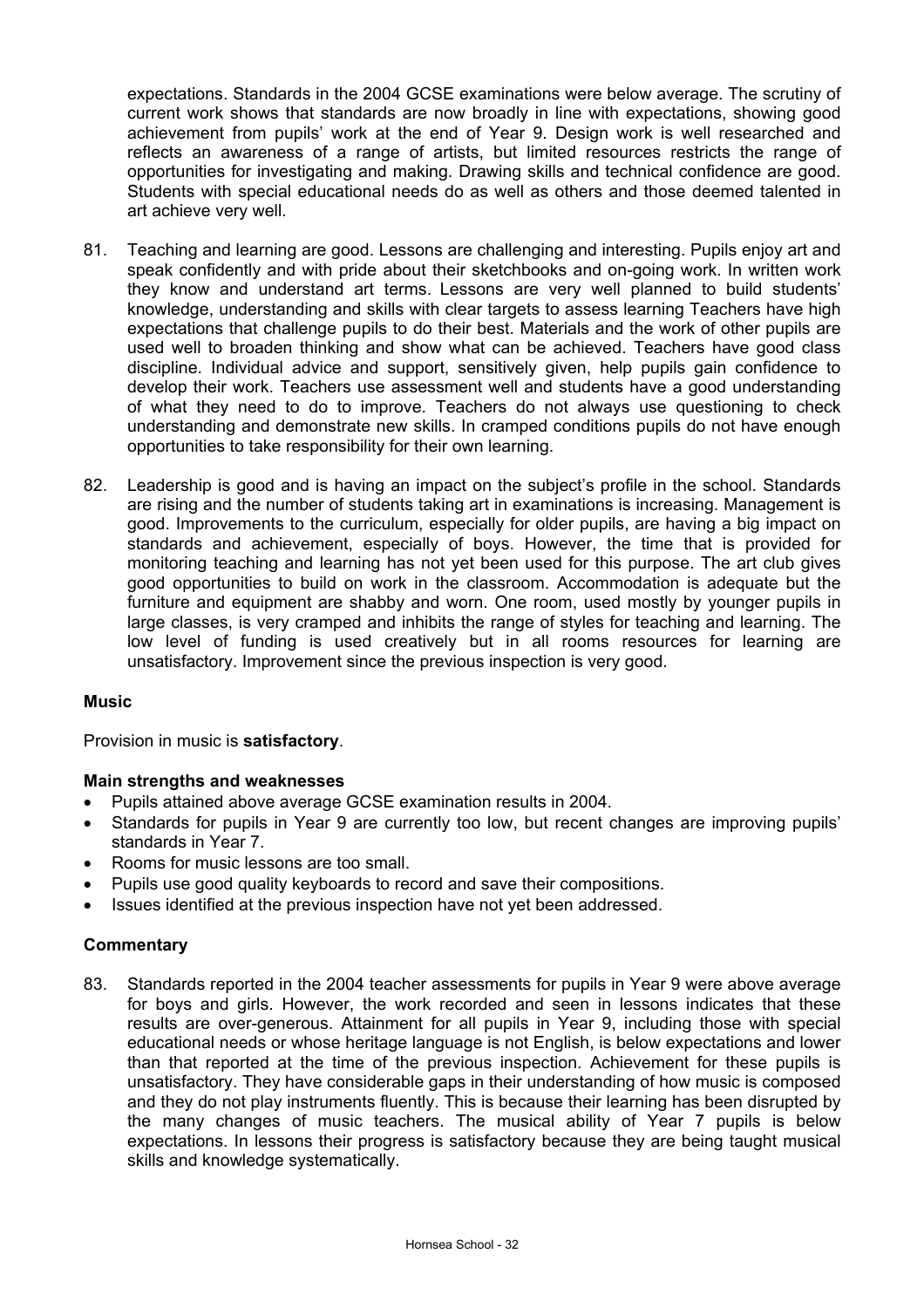- 84. The proportion of pupils obtaining a grade in the  $A^*$ -C range in the 2004 GCSE examinations was above average for boys and girls. The standard of work by the current Year 11 pupils is in line with expectations and their achievement is satisfactory. More competent pupils compose pieces that are carefully structured and reflect a range of musical styles. Compositions show an understanding of harmony, with dynamics that are carefully selected. Pupils do not use musical language correctly in their written and oral evaluation work because they also have gaps in their understanding and knowledge of composers and music history.
- 85. Teaching and learning are satisfactory for pupils in Years 7 to 11. Some good teaching was observed for pupils in Years 10 and 11. Teachers are enthusiastic and have good musical knowledge. The range of activities that can be taught is severely restricted by the poor quality and cramped accommodation and lack of practice rooms, so pupils cannot rehearse in small groups. Equipment often has to be moved around and this disrupts the pace of lessons and exacerbates the intolerance towards others shown by a small number of boys. Lessons are planned carefully and now include targets, set by teachers and pupils so that they can challenge themselves to reach higher standards in lessons. All pupils are learning, through regular performances, how to listen properly and evaluate their own and others' work. They use keyboards regularly, recording their work onto floppy discs so that they refine and improve their music regularly as they are taught new skills. Teachers do not always give sufficient time for pupils to think for themselves and contribute to their learning by describing music using correct technical language.
- 86. Leadership and management are satisfactory. All staff, including instrumental teachers, work hard to provide a variety of ensembles. The pupils who belong to these or who use the music facilities regularly have positive attitudes and enjoy music making. Lack of space is a considerable barrier and means that it is not possible to increase the number of groups or the amount of time available for instrumental lessons. Since the previous inspection there have been many changes of music teachers that have resulted in improvement being unsatisfactory. The newly appointed head of department has identified clear priorities for development in order to address the weaknesses identified in the previous report.

# **PHYSICAL EDUCATION**

The provision in physical education is **good**.

# **Main strengths and weaknesses**

- The quality of leadership is very good and has brought about very good improvements.
- Teaching and learning on the GCSE course are very good.
- The curriculum provision is very good and reviewed regularly.
- A small group of pupils in Years 10 and 11 do not participate regularly in physical education lessons.

- 87. Teachers' assessments at the end of Year 9 in 2004 were well above average and GCSE results were very high. Standards seen in Year 9 are in line with national expectations and on the GCSE course they are above expectations. Only one lesson was observed of the nonexamination physical education course for all pupils in Years 10 and 11. Time allocation for physical education is less than that recommended nationally and the indoor space available is very restricted. As a consequence, the range of learning experiences available to Years 10 and 11 is limited. Achievement in Year 9 is good and in the GCSE groups it is very good.
- 88. Teaching and learning across all year groups is good and in the GCSE groups it is very good. In the best lessons, teachers expect the most from pupils. Teachers' planning is very effective and pupils recall what they have learned. Very effective questioning by the teacher in a GCSE lesson probed pupils' understanding of the more advanced concepts they had studied previously. From the work seen in GCSE files, pupils show very good levels of understanding of course concepts because of the effective range of teaching methods used. For a group of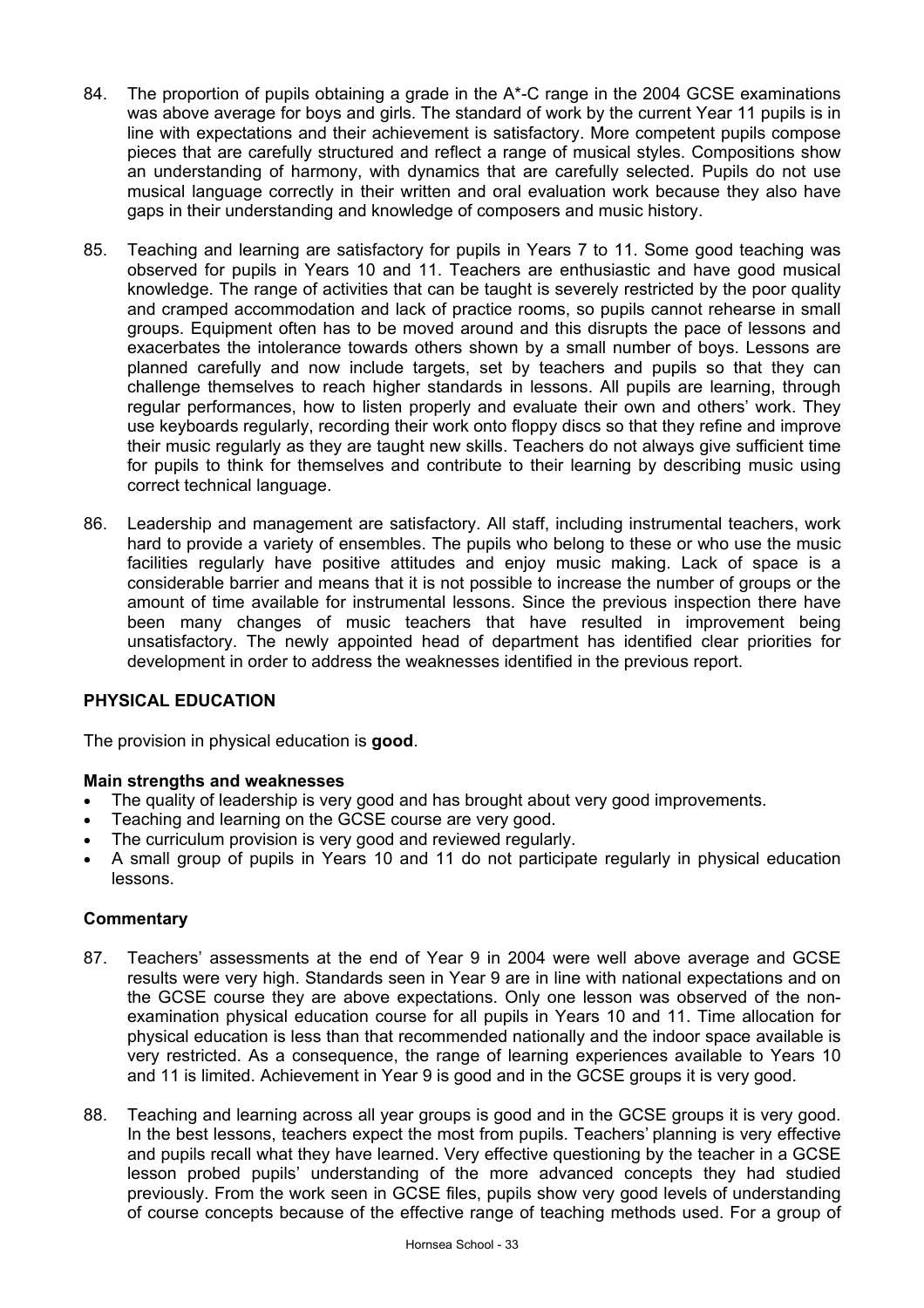the least able pupils in Years 10 and 11, much is being done to meet their different needs, including those who do not want to participate in lessons. Many of these pupils now use the facilities at the local leisure centre and this enables them to achieve well and work towards realistic targets.

89. Leadership and management are very good. There is a clear vision of what needs to be done and the priorities outlined in the development plan are realistic and in the process of being implemented. Staff work together as a highly effective team despite having no office accommodation and no suitable working area to store teaching materials. There is a consistent focus on including pupils of all abilities and catering for different needs. Teaching and learning are monitored and additional sources of funding provide much needed equipment and resources. The curriculum is very good and staff have recently had training that will enable them to offer additional activity options, such as trampolining and aerobics and the junior sports leadership award. A good extra-curricular programme of team sport and clubs is very well supported by pupils from all year groups. Links with the community and local schools are very good and are well managed by the school sport co-ordinator. The transfer of information on pupils from the feeder primary school is well developed. Improvement since the last inspection has been very good.

# **BUSINESS AND OTHER VOCATIONAL COURSES**

- 90. The school offers a range of applied GCSEs including health and social care, and business. One lesson in each of these courses was sampled. Standards are below average in health and social care. Achievement is satisfactory for the wide range of ability in the group. More able pupils work well with the support of their teacher to research into the development of young children. A small group of girls are less well motivated and make little progress because of their lack of effort.
- 91. Standards are very high in business. Pupils benefit from excellent teacher support and guidance. Teachers set very high standards and the marking of pupils' written work is thorough, in particular in highlighting literacy skills. Students clearly know how to improve and they work hard to re-present and develop their coursework and this helps them achieve very well.

#### **PERSONAL, SOCIAL AND HEALTH EDUCATION AND CITIZENSHIP**

Citizenship is taught within the personal, social, health and citizenship programme and through relevant themes identified within other subjects' specific schemes of work. Evidence for the judgements on citizenship was mainly taken from lessons observed in personal, social, health and citizenship education.

#### **Citizenship**

Provision in citizenship is **good**.

#### **Main strengths and weaknesses**

- Very good leadership provides challenge and support to the development of this subject.
- A GCSE examination provides pupils with a worthwhile target to achieve.
- Too many teachers, as form tutors, are involved in teaching citizenship so it is very difficult to get a consistent approach.
- Pupils enjoy the subject and achieve well.

# **Commentary**

92. In 2004, teachers' assessments at the end of Year 9 indicated that standards were in line with those expected nationally. Standards seen during the inspection match these. Pupils study a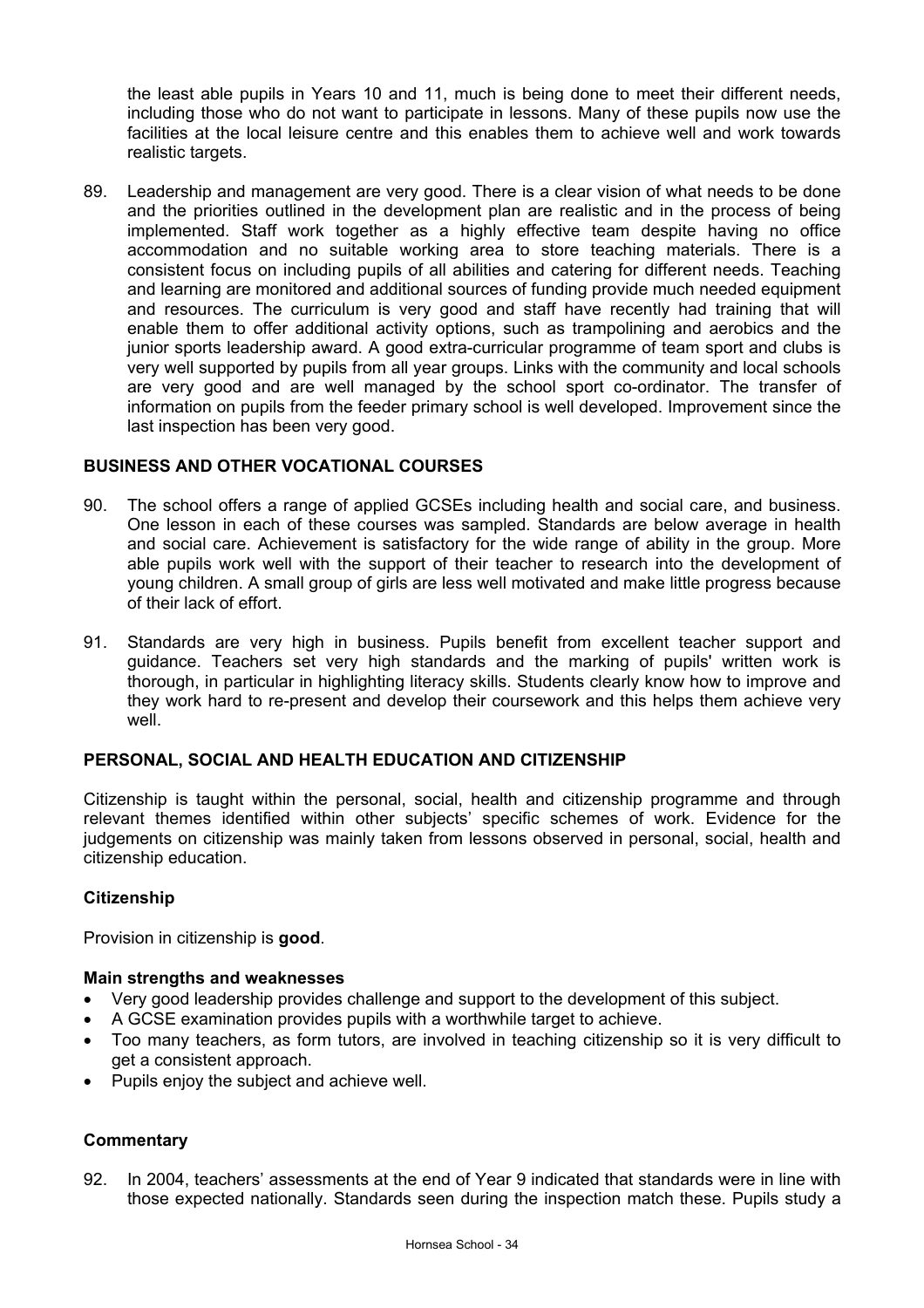wide range of topics, take an active part in discussion and produce well-written summaries. Good examples include thoughtful commentaries upon social diversity, where pupils comment knowledgeably upon the impact of ethnic and religious differences upon society. All pupils in Year 11 follow the short GCSE course in citizenship. Results broadly matched the average for pupils taking the GCSE citizenship examination nationally. In Year 11 the standards of work seen meet expectations. Pupils do well in commenting upon complex issues relating to government finance. This provides good opportunities to extend their understanding of how government works in a democracy.

- 93. Achievement is good in Years 7 to 11. This is because pupils work hard and participate actively in learning and because the ethos of the school promotes an awareness of citizenship issues. Pupils enjoy debate and write up their work conscientiously. A number demonstrate considerable maturity when discussing social relationships within the school.
- 94. Teaching and learning are satisfactory through Years 7 to 11. Strengths include the way teachers encourage and engage with pupils, their use of resources to support learning and the promotion of equal opportunities. There is too great a variation across the large number of teachers teaching citizenship in expertise and the level of challenge demanded of pupils. Because lessons all happen at the same time it is difficult for staff to make sufficient use of outside expertise. For many staff this is a new area of responsibility in addition to their main teaching subject. As a result, standards of teaching vary, but include some excellent practice. One class is taught citizenship in French, a good example of the impact of the school as a specialist language college.
- 95. The citizenship co-ordinator provides very good leadership and has been instrumental in developing the subjects. There is effective support for all staff and energetic promotion of the subject to raise its profile. Good management ensures all statutory requirements are met and the course is properly resourced and planned. At present the contribution of individual departments to citizenship varies, but is increasing. The school meets its statutory requirement to report on pupils' attainment at the end of Year 9. The lack of an identified citizenship team limits the growth of subject expertise and also places a heavy burden upon the co-ordinator. The school has done well to achieve a good level of provision so far.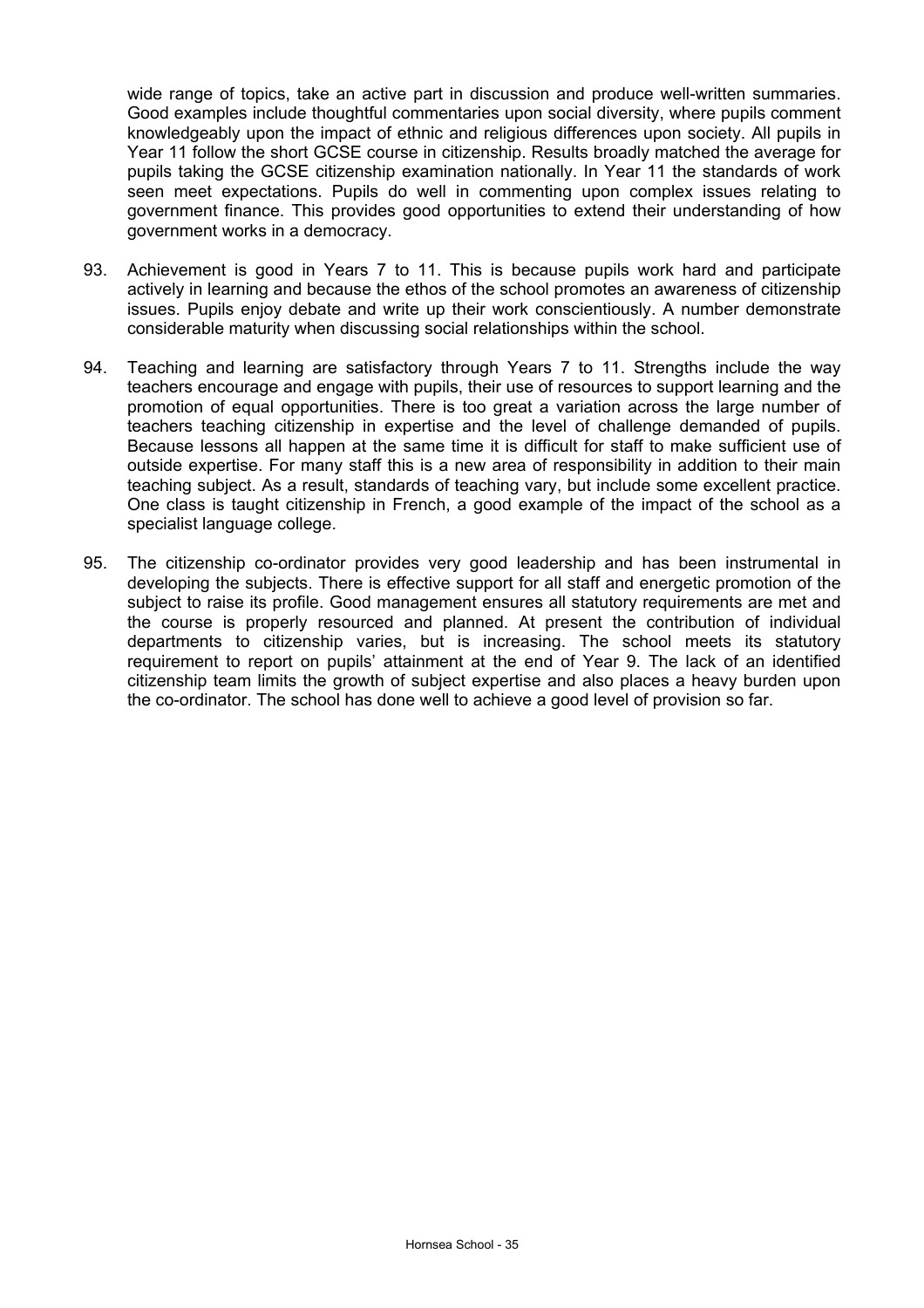# **SUBJECTS AND COURSES IN THE SIXTH FORM**

In the inspection, nine subjects and courses were inspected and are reported on in detail. Work in other subjects and courses was sampled and contributed to the overall picture of teaching and learning in the school.

The table below shows entry and performance information for courses completed in 2004.

|  | Level 3 GCE AS level courses |
|--|------------------------------|
|  |                              |

| <b>Subject</b>          | <b>Number</b><br>entered | % gaining grades A-E |      | % gaining grades A-B |         | Average point score |         |
|-------------------------|--------------------------|----------------------|------|----------------------|---------|---------------------|---------|
|                         |                          | School<br>England    |      | School               | England | School              | England |
| Art and design          | 25                       | 68.0                 | 78.3 | 20.0                 | 21.6    | 23.6                | 28.5    |
| Biology                 | 18                       | 44.4                 | 63.5 | 0.0                  | 10.4    | 10.0                | 19.8    |
| <b>Business studies</b> | $\overline{2}$           | 50.0                 | 75.3 | 0.0                  | 15.4    | 20.0                | 25.7    |
| Chemistry               | 8                        | 25.0                 | 70.3 | 0.0                  | 13.2    | 7.5                 | 23.0    |
| Communication studies   | $\overline{7}$           | 100                  | 87.2 | 57.1                 | 24.9    | 44.3                | 32.8    |
| Dance                   | $\overline{2}$           | 50.0                 | 82.0 | 50.0                 | 21.9    | 25.0                | 29.7    |
| Drama                   | $\mathbf{1}$             | 100                  | 86.6 | 100                  | 19.8    | 50.0                | 30.9    |
| English language        | 5                        | 40.0                 | 85.3 | 0.0                  | 16.1    | 8.0                 | 29.0    |
| English literature      | $\overline{4}$           | 75.0                 | 86.2 | 0.0                  | 17.4    | 25.0                | 29.7    |
| French                  | 3                        | 66.7                 | 79.8 | 33.3                 | 19.4    | 30.0                | 28.2    |
| Design and technology   | $\overline{4}$           | 75.0                 | 72.6 | 0.0                  | 13.9    | 25.0                | 24.3    |
| General studies         | 20                       | 70.0                 | 73.6 | 15.0                 | 16.9    | 23.0                | 25.5    |
| Geography               | $\overline{7}$           | 57.1                 | 75.5 | 14.3                 | 20.4    | 18.6                | 27.0    |
| History                 | $\overline{2}$           | 50.0                 | 82.2 | 0.0                  | 20.8    | 10.0                | 29.2    |
| Information technology  | $5\phantom{.0}$          | 100                  | 66.6 | 40.0                 | 8.8     | 40.0                | 20.6    |
| <b>Mathematics</b>      | $\overline{2}$           | 50.0                 | 59.9 | 0.0                  | 14.1    | 20.0                | 20.5    |
| Music                   | $\mathbf{1}$             | 0.0                  | 79.8 | 0.0                  | 16.9    | 0.0                 | 27.5    |
| Other sciences          | $\overline{2}$           | 100                  | 67.4 | 0.0                  | 14.8    | 25.0                | 22.8    |
| Other social studies    | 11                       | 63.6                 | 67.8 | 18.2                 | 15.1    | 21.8                | 23.2    |
| Physics                 | $\overline{7}$           | 95.7                 | 66.4 | 0.0                  | 14.8    | 24.3                | 22.4    |
| Sociology               | 5                        | 100                  | 72.1 | 20.0                 | 19.6    | 32.0                | 25.9    |
| Spanish                 | 4                        | 75.0                 | 77.1 | 25.0                 | 17.0    | 25.0                | 26.5    |
| Sports studies          | $\mathbf{2}$             | 50.0                 | 72.2 | 0.0                  | 11.8    | 15.0                | 22.8    |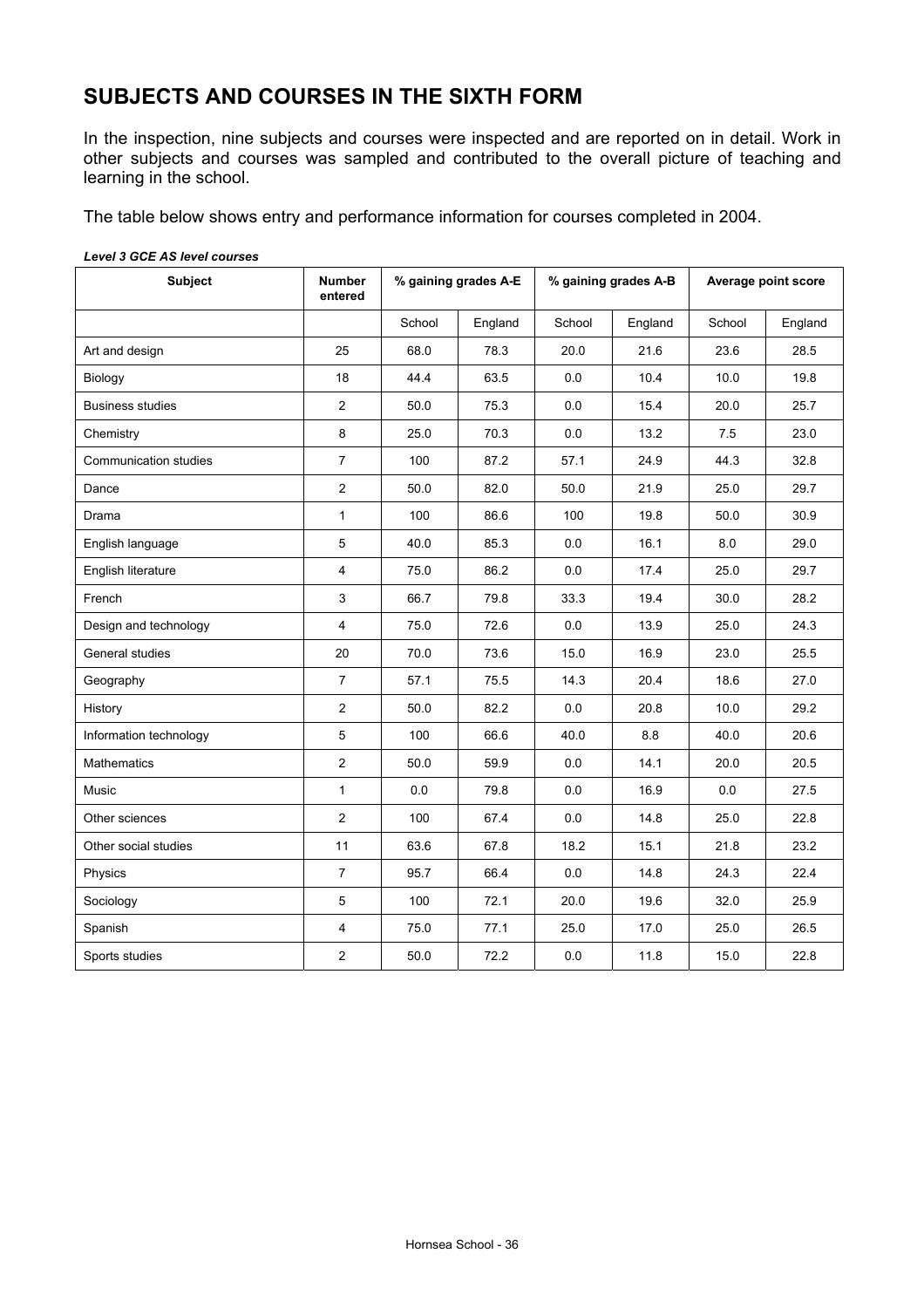| <b>Subject</b>               | <b>Number</b><br>entered | % gaining grades A-E |         | % gaining grades A-B |         | Average point score |         |
|------------------------------|--------------------------|----------------------|---------|----------------------|---------|---------------------|---------|
|                              |                          | School               | England | School               | England | School              | England |
| Art and design               | 13                       | 100                  | 98.3    | 38.5                 | 50.2    | 76.9                | 87.1    |
| Biology                      | 13                       | 100                  | 96.6    | 23.1                 | 40.0    | 72.3                | 79.3    |
| <b>Business studies</b>      | 5                        | 100                  | 98.9    | 60.0                 | 39.4    | 100                 | 81.8    |
| Chemistry                    | 3                        | 100                  | 97.7    | 100                  | 50.0    | 106.7               | 85.7    |
| <b>Communication studies</b> | 19                       | 100                  | 99.2    | 68.4                 | 40.4    | 98.9                | 83.5    |
| Drama                        | 11                       | 100                  | 99.6    | 81.8                 | 42.8    | 100                 | 85.1    |
| English language             | 19                       | 100                  | 99.2    | 36.8                 | 36.4    | 77.9                | 81.1    |
| English literature           | 8                        | 100                  | 99.4    | 37.5                 | 44.9    | 80.0                | 85.5    |
| French                       | 8                        | 100                  | 99.0    | 75.0                 | 53.1    | 102.5               | 88.9    |
| Design and technology        | 9                        | 100                  | 97.8    | 33.3                 | 35.0    | 68.9                | 77.9    |
| General studies              | 61                       | 100                  | 94.9    | 27.9                 | 30.5    | 74.4                | 72.9    |
| Geography                    | 19                       | 100                  | 98.8    | 63.2                 | 46.4    | 90.5                | 85.2    |
| History                      | $\overline{7}$           | 100                  | 99.0    | 42.9                 | 45.6    | 82.9                | 85.1    |
| Information technology       | $\mathbf{1}$             | 100                  | 96.3    | 100                  | 25.7    | 120.0               | 71.1    |
| <b>Mathematics</b>           | 10                       | 90.0                 | 96.8    | 50.0                 | 56.6    | 80.0                | 89.5    |
| Music                        | $\mathbf{1}$             | 100                  | 98.2    | 0.0                  | 37.1    | 60.0                | 79.5    |
| Other languages              | $\mathbf{1}$             | 100                  | 97.3    | 100                  | 66.7    | 100                 | 95.6    |
| Other social studies         | $\overline{7}$           | 100                  | 97.4    | 57.1                 | 42.5    | 91.4                | 81.6    |
| Physics                      | 6                        | 100                  | 96.7    | 66.7                 | 45.3    | 93.3                | 82.6    |
| Sociology                    | 9                        | 100                  | 98.5    | 44.4                 | 45.3    | 88.9                | 84.6    |
| Spanish                      | 4                        | 100                  | 98.2    | 25.0                 | 53.5    | 85.0                | 88.7    |
| Sports studies               | 5                        | 100                  | 97.8    | 20.0                 | 30.9    | 80.0                | 75.4    |
| <b>Business</b>              | 5                        | 100                  | 91.6    | 80.0                 | 24.1    | 100                 | 67.9    |
| Health and social care       | 3                        | 66.7                 | 93.5    | 0.0                  | 24.9    | 33.3                | 70.0    |
| Leisure and recreation       | $\overline{7}$           | 85.7                 | 90.7    | 0.0                  | 18.3    | 54.3                | 64.6    |

# *Level 3 GCE A-level and VCE courses*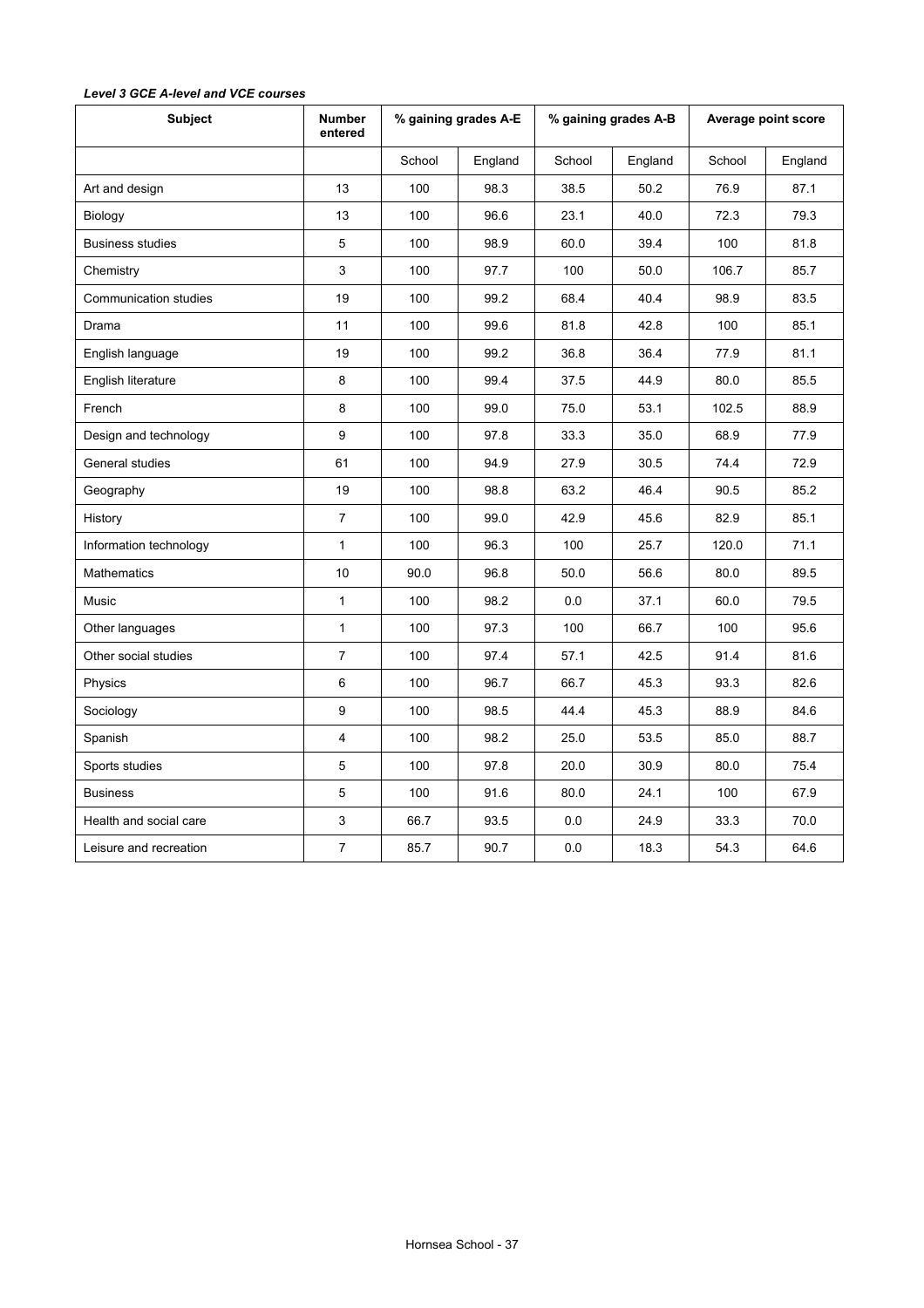# **ENGLISH, LANGUAGES AND COMMUNICATION**

# **English**

Provision in English is **very good**.

#### **Main strengths and weaknesses**

- Consistently high standards are evident despite students of all abilities being accepted onto the courses.
- Students are taught sound critical theory to underpin their sensitive and creative response to the subject.
- Students learn very well through an engaging variety of approaches.

#### **Commentary**

- 96. A-level results were average in 2004 but the standards of work seen are above expectations for A-level work. There are no restrictions on entry to courses, so the range of ability is wide, but all students who completed courses in 2004 gained at least an E grade and many gained high grades. Overall, achievement is very good. Students quickly develop a sophisticated range of analytical techniques and have a thorough understanding of how to apply them. This results in very well constructed essays. Students' writing is fluent and shows development over time in depth of insight and range of ideas. There is well judged use of evidence and quotation to support critical views, as in an excellent essay on *Wuthering Heights.* There are no significant differences in standards achieved by males and females.
- 97. Teaching and learning are very good because students bring from their earlier learning very sound basic terms of literary criticism and quickly extend that knowledge. They are well supported by frameworks provided by teachers for note taking or setting out a range of ideas. The close textual analysis and well-organised annotation encouraged by teachers provide a very good basis for students' learning when they revise. They usually feel secure in their relationships with each other and with the teacher, so that they venture speculative thoughts without fear of getting it wrong. Levels of concentration are high and sustained. Students write extensive notes and essays in self-study time. Teachers check thoroughly that everyone has grasped key points, without causing the more able undue delay. They adapt their approach to suit groups of differing size. Teachers are highly expert in setting out the historical and cultural context of works being studied, but they still expect students to do further research for themselves. Assessment is very good because it is accurate, thorough and constructive. Students clearly trust and respect their teachers.
- 98. Leadership is very good because it inspires students' and staff's engagement with language and literature to flourish by encouraging special interests in literary figures or genres. Communications are very good, resulting in mutual sharing of good ideas. Management is very good because coverage of syllabus is very well managed with different teachers taking responsibility for overarching skills so that duplication is avoided. Examiners' reports and guidance are scrutinised very carefully to make sure teaching and learning will enable students to reach their full potential. Very good resources are provided to support study. Improvement since the previous inspection is good because high standards have been maintained.

#### **Language and literacy across the curriculum**

99. Speaking and listening skills are above average. Most students use the language of their specialist subjects well. Discussions and sustained answers are encouraged. High standards of oracy are reached in drama. Students do not read extensively beyond course requirements, which limits their broader education. Written work is above average overall in those subjects where it is required extensively. Students take extensive notes and can write at length and in a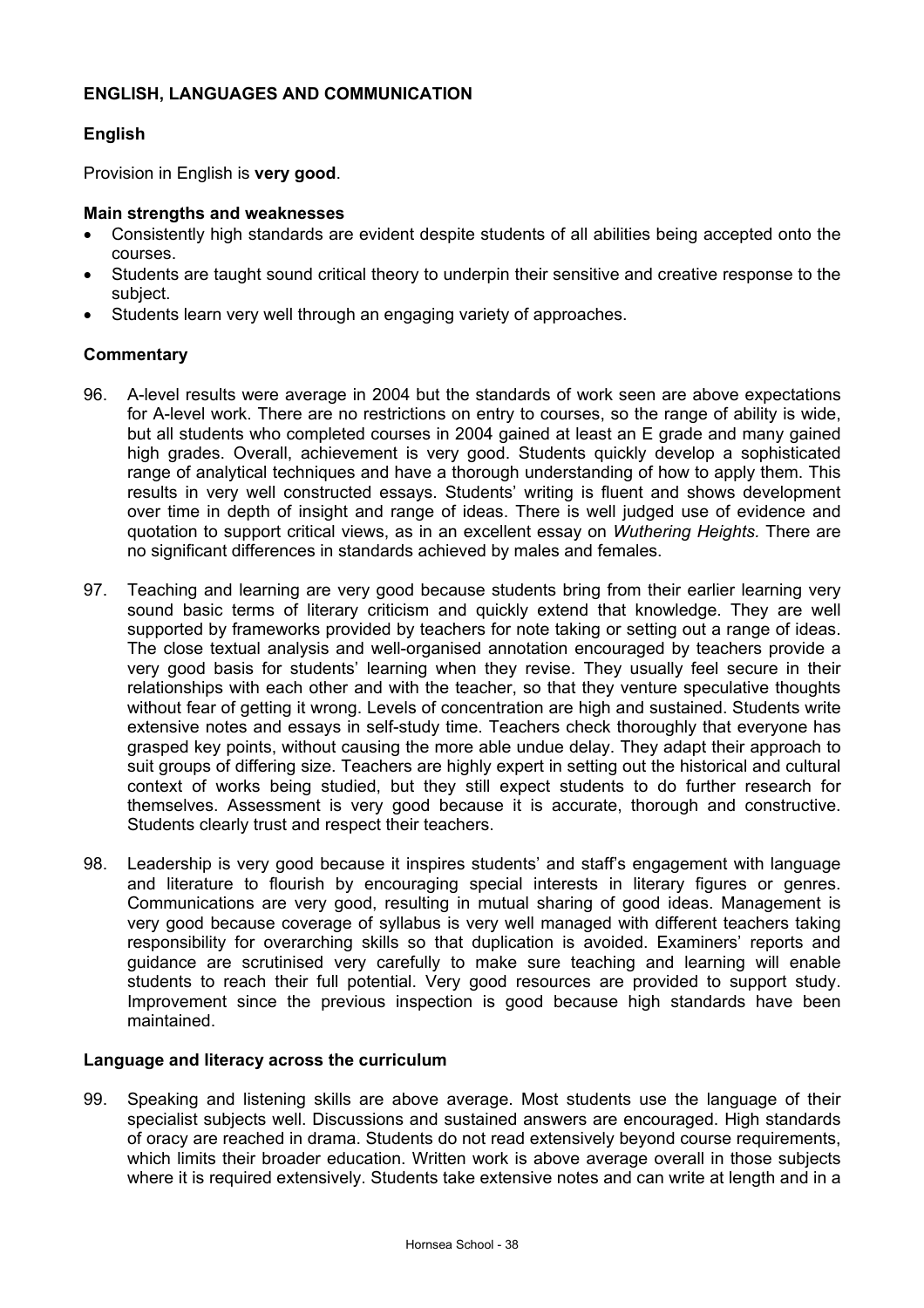range of styles. A team of students from Year 13 won the national final of the prestigious competition *Youth Speaks*.

# **French**

Provision in French is **very good**.

#### **Main strengths and weaknesses**

- Leadership and management are very good and result in very high standards.
- Teachers have very good subject knowledge and linguistic skills.
- Results in A-level are well above average and students achieve very well.
- Relationships are very positive and students have very positive attitudes.

#### **Commentary**

- 100. Results at A-level over recent years have been consistently well above average. Standards in lessons and in course work are well above expectations. Listening, speaking, reading and writing skills are generally well-developed. Pronunciation and intonation are good, although a few students are reticent about speaking. In Year 12 and Year 13, students cope well with very demanding lessons conducted entirely in French and read and listen to challenging texts on complex topics. The quality of written work is well above average. Students' written coursework contains a range of complex structures and good vocabulary on a wide variety of A-level topics. There is very good progress from GCSE to A-level, which represents very good achievement overall.
- 101. Teaching and learning are very good. Teachers have high expectations and conduct lessons entirely in French. Relationships between students and with the teachers are very good. Students are enthusiastic, committed and have a very good attitude to work. Teachers effectively use authentic and up-to-date materials from the Internet, which motivate students.
- 102. Leadership and management are very good. There is very good teamwork between the teachers. Schemes of work are comprehensive. Formative assessment is very effective in helping students improve the quality of their work. The French assistant is used effectively and improves the standards of students' oral work. Improvement since the last inspection is good.

# **MATHEMATICS**

Provision in mathematics is **good**.

#### **Main strengths and weaknesses**

- Leadership and management are clearly focused on raising standards.
- Lessons are planned and structured well and provide a good level of challenge.
- Relationships between teachers and students are very good but few girls take up the subject.
- There are insufficient opportunities to promote independent learning.

#### **Commentary**

103. A-level results in 2004 were average but standards of work seen are above expectations. Basic ideas are understood well and applied successfully. Students' thorough understanding of algebra enables them to grasp effectively concepts in pure mathematics and statistics and to derive relatively complex formulae from first principles. Students soon pick up the pace of advanced level work, adjusting well to the more difficult ideas. Students' ready response to questions and their eager participation in oral work make a significant contribution to their progress in lessons. There is a wide range of prior attainment at GCSE in the groups and each student is achieving well.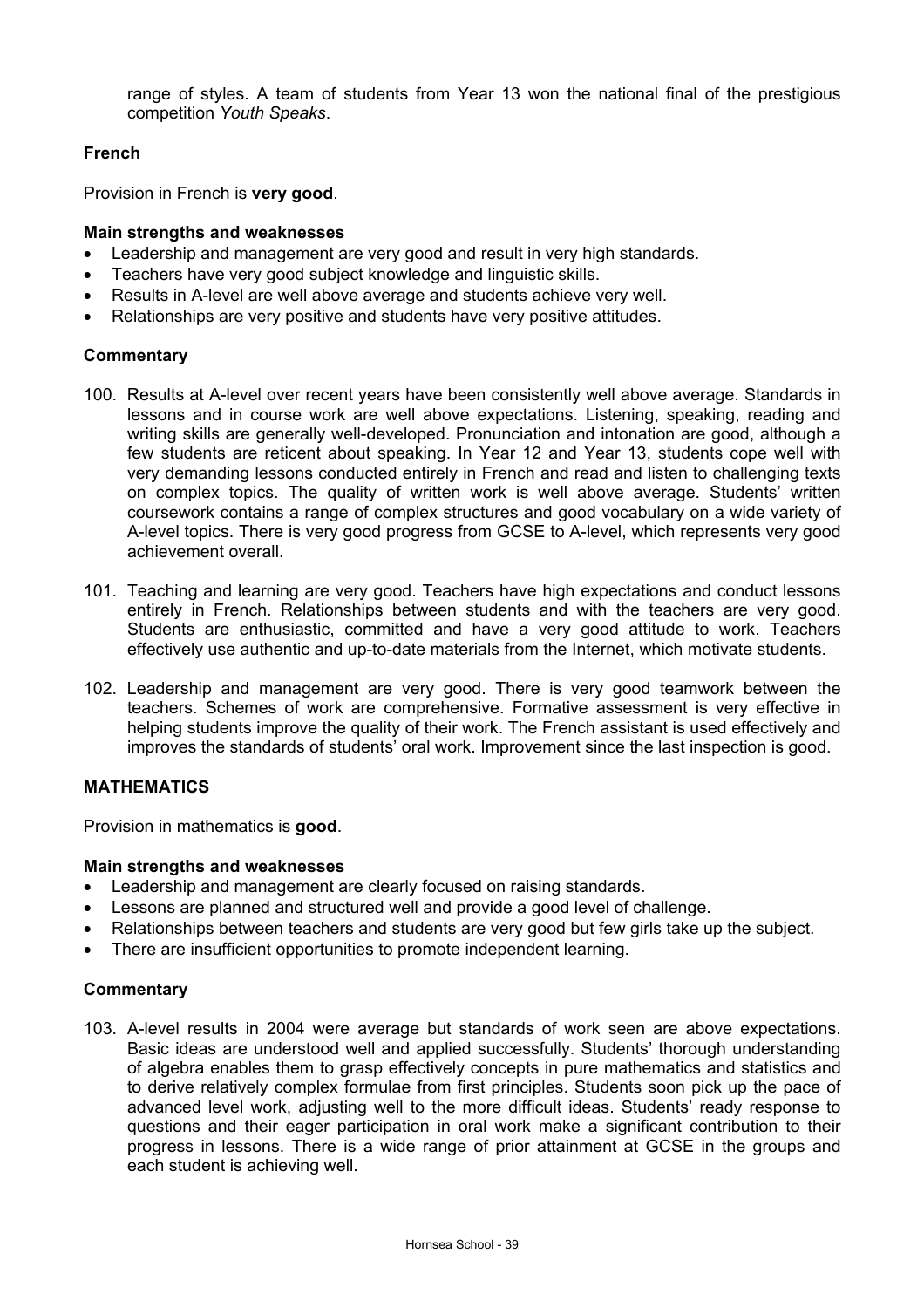- 104. The quality of teaching, shared between two teachers for each year, is good. Students appreciate this dual approach and there is an easy respectful relationship where difficulties are readily made known and overcome. The teachers' thorough understanding of the subject and the expert way ideas are developed from basic mathematical principles foster students' interest in mathematics. There is scope to allow the students greater opportunity to learn independently. The close interaction between teacher and student enables the teacher to assess the level of each student's understanding.
- 105. Leadership and management are good. Staffing difficulties in recent years have been managed well so as to lessen the impact on standards in sixth form. However, the take-up has been comparatively low with few girls attempting the subject. Staffing is now more stable and the school reports renewed interests in sixth form mathematics from the current Year 11. The national revision of the mathematics course has been managed effectively.

#### **Mathematics across the curriculum**

106. Students' competency in mathematics is satisfactory. All students have the necessary mathematical skills to cope with the demands of advanced courses. Basic calculations are undertaken accurately and the presentation and interpretation of data are of a high standard in chemistry, geography, business studies and sociology.

#### **SCIENCE**

The focus of the inspection was on chemistry. Biology and physics were also sampled. In biology a Year 13 lesson was observed in which a small group of students responded well to stimulating teaching. Over the last two years all students achieved a pass grade (A-E) at A-level but the percentage of students achieving high grades was below the national average. In physics, good teaching was observed in a Year 12 practical lesson in which students demonstrated secure experimental techniques and a good understanding of the laws of motion. Working relationships were very good and students were fully engaged in their work. A-level results in 2003 and 2004 were well above the national average with the majority of students achieving high grades.

# **Chemistry**

Provision in chemistry is **very good**.

#### **Main strengths and weaknesses**

- A-level results in 2003 and 2004 were well above the national average.
- Teaching is very good because teachers have very good command of the subject matter.
- Academic assessment of students is very good.
- Students have a desire to learn and a positive attitude towards their work.
- There are not enough opportunities for teachers to share good practice.

- 107. Standards of work are above average and students' achievement over time is very good. Over the last two years relatively small groups of students have attained a 100 per cent pass rate in A-level chemistry with results well above average. The performance of boys and girls is similar. However, results of Year 13 students in AS level examinations are disappointing and the department has rightly made the improvement of these results the planning priority. All students show a desire to learn, are keen to do well and work hard individually and cooperatively.
- 108. Teaching and learning are very good. A significant feature is the effective use students make of the opportunities given in lessons to discuss their understanding of chemical processes with peers. This open and collective approach to gaining knowledge and understanding of chemistry encourages students to become independent learners. Teachers who have very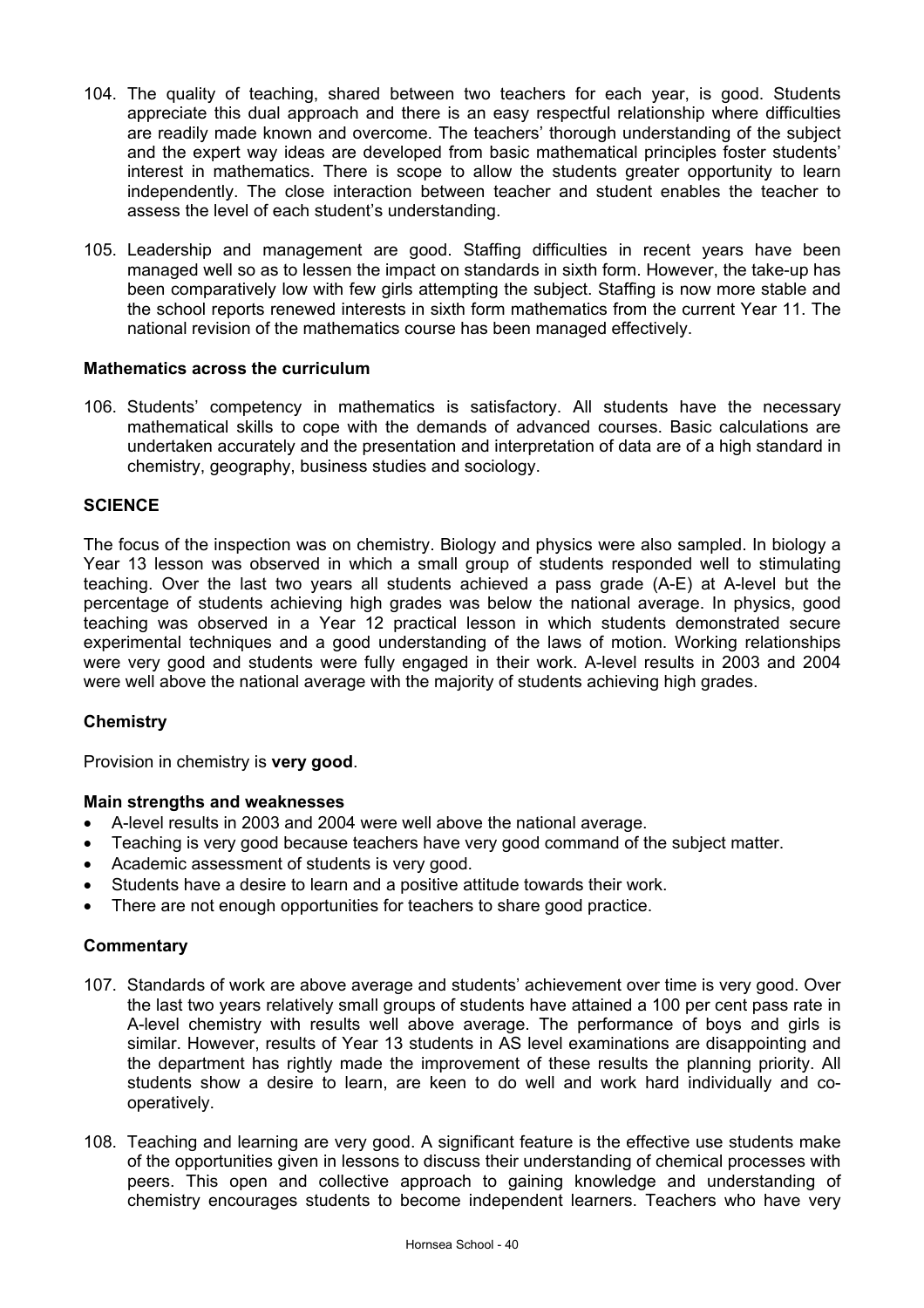good knowledge of subject material make lessons interesting. They build skilfully on students' basic understanding by relating theoretical concepts to meaningful everyday situations. Students are engrossed in their work and make very good progress because the teaching is conducted at a brisk pace with effective challenge. All students, be they of high or average ability, are challenged by probing questioning techniques and the good pace of lessons. Working relationships in the classroom are very good and students are confident to ask and answer questions.

- 109. Assessment of students' progress is very good. Students' performance is checked regularly by diagnostic marking of homework and module tests. This information on performance is used each term in an individual academic review that ensures students know their present and predicted final course grades and what they have to do to improve. Any particular issues that are seen to be hindering progress are addressed by constructing a personal action plan involving the student, the subject teacher and the head of the sixth form.
- 110. Leadership is very good and management is good overall; it is principled and well established. There is a commitment to achieving high standards and the teachers know what they are working towards. Relationships are cordial and characterised by mutual respect. However, there are few opportunities for these competent practitioners to share ideas and strategies. The department runs efficiently because the team of teachers is well qualified, experienced and has complementary skills. Since the previous inspection, resources and accommodation have improved and are now adequate. A-level results in chemistry have also improved since the last inspection.

# **HUMANITIES**

# **Geography**

Provision in geography is **good**.

#### **Main strengths and weaknesses**

- Examination results were above average in 2004.
- Good teaching is closely tailored to examination requirements.
- Teachers use a wide range of attractive resources to engage and challenge students.
- Students' independent learning skills are not developed enough.

- 111. Examination results at A-level were above average in 2004 and almost two thirds of students gained the highest grades. These results represent good achievement for the students concerned compared to their attainment at GCSE. In work seen, standards are above expectations and students are progressing well. Students research, select and present information logically and effectively in order to explain, for example, how and why the volume and velocity of a river increase downstream.
- 112. Students achieve well because teaching and learning are good. Teaching is never less than good and sometimes very good. Teachers are developing their use of ICT well to produce a wide range of attractive resources that engage students' interest and challenge them to think in a geographical way. Teachers are enthusiastic and have good subject knowledge that they use to stimulate well-informed discussion amongst students. Higher-attaining students use specialist subject vocabulary with accuracy and show a good understanding of more complex geographical concepts. High-quality fieldwork enriches the course for all students. Work is closely tailored to examination requirements so students develop the skills needed to succeed at A-level. Teachers are not yet using a wide enough range of methods to enable students to become independent learners.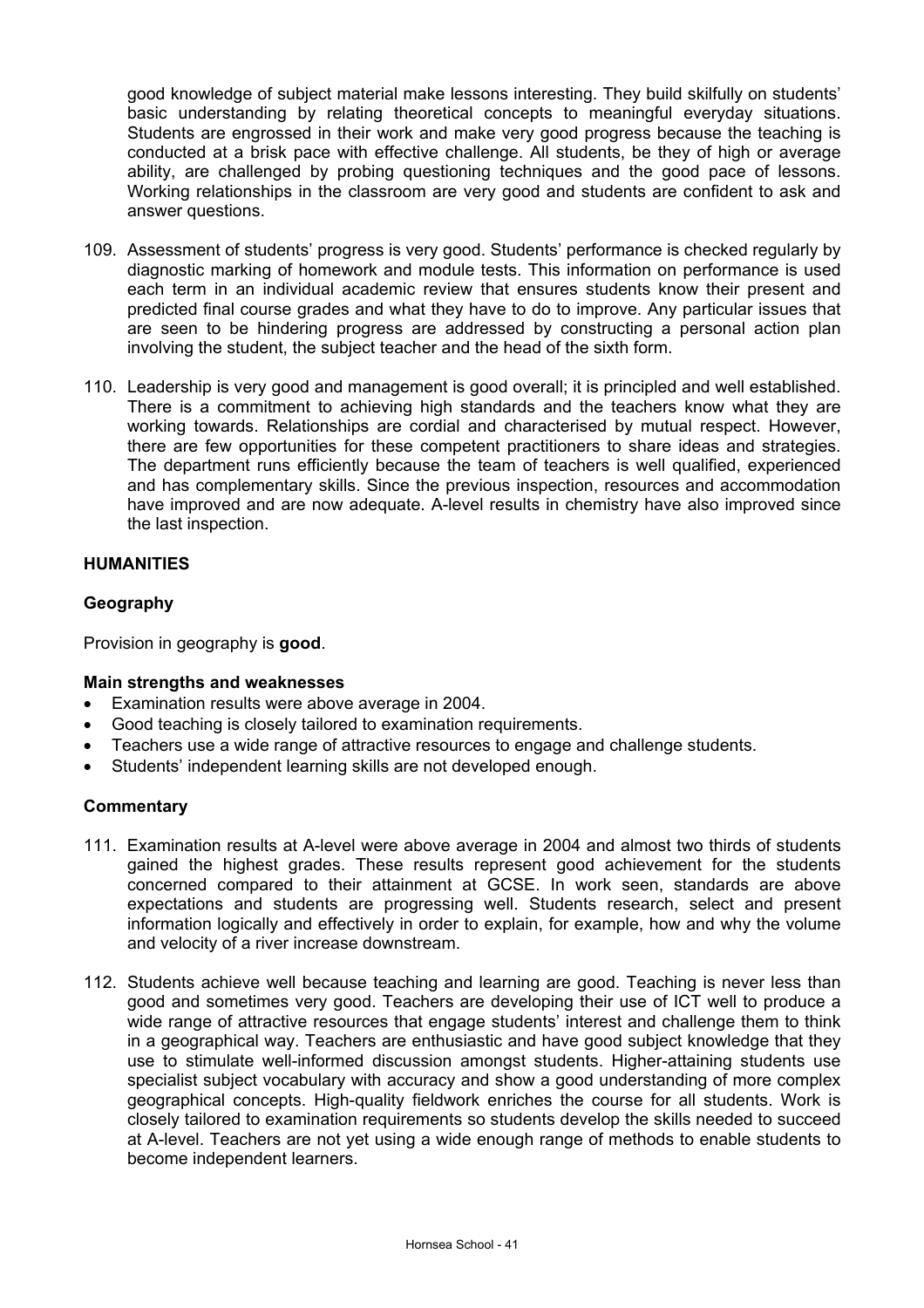113. Leadership and management are good. The new head of department has identified good priorities for development. These include putting systems in place to monitor the work of the department in order to raise standards further. Although accommodation in the department is satisfactory, the limited amount of suitable teaching space does have a negative impact on students' learning. Improvement since the previous inspection is good because standards have continued to rise. Teachers in the department form an effective team and they have both the capacity and the commitment to improve further.

# **Sociology**

Provision in sociology is **very good**.

#### **Main strengths and weaknesses**

- A-level examination results were above average in 2004.
- Leadership and management of the department are very good and the work of the department is monitored and evaluated very effectively.
- Challenging teaching results in students becoming very good independent learners.

#### **Commentary**

- 114. A-level examination results have been above average for the last two years. These results represent very good achievement for the students concerned compared to their attainment at GCSE. Students gained higher grades in sociology than in most other subjects they took. In work seen during the inspection, standards are above average and students achieve very well. They use specialist terminology accurately to discuss complex issues and reach balanced conclusions.
- 115. Teaching and learning are very good because teachers are knowledgeable, they explain their subject very clearly and lessons are conducted at a brisk pace. Students have very mature attitudes to learning and respond very well to the challenging teaching they receive. Teachers are particularly good at developing positive and enthusiastic dynamics within the groups they teach. There are very good opportunities for students to experience varied cultures during their field trip to Manchester. All students have individual learning plans and receive individual feedback on their progress so they know how well they are doing and how to improve their work.
- 116. The subject is very well led and managed and teachers collaborate well to give students a rich and varied learning experience. High quality monitoring of the departments' work, including listening to the views of students, takes place in order to identify very good priorities for development. These priorities include the development of new ICT based resources that should continue to raise standards. The department has both the capacity and commitment to improve further.

# **VISUAL AND PERFORMING ARTS AND MEDIA**

#### **Theatre studies**

Provision in theatre studies is **very good.**

#### **Main strengths and weaknesses**

- The quality of teaching is very good.
- Teachers prepare the pupils well for examinations and the results are above average and among the best in the school.
- The department is very well led and its management is good.
- Despite difficulties with accommodation the department provides many opportunities for pupils to acquire a wide range of performance and production skills.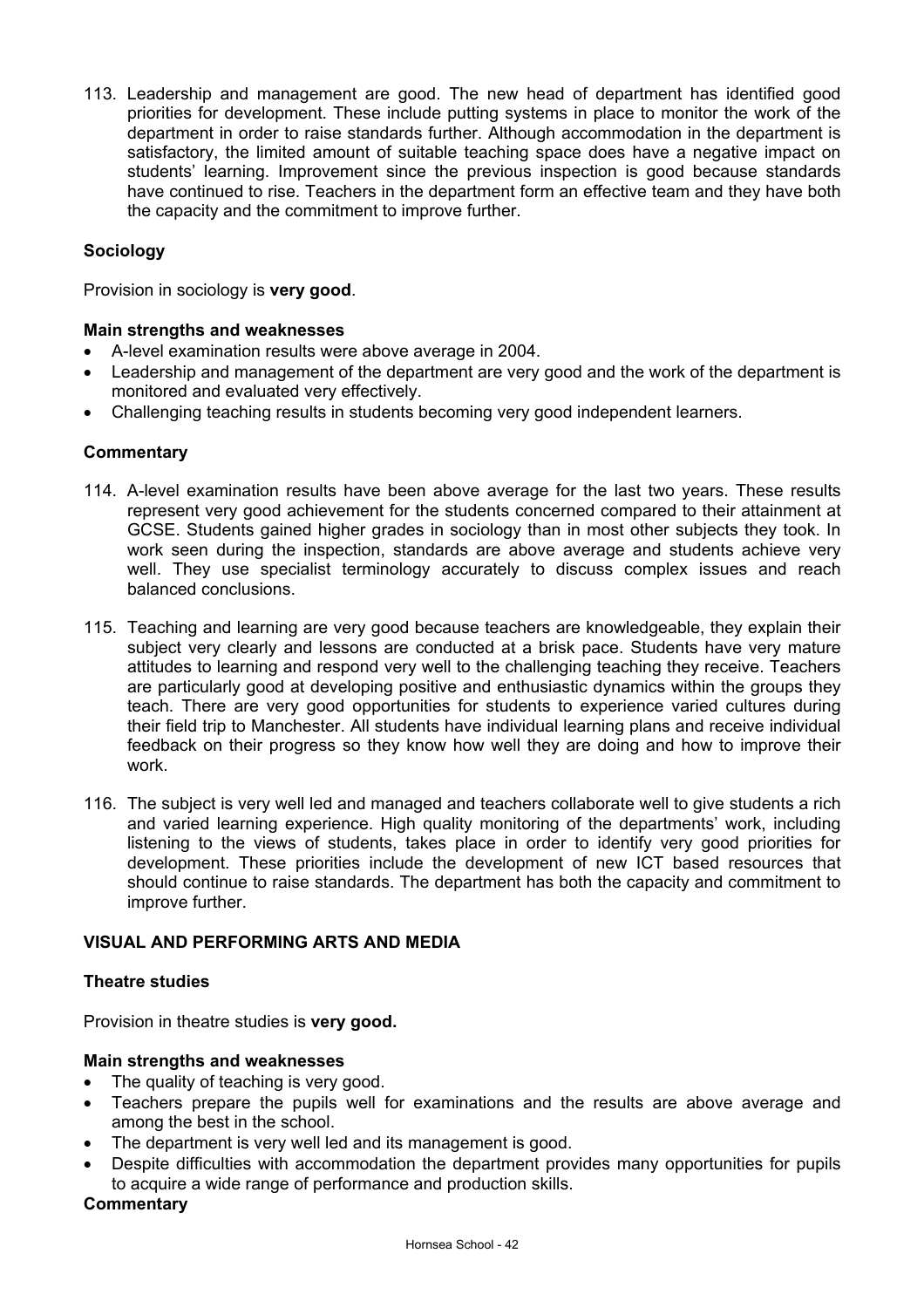- 117. The drama department is responsible for some of the best results in the school. Results in the 2004 external examinations were above average with all students gaining at least a C grade. As most of these students exceeded their expected target grade based on their previous attainment these results represent very good achievement. Students quickly acquire new information and are confident in applying it in unfamiliar contexts to meet the challenging tasks teachers set them. The very good approach taken to self- and peer-assessment helps the pupils to understand clearly what is needed to gain better grades in their practical and written work. Although some are constrained by weaker skills in writing they all have a very good understanding of the work of major playwrights. Male students do as well as females. All are confident in their knowledge and understanding of complex texts. They have a secure understanding of the key elements of directing and apply sound critical thought in bringing scripts to life in a production. They have well refined skills in the use of movement, voice and gesture and a wide knowledge of different forms of staging plays effectively.
- 118. Teaching is very good and results in very good learning. The small group of staff who teach drama and theatre studies are very skilled actors themselves and they are excellent role models for students. They are very ambitious for the success of the subject in the school and they take risks with their teaching to raise students' expectations. Students' very positive responses to this encouraging approach and the very good relationships that exist between teachers and students underpin the excellent attitudes found in all sixth form lessons.
- 119. The department is benefiting from the very good leadership of the recently appointed head of faculty. She has introduced new guidance for the department and new procedures for assessment and reporting progress that emphasise her ambitious plans for the future. Management of the department is good and the new systems are being well integrated into the day-to-day running of courses. Plans to improve the accommodation for theatre studies are in hand and the school is very committed to expanding the range and impact of drama based work throughout all years. This work makes a significant contribution to the social and personal development of students and is a strength of the school.

# **HOSPITALITY, SPORTS, LEISURE AND TRAVEL**

#### **Leisure and recreation**

Provision in leisure and recreation is **good**.

# **Main strengths and weaknesses**

- Leadership and management are very good.
- Examination results continue to improve.
- Extra support and guidance are well targeted to meet individual students' needs.
- There is not always enough challenge for students to develop higher order thinking skills.
- The very positive attitudes of students enhance their learning.

- 120. Standards are average. Results have continued to improve over the last three years. Standards attained are lower than other vocational A-levels in school. This reflects the school's open access policy which attracts some students with lower than average levels of GCSE results. The subject leader provides individual and extra support to ensure students make a good start in the subject. Achievement is good. Students achieve at least in line with, and several above, their predicted grades. The course is significantly more popular with boys because of their sporting interests. The few girls taking the course are very positive about the benefits of this broadly based course for their future careers.
- 121. All students enjoy the course and have very positive attitudes to their studies. This helps them to achieve well. Students make the most of their responsibilities for independent research and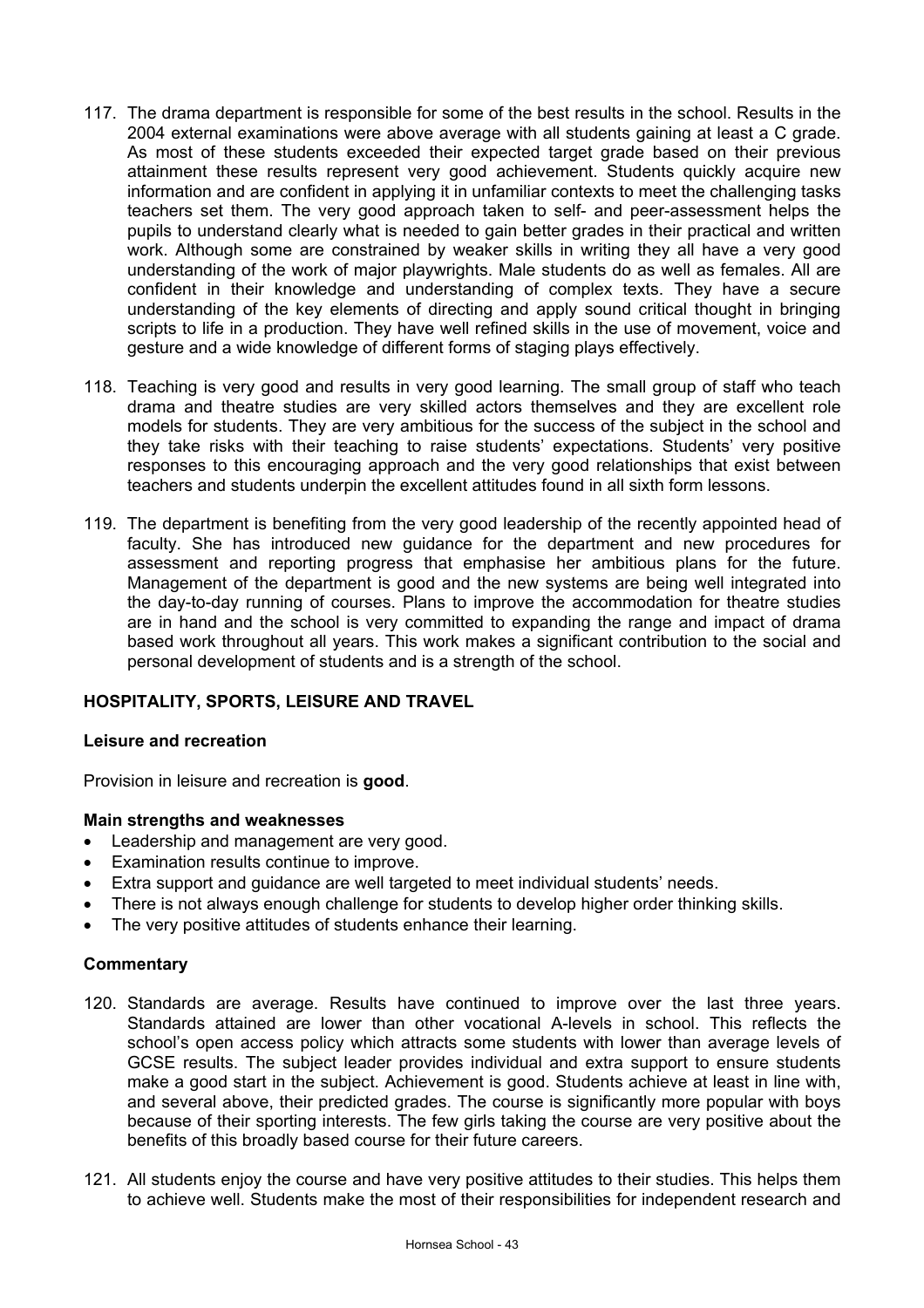all students use the unit assessment criteria well to focus on achieving higher grades when completing coursework. This builds their confidence and raises aspirations. The coursework in progress on customer service shows some students working above their predicted grades because they are interested in the work and have the will to succeed.

- 122. Teaching and learning are good and some teaching is very good. Teachers have very good knowledge and experience in the leisure and recreation industry, which they use well to engage and enthuse students. In a lesson on human resources, all students in Year 12 used their understanding of theory to apply their knowledge effectively to the issue of equal opportunities in the recruitment process. Year 13 students discussed the impact of the media on sport and the girls participated particularly well during a discussion on attitudes to women's football. Teachers do not always provide enough challenge to students so that they have to fully justify their responses and improve their higher order thinking skills. Students' coursework is marked frequently and teachers provide very good oral and written guidance to help students improve. Most students use the opportunity well to review and re-draft work. Students have very good access to computers for research and present their work effectively.
- 123. Leadership and management are very good. The subject leader has a strong commitment to the subject. She provides very good support for new and less experienced members of staff; there is a strong sense of purpose and team spirit. There are very good links with the leisure and recreation industry. For example, a football manager visits the school to share his knowledge with the students on the latest trends within the football industry. Procedures for assessing and tracking students' progress are very good.

# **BUSINESS**

# **Business education**

Provision in business education is **very good**.

#### **Main strengths and weaknesses**

- Students and other teachers benefit from the very high standards of leadership and management.
- **Examination results are very high.**
- The very high expectations of teachers and positive attitudes of students ensure very good achievement.
- The excellent procedures for marking and assessment help students improve work.
- Although in the minority, girls always achieve particularly well.
- Students have very good access to ICT and its use enhances presentation of coursework.

- 124. Standards in the advanced vocational course in business (VCE) are very high. The course is a more popular subject with boys than girls, although girls often attain a higher result overall. Examination results have continued to improve since 2002, the number of A-B grades growing year on year. In 2004 results were significantly above average and are regularly higher than other VCEs in the school.
- 125. Achievement is very good. Students start the course with lower than average GCSE grades and in 2004 all students achieved well above expectations, attaining two to four grades higher than predicted. Students have excellent attitudes to the subject, have confidence in their teachers and work hard. Students' aspirations are raised and excellent progress is made as a result. In Year 12 students do not always have enough opportunity to work independently, but this improves as they progress into Year 13 where the students use the published assessment criteria effectively to reach the higher grades. Students analyse and apply theory into real world business contexts very well, especially in their work on marketing and human resources.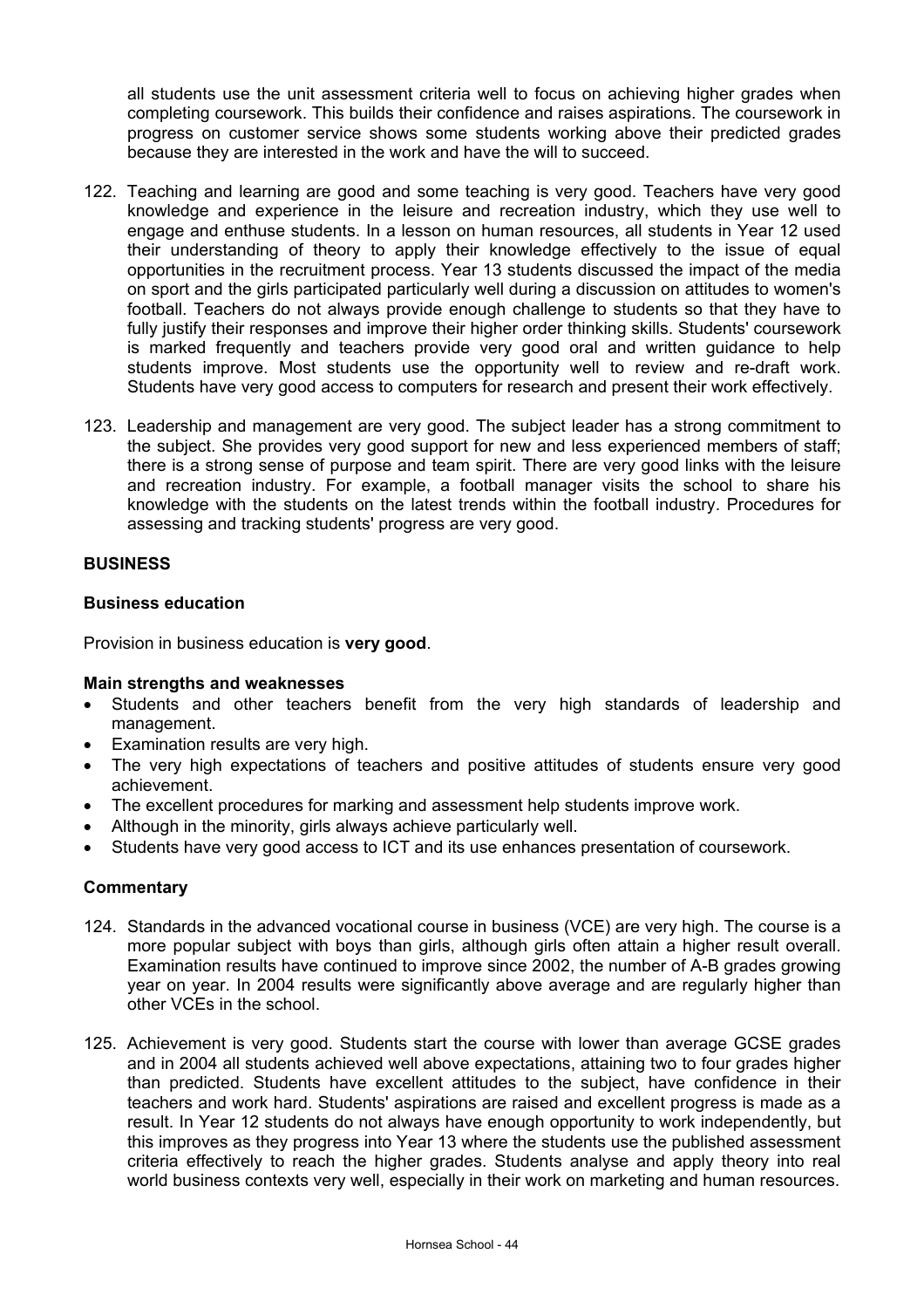- 126. Teaching and learning overall are very good. Some teaching was good and there was some excellent teaching. Teachers have very high expectations and use constant challenge very well during a review of theoretical knowledge to ensure that students justify their decisions. Students are becoming self-critical and they work well with their peers to share knowledge and improve understanding. Students are provided with good sources of information, they benefit from their teachers' excellent subject knowledge and have very good opportunity to research at first hand from businesses. They use the Internet effectively to find out about real world practice. The very good access to ICT encourages students to use computers to present their coursework in a mature and effective way.
- 127. Leadership is excellent and management is very good. The head of department is committed to the highest standards and is constantly seeking ways to advance the subject. There is an effective teaching team that shares good practice very effectively. There is detailed analysis of results. Procedures for assessment are excellent and teachers provide very good encouragement for students to improve further.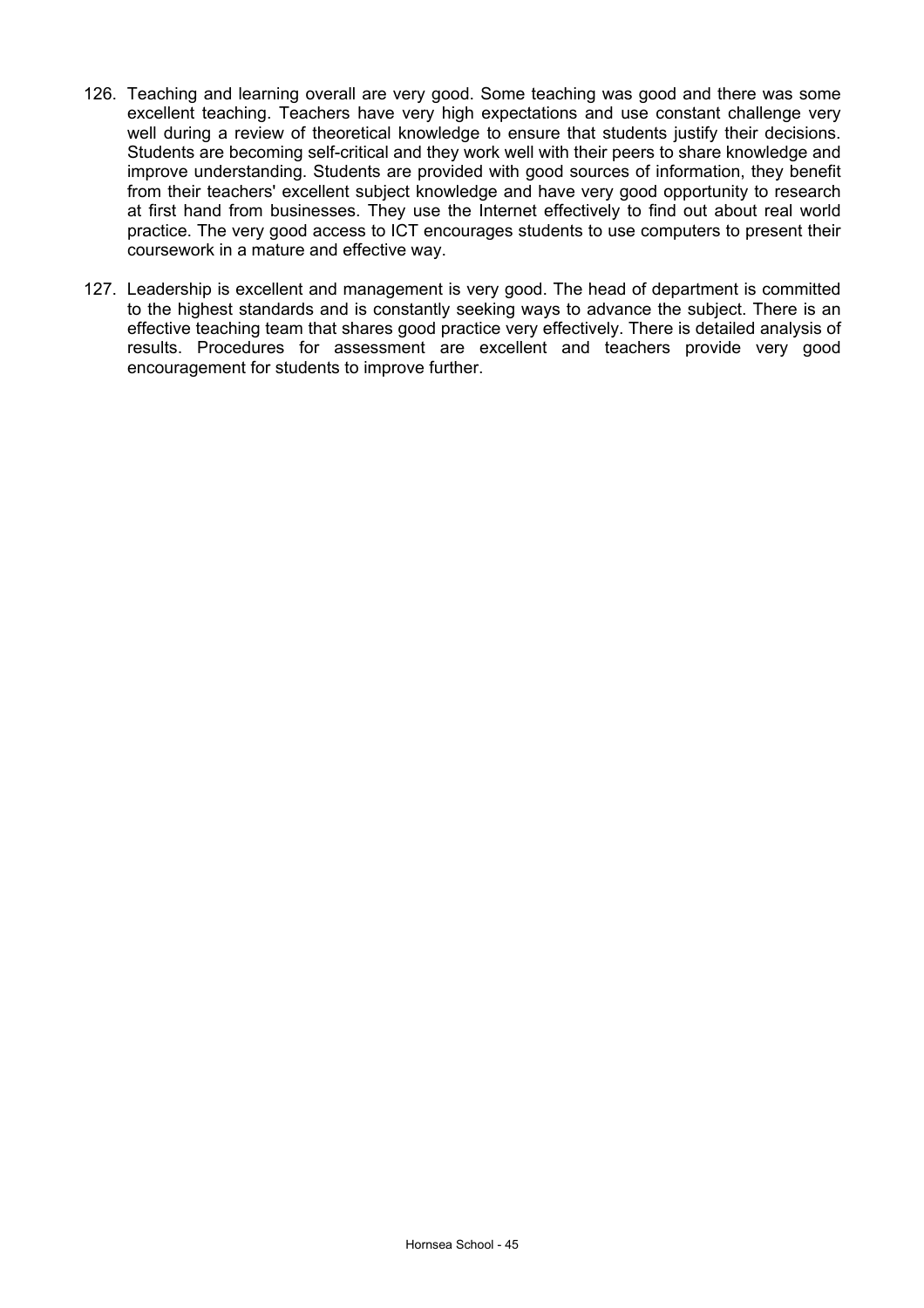# **PART D: SUMMARY OF THE MAIN INSPECTION JUDGEMENTS**

| <b>Inspection judgement</b>                                                      | <b>Sixth</b><br>form<br>grade | <b>School</b><br>grade |
|----------------------------------------------------------------------------------|-------------------------------|------------------------|
| The overall effectiveness of the sixth form and the school                       | $\mathbf 2$                   | 3                      |
| How inclusive the school is                                                      |                               | 1                      |
| How the school's effectiveness has changed since its last<br>inspection          | 3                             | 3                      |
| Cost effectiveness of the sixth form / value for money provided by<br>the school | $\overline{2}$                | $\overline{2}$         |
| <b>Overall standards achieved</b>                                                |                               | 3                      |
| Pupils' achievement                                                              | $\overline{2}$                | 3                      |
| Pupils' attitudes, values and other personal qualities (ethos)                   |                               | 3                      |
| Attendance                                                                       | 2                             | 3                      |
| <b>Attitudes</b>                                                                 | $\overline{2}$                | 3                      |
| Behaviour, including the extent of exclusions                                    | $\overline{2}$                | 3                      |
| Pupils' spiritual, moral, social and cultural development                        |                               | 3                      |
| The quality of education provided by the school                                  |                               | 3                      |
| The quality of teaching                                                          | $\overline{2}$                | 3                      |
| How well pupils learn                                                            | $\overline{2}$                | 3                      |
| The quality of assessment                                                        | $\overline{2}$                | 3                      |
| How well the curriculum meets pupils needs                                       | $\overline{2}$                | 3                      |
| Enrichment of the curriculum, including out-of-school activities                 |                               | 3                      |
| Accommodation and resources                                                      | 4                             | 4                      |
| Pupils' care, welfare, health and safety                                         |                               | $\overline{2}$         |
| Support, advice and guidance for pupils                                          | $\overline{2}$                | $\overline{2}$         |
| How well the school seeks and acts on pupils' views                              | 3                             | 4                      |
| The effectiveness of the school's links with parents                             |                               | 3                      |
| The quality of the school's links with the community                             | 3                             | 3                      |
| The school's links with other schools and colleges                               | 3                             | 3                      |
| The leadership and management of the school                                      |                               | 3                      |
| The governance of the school                                                     | 3                             | 3                      |
| The leadership of the headteacher                                                |                               | $\overline{2}$         |